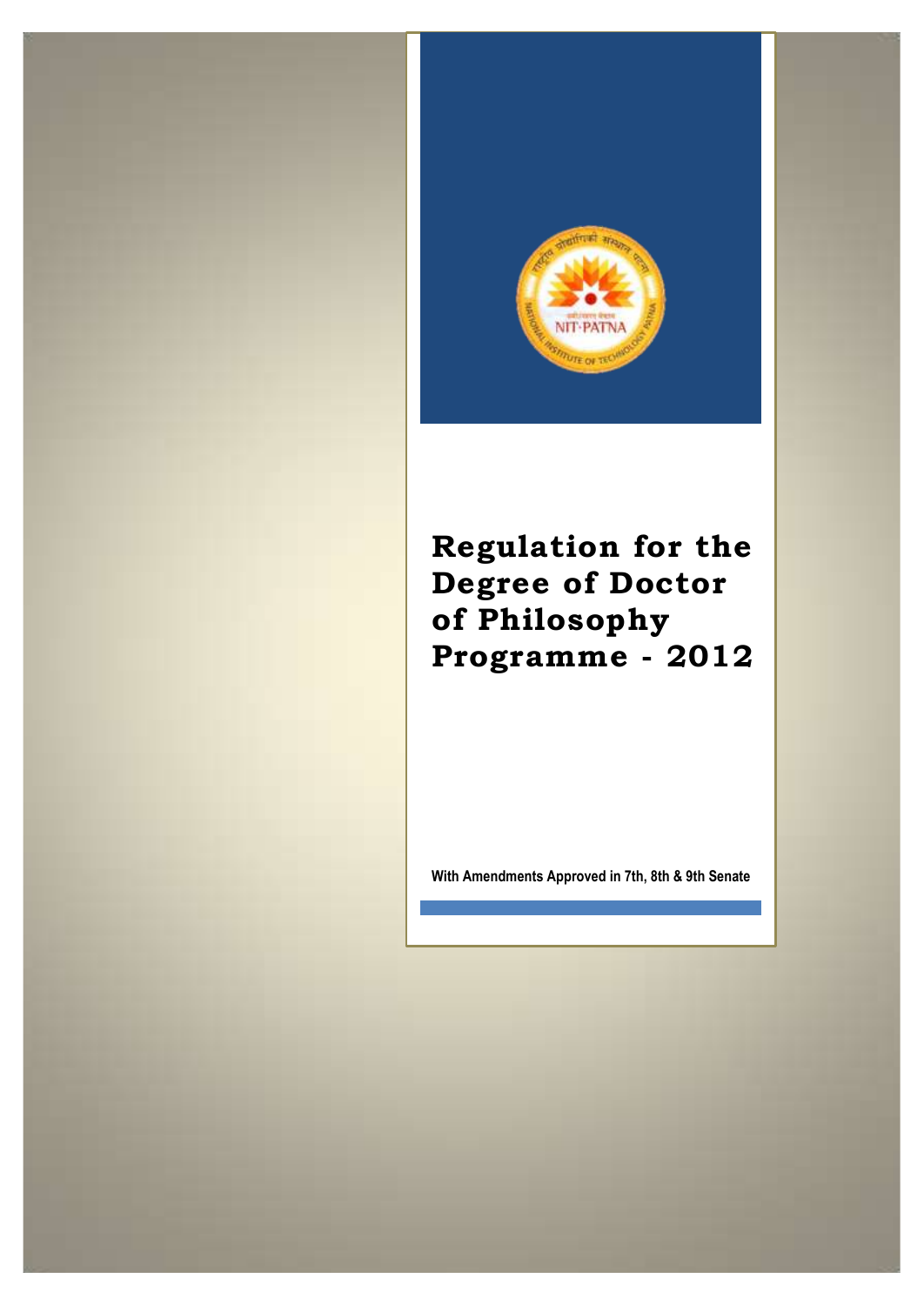# **Regulation**

# **for**

# **The Degree of**

# **Doctor of Philosophy (Ph. D.) Programme**

# **2012**

**(With amendments approved in 7 th , 8 th & 9th Senate)**



# **jk"Vªh; izkS|ksfxdh laLFkku iVuk NATIONAL INSTITUTE OF TECHNOLOGY PATNA**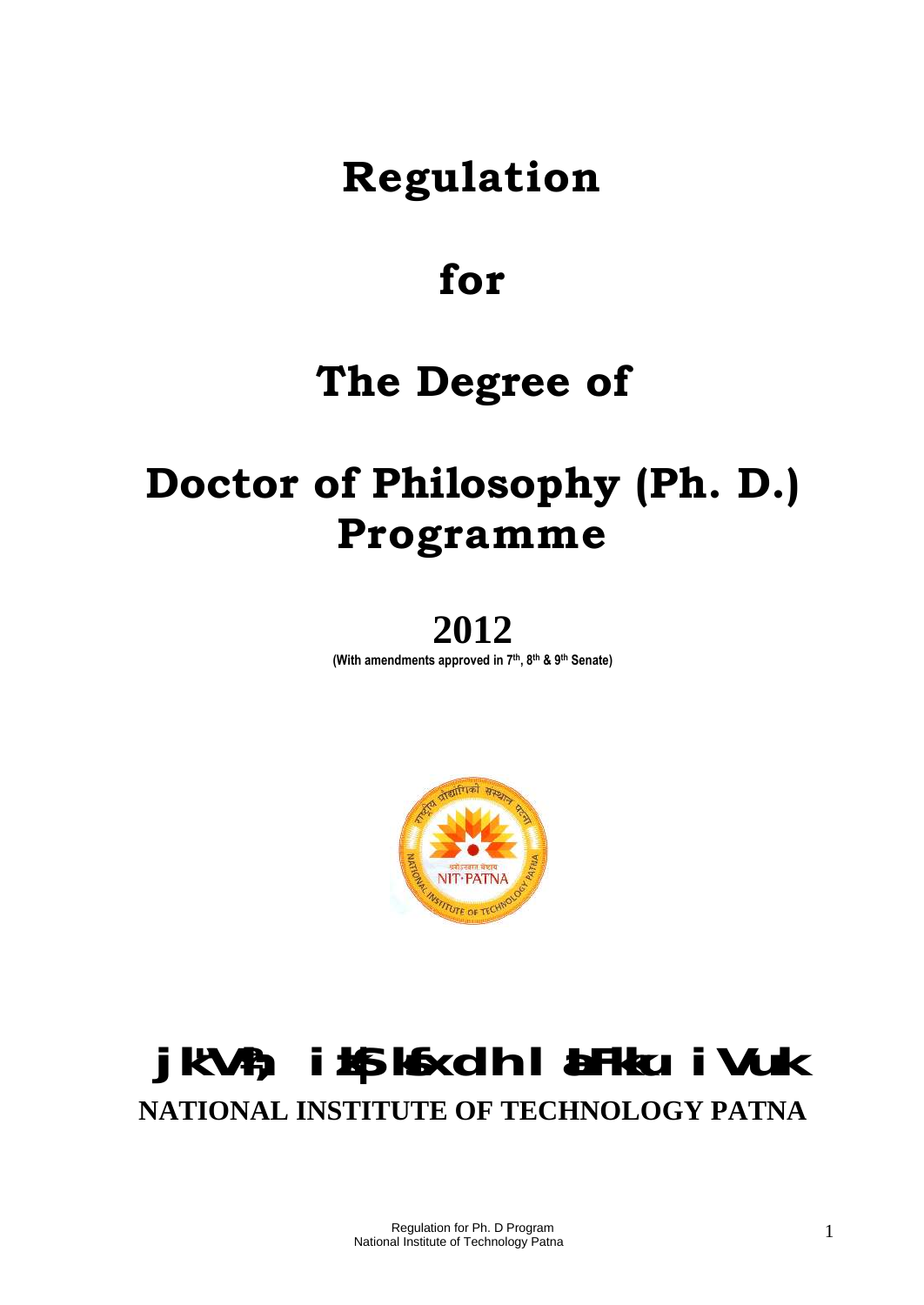# *Contact Details:*

# **jk"Vªh; izkS|ksfxdh laLFkku iVuk NATIONAL INSTITUTE OF TECHNOLOGY PATNA Ashok Raj Path, Patna 800005, BIHAR**

| Registrar:<br>Institute Tele fax No.: 0612-2670631 | 0612-2660480                                       |                             |
|----------------------------------------------------|----------------------------------------------------|-----------------------------|
| <b>Institute Phone No.:</b>                        | 0612 - 2370419, 2371715, 2371929, 2371930, 2372715 |                             |
| <b>Extension No.</b>                               | Director - 101                                     | Registrar - 104             |
|                                                    | Dean (Academics) - 247                             |                             |
|                                                    | DR (Examination) - 105                             | Program Officer (A&E) - 105 |
| Email ID:<br><b>Website:</b>                       | registrar@nitp.ac.in<br>www.nitp.ac.in             |                             |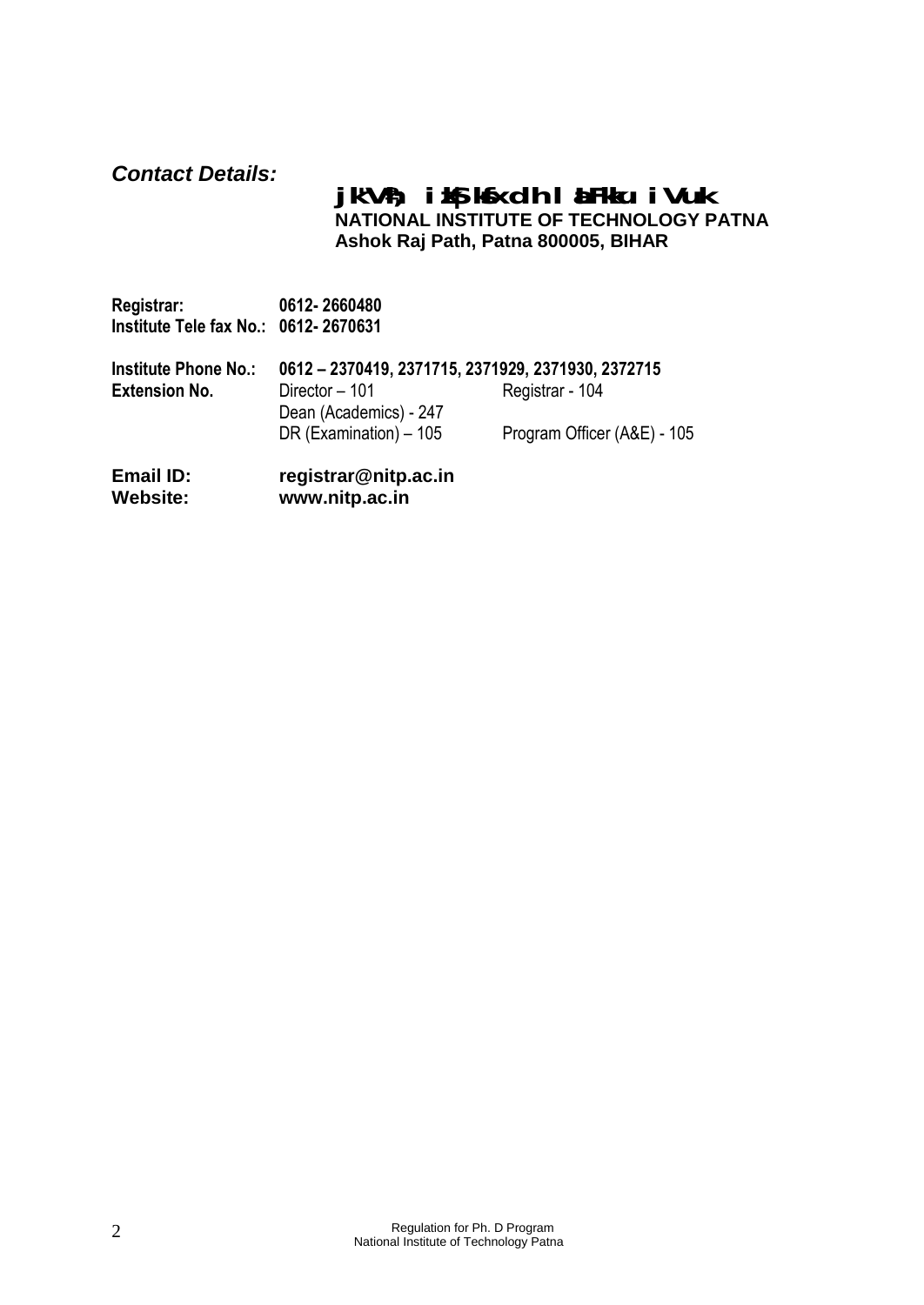# **Contents**

| REGULATION FOR THE DEGREE OF DOCTOR OF PHILOSOPHY (Ph. D.) 7                                       |  |
|----------------------------------------------------------------------------------------------------|--|
| 1.<br>2.<br>3.<br>3.1                                                                              |  |
| 3.2                                                                                                |  |
| 3.3                                                                                                |  |
| 3.4                                                                                                |  |
| 3.5                                                                                                |  |
| $\overline{4}$ .                                                                                   |  |
| 5.                                                                                                 |  |
| 6.                                                                                                 |  |
| 7.<br>8.                                                                                           |  |
| 9.                                                                                                 |  |
| 10.                                                                                                |  |
| 11.                                                                                                |  |
| 12.                                                                                                |  |
|                                                                                                    |  |
| COMPOSITION OF THE DEPARTMENTAL RESEARCH COMMITTEE14                                               |  |
|                                                                                                    |  |
|                                                                                                    |  |
|                                                                                                    |  |
|                                                                                                    |  |
| SUMMARY OF TIME LIMITS FOR DIFFERENT ACTIVITIES related to Ph. D                                   |  |
|                                                                                                    |  |
| RULES FOR SPONSORED and SELF FINANCING CANDIDATES to Ph. D.                                        |  |
|                                                                                                    |  |
|                                                                                                    |  |
| RULES RELATING TO ENROLMENT OF MEMBERS OF TEACHING AND NON                                         |  |
|                                                                                                    |  |
|                                                                                                    |  |
| TERMS AND CONDITIONS FOR AWARD OF INSTITUTE RESEARCH                                               |  |
| SCHEDULE - B LEAVE, CONTINGENCY EXPENSES & OTHER<br>ADMINISTRATIVE MATTERS OF RESEARCH SCHOLARS OF |  |
|                                                                                                    |  |
|                                                                                                    |  |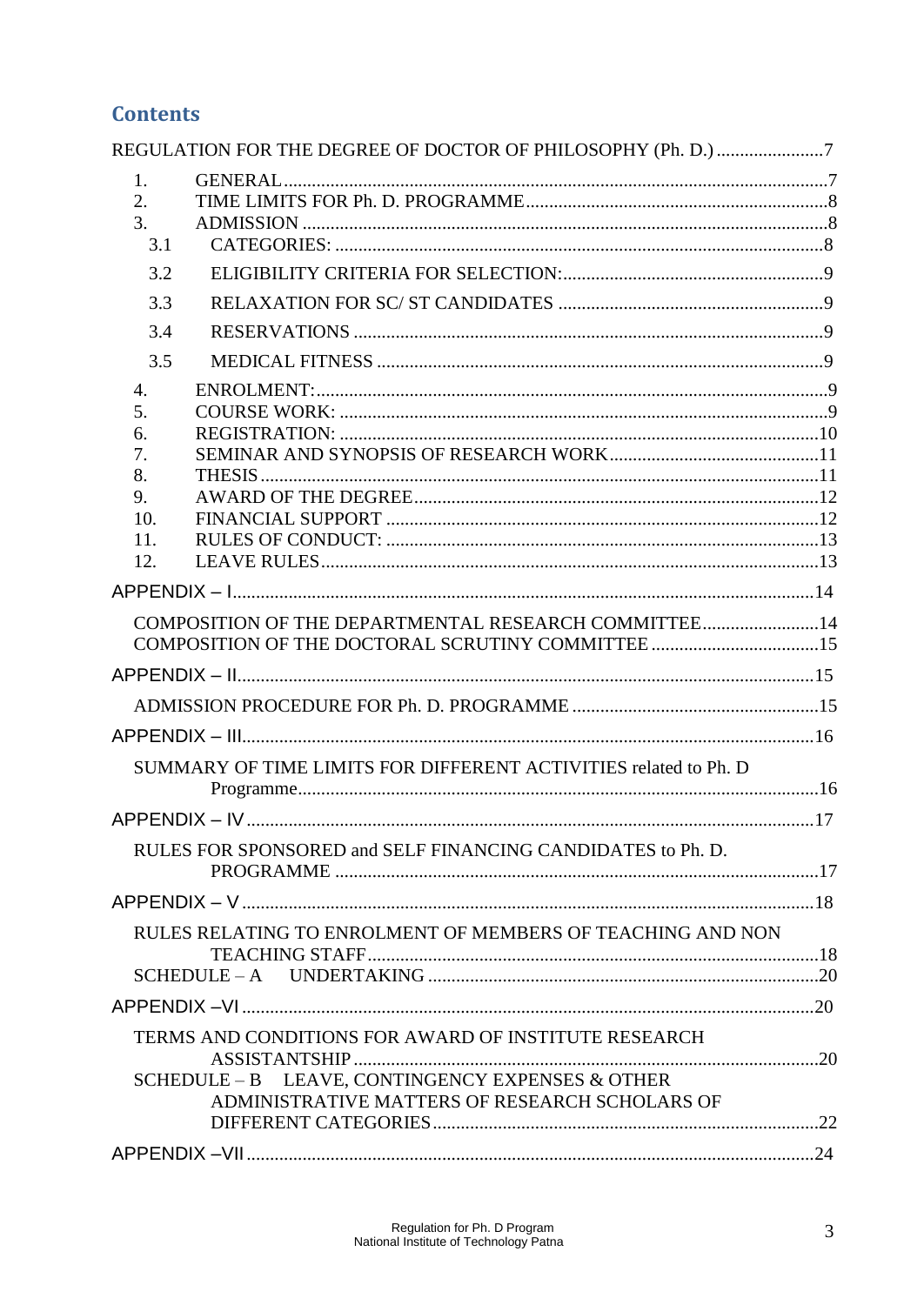| FEES AND OTHER CHARGES PAYABLE BY RESEARCH SCHOLARS 24                   |  |
|--------------------------------------------------------------------------|--|
|                                                                          |  |
| <b>GUIDELINES FOR APPOINTMENT OF SUPERVISOR/ JOINT SUPERVISOR/</b>       |  |
|                                                                          |  |
|                                                                          |  |
| THESIS SUBMISSION for EVALUATION: FORMAT GUIDELINES27                    |  |
| Detailed of Course work offered to Doctoral Program Research Students 30 |  |
|                                                                          |  |
|                                                                          |  |
|                                                                          |  |
|                                                                          |  |
|                                                                          |  |
|                                                                          |  |
|                                                                          |  |
|                                                                          |  |
|                                                                          |  |
|                                                                          |  |
| CH 7x04 HETEROCYCLIC COMPOUNDS AND MACROMOLECULES 34                     |  |
| CH 7x05 BONDING IN CO-ORDINATION AND ORGANOMETALLIC                      |  |
|                                                                          |  |
| CH 7x06 TECHNIQUES IN ORGANIC SYNTHESIS AND CHARACTERISATION 35          |  |
|                                                                          |  |
| CH 7x09 INORGANIC AND ORGANIC POLYMERS AND METALS CLUSTERS               |  |
|                                                                          |  |
|                                                                          |  |
| CH 7x11 ORGANIC PHOTOCHEMISTRY AND PERICYCLIC REACTION 35                |  |
|                                                                          |  |
| CH 7x13 ESTIMATION AND SEPARATION TECHNIQUES OF ANIONS AND               |  |
|                                                                          |  |
|                                                                          |  |
| CH 7x16 SEPARATION AND EXTRACTION OF ORGANIC MOLECULES36                 |  |
|                                                                          |  |
|                                                                          |  |
|                                                                          |  |
|                                                                          |  |
|                                                                          |  |
|                                                                          |  |
|                                                                          |  |
|                                                                          |  |
|                                                                          |  |
|                                                                          |  |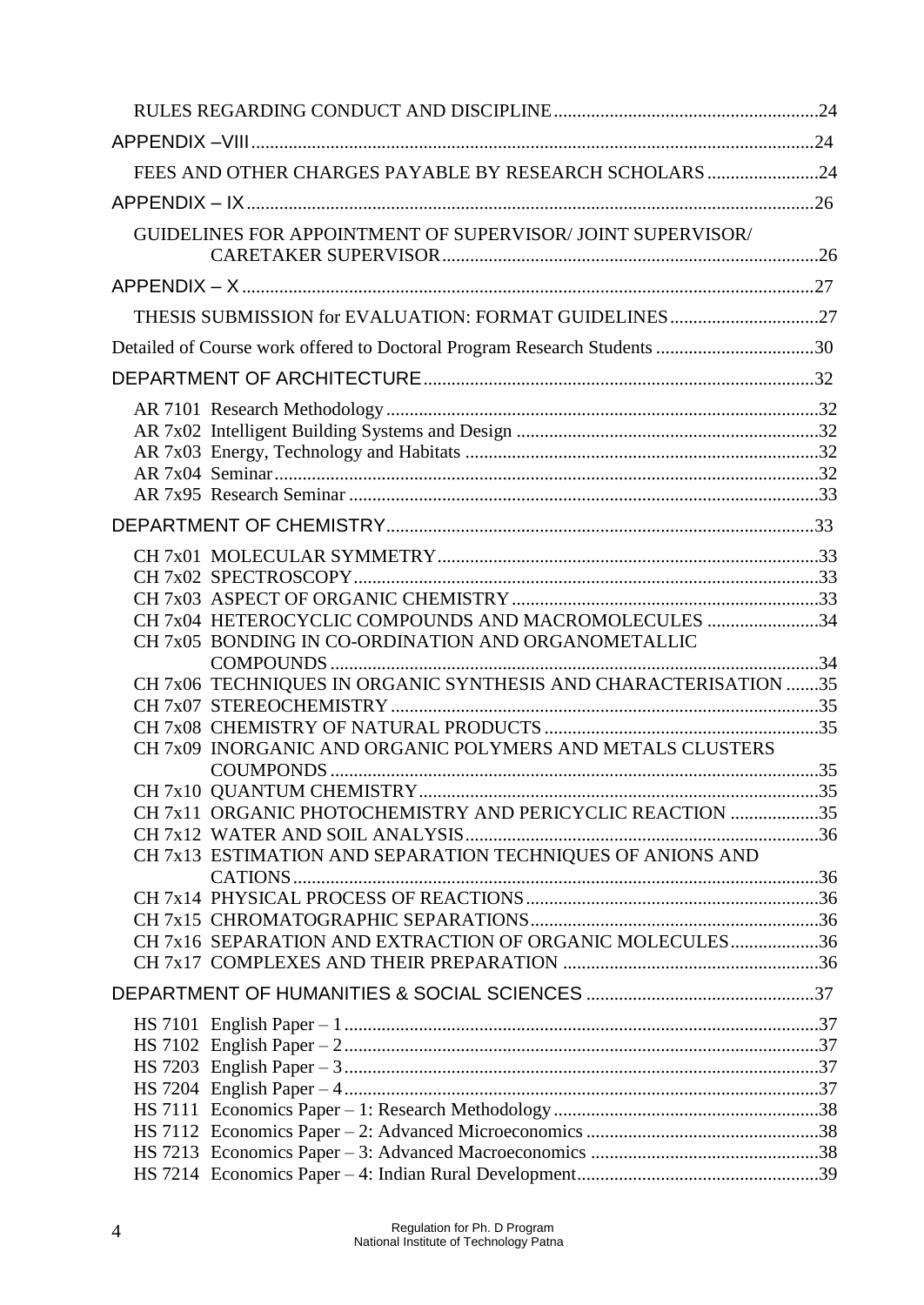| MA 7x06 Advance Numerical Methods and Computational Techniques 42 |  |
|-------------------------------------------------------------------|--|
|                                                                   |  |
|                                                                   |  |
|                                                                   |  |
|                                                                   |  |
|                                                                   |  |
|                                                                   |  |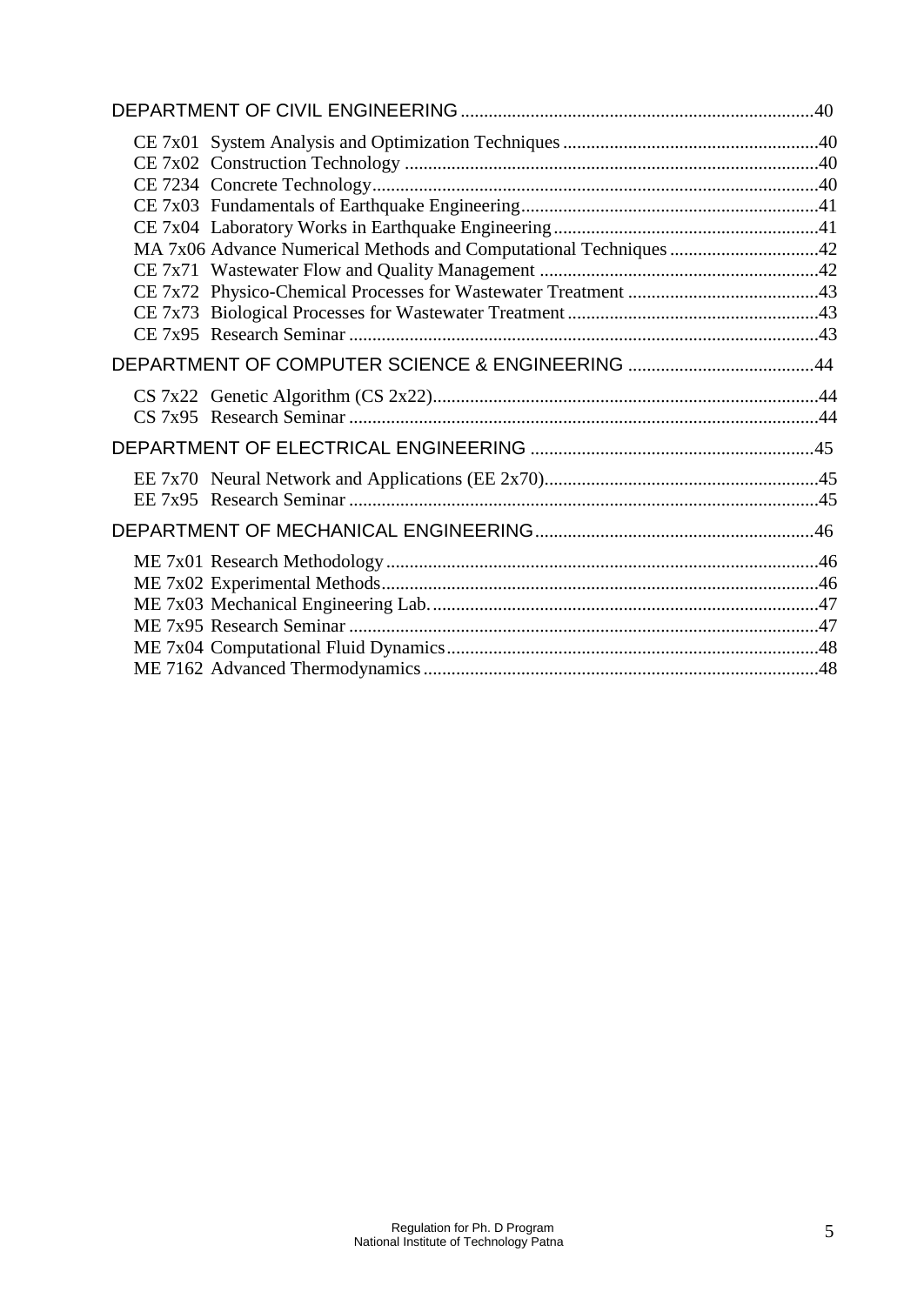# *VISION*

**To contribute to India and the World through excellence in scientific and technical education and research; to serve as a valuable resource for industry and society; and to remain a source of pride for all Indians.**



# *MISSION*

**To generate new knowledge by engaging in cutting-edge research and to promote academic growth by offering stateof-the-art undergraduate, postgraduate and doctoral programmes.**

**To identify, based on an informed perception of Indian, regional and global needs, areas of specialization upon which the Institute can concentrate.**

**To undertake collaborative projects which offer opportunities for long-term interaction with academia and industry.**

**To develop human potential to its fullest extent so that intellectually capable and imaginatively gifted leaders can emerge in a range of professions.**

# *VALUES*

- *Academic integrity and accountability.*
- *Respect and tolerance for the views of every individual.*
- *Attention to issues of national relevance as well as of global concern.*
- *Breadth of understanding, including knowledge of the human sciences.*
- *Appreciation of intellectual excellence and creativity.*
- *An unfettered spirit of explorating, rationality and enterprise.*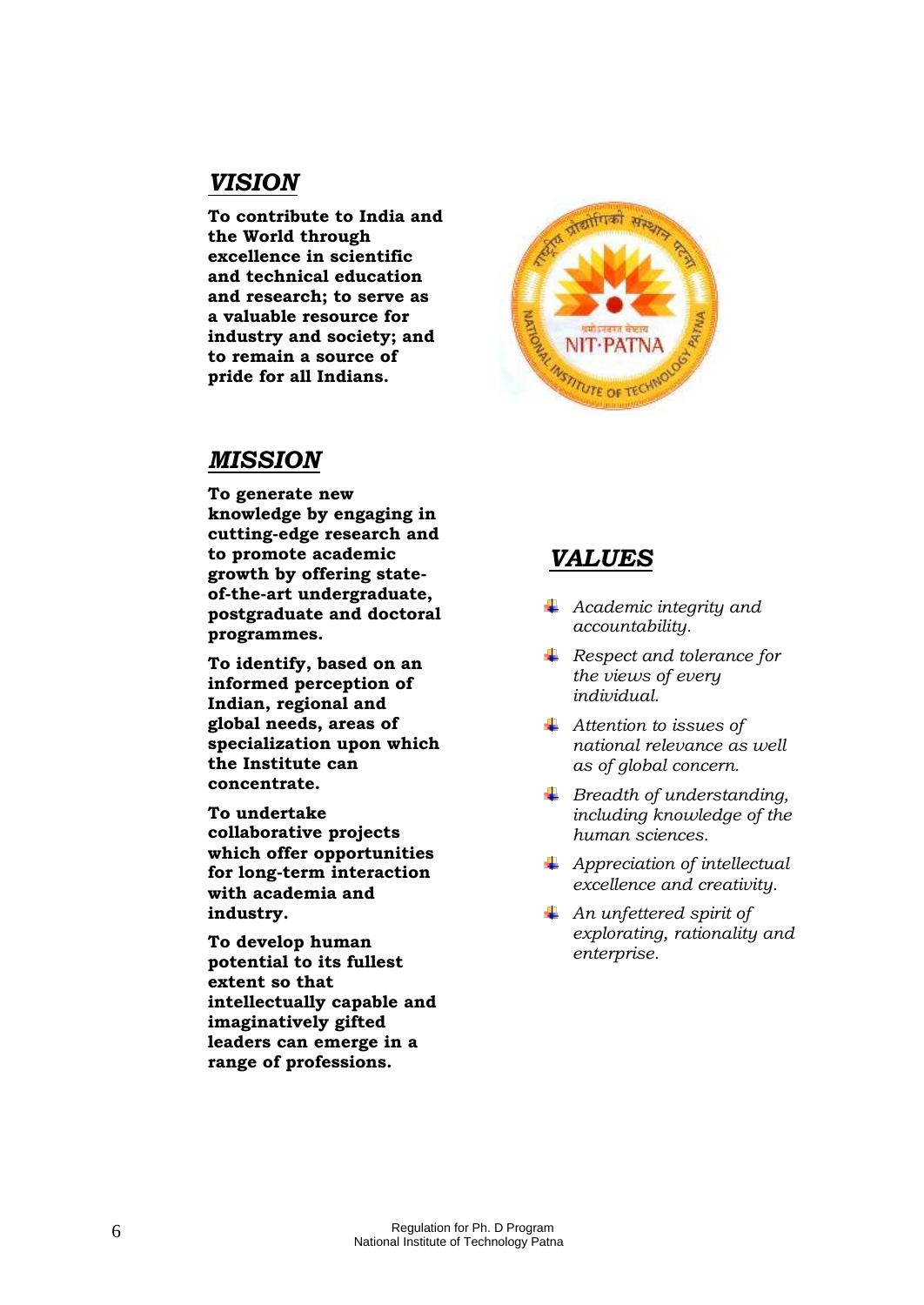# **REGULATION FOR THE DEGREE OF DOCTOR OF PHILOSOPHY (Ph. D.)**

### <span id="page-7-1"></span><span id="page-7-0"></span>*1. GENERAL*

- 1.1. The Institute provides facilities for research leading to the award of Degree of **Doctor of Philosophy (Ph. D.)** in the areas related to Engineering, Technology, Architecture, Science, Management, Humanities and Allied disciplines.
- 1.2. Ph. D Programme is a residential Programme to be carried out at NIT Patna Campus under guidance of faculty of the Institute. In special cases joint guides/ Supervisors/ Co-supervisor from outside the Institute may be allowed.
- 1.3. The regulation herein specified applies to Full-time (Regular/ Sponsored), Part-time: Sponsored (Internal/ External) category of candidates.
- 1.4. Full-time Programme are those Programmes where the participants devote their entire available time for the studies and research work as per schedule and not employed, except in the case of sponsored candidates.
- 1.5. Part-time Programmes are those Programmes where the participants are employed and where they devote only Part of time for the studies and research work as per schedule at the Institute.
- 1.6. Sponsored programmes are those programmes which are specific Research programmes designed as per needs of the sponsoring Agency for defined period and group of Participants.
- 1.7. Collaborative Programme/ Collaborative exchange programmes are those Programmes where the participants pursue any Programme of studies, approved by the Departmental Research committee (DRC) of the Institute either fully or Partly in Indian/ Foreign Institute with whom an appropriate MOU/ similar agreement has been signed by the Institute. The Collaborating Institute where participant(s) pursue partly/ fully any Programme of studies will be known as the Host Institute(s).
- 1.8. The Registrar of the Institute shall invite applications for admission to the Ph. D. Programme once in a year in the month of May for the coming academic session. A candidate desirous of pursuing Ph. D. Programme at NIT Patna shall apply in the prescribed form, if he/ she satisfy the different criteria detailed in the regulation for Ph. D. Programme.
- 1.9. Equivalence of the degree shall be solely determined by either the appropriate national professional bodies or with the classification followed by Association of Indian Universities.
- 1.10. A participant of the Programme is a student who registers himself/ herself with the Institute for a course of study and attends the same. The award of the Ph. D. Degree is made on the basis of satisfactory performance of an enrolled/ registered candidate in
	- (i) Prescribed course work & seminar,
	- (ii) Thesis submitted by the candidate and
	- (iii) Final viva voce.

The thesis shall be the report of research work characterized by either discovery of new facts or a new interpretation of known facts and theory or an independent design and development, or development of new instrument/ technology.

#### 1.11. **Departmental Research Committee (DRC)** constituted as per Appendix - I shall

- 1.11.1. Scrutinize applications received by the Registrar.
- 1.11.2. Recommend the name of candidate(s) to be enrolled to the Ph.D. Programme in the Department/ Centre on the basis of overall academic career, test and/ or interview as per weightage detailed in Appendix –II.
- 1.11.3. The distribution of weightage for different components may be revised/ modified with the approval of the Senate.
- 1.11.4. Establish equivalence of the degree with those specified under clause 3.2.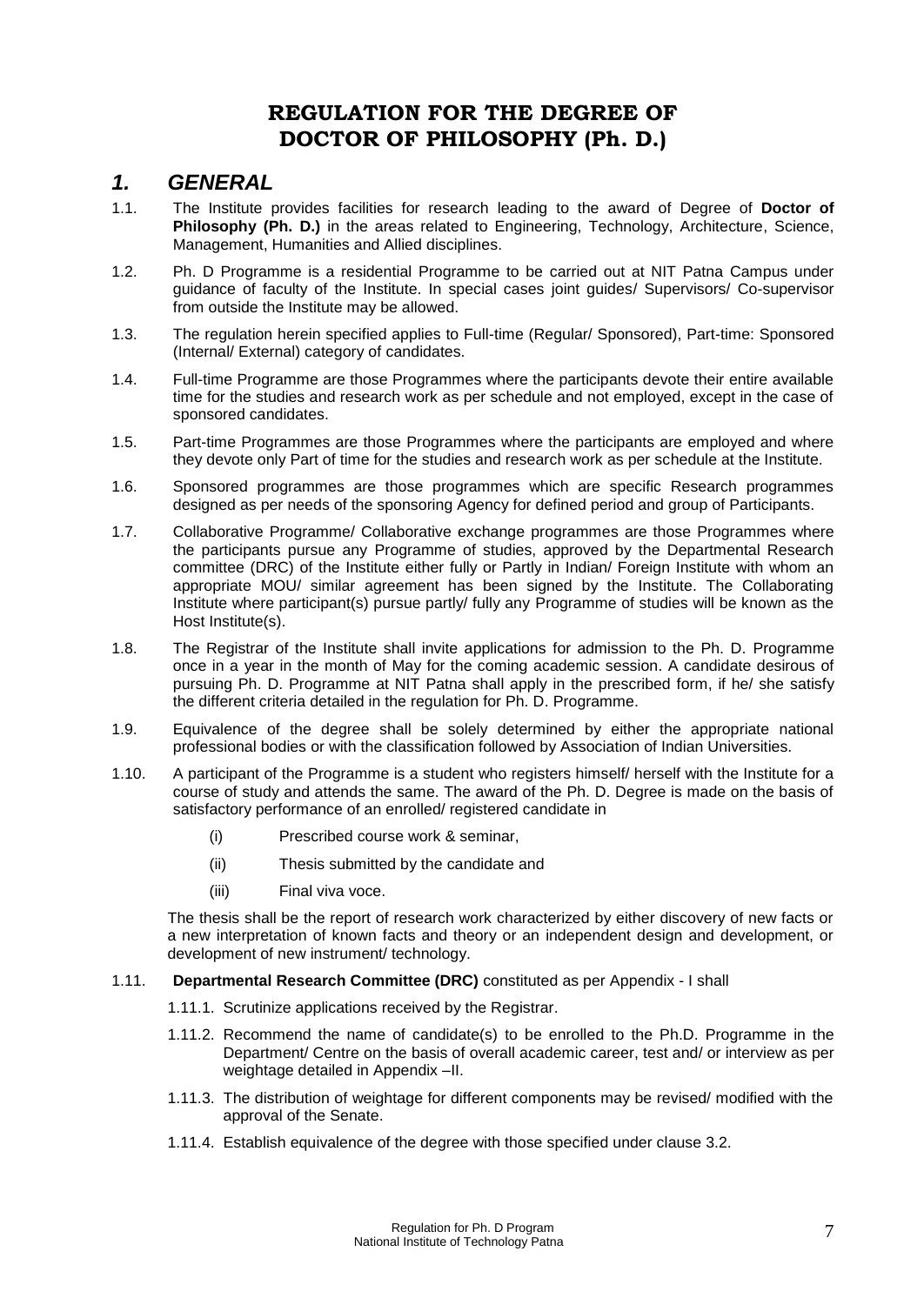#### 1.12. **Doctoral Scrutiny Committee (DSC)** with **Departmental Research Committee** constituted as per appendix –I shall

- 1.12.1. Monitor the candidate's progress and conduct the seminars
- 1.12.2. Recommend the names of the examiners for evaluation of the thesis.
- 1.12.3. On receiving satisfactory reports on the thesis from the examiners, the DSC along with an additional examiner (internal or external) will conduct the final viva voce examination and shall recommend to the Senate for award of the degree.

# <span id="page-8-0"></span>*2. TIME LIMITS FOR Ph. D. PROGRAMME*

- 2.1. Normally all Full-time/ Part-time candidates have to **devote at least three years** including period for course work and research. The period will be counted **from the date of provisional enrolment** to the Programme.
- 2.2. A candidate may submit Thesis **only after Two years** of his/her registration for Ph. D. Programme. This period shall **start from the date of registration** i.e. on successful completion of assigned course work and approval of research proposal seminar presentation.
- 2.3. All Full-time/ Part-time candidates are required to devote **minimum one semester for Course work and preparation for research proposal,** however in case of Part-time candidates this period **may be extended up to two years** from the date of enrolment to the Programme depending on their progress report evaluated by DRC.
- 2.4. A full-time candidate may be allowed to convert his/ her category of admission from Full-time to Part-time **only after completion of one year** on recommendation of DRC.
- 2.5. Summary of time limits for different activities such as enrolment, academic evaluation, Registration seminar, thesis pre- submission seminar etc are detailed at Appendix – III for reference.

### <span id="page-8-1"></span>*3. ADMISSION*

The admission of candidate to the Ph.D. Program is recommended by the Departmental Research Committee abbreviated as DRC, of the Department/ Centre concerned on the basis of admission procedure detailed at Appendix – II.

### <span id="page-8-2"></span>**3.1 CATEGORIES:**

The candidate shall be admitted to the Ph. D. Programme under following categories:

- 3.1.1. **Full Time Regular**: A student in this category works full-time for his/ her Ph. D. degree. He/ She receives assistantship from the Institute or fellowship from CSIR/ UGC or any other recognized funding agency.
- 3.1.2. **Full Time Sponsored**: A candidate in this category is sponsored by recognized R&D organization, academic institution, government organization or industry for doing research in the Institute on full-time basis. He/ she must be a regular employee of the sponsoring organization with at least **one year of professional experience** in relevant field. The Institute does not provide any assistantship/ fellowship to such candidate.
- 3.1.3. **Part Time Self Sponsored (Internal)**: A candidate in this category will be an employed person of NIT Patna who is desirous of pursuing Ph. D. Programme simultaneously while discharging the duties of his/ her services. He/ she must be a regular employee of the Institute. The Institute does not provide any assistantship/ fellowship to such candidate.
- 3.1.4. **Part Time Self Sponsored (External)**: This category refers to the candidates employed in R&D organization/ academic institution/ Industry having adequate research facilities. The research work leading to the Ph. D. Degree shall be carried out largely in the parent organization but with overall guidance provided by faculty member (Institute Supervisor) of the department in which he/ she is enrolled. He/ she must be a regular employee of the sponsoring organization with at least two years of professional experience in the relevant field. The Institute does not provide any assistantship/ fellowship to such candidate.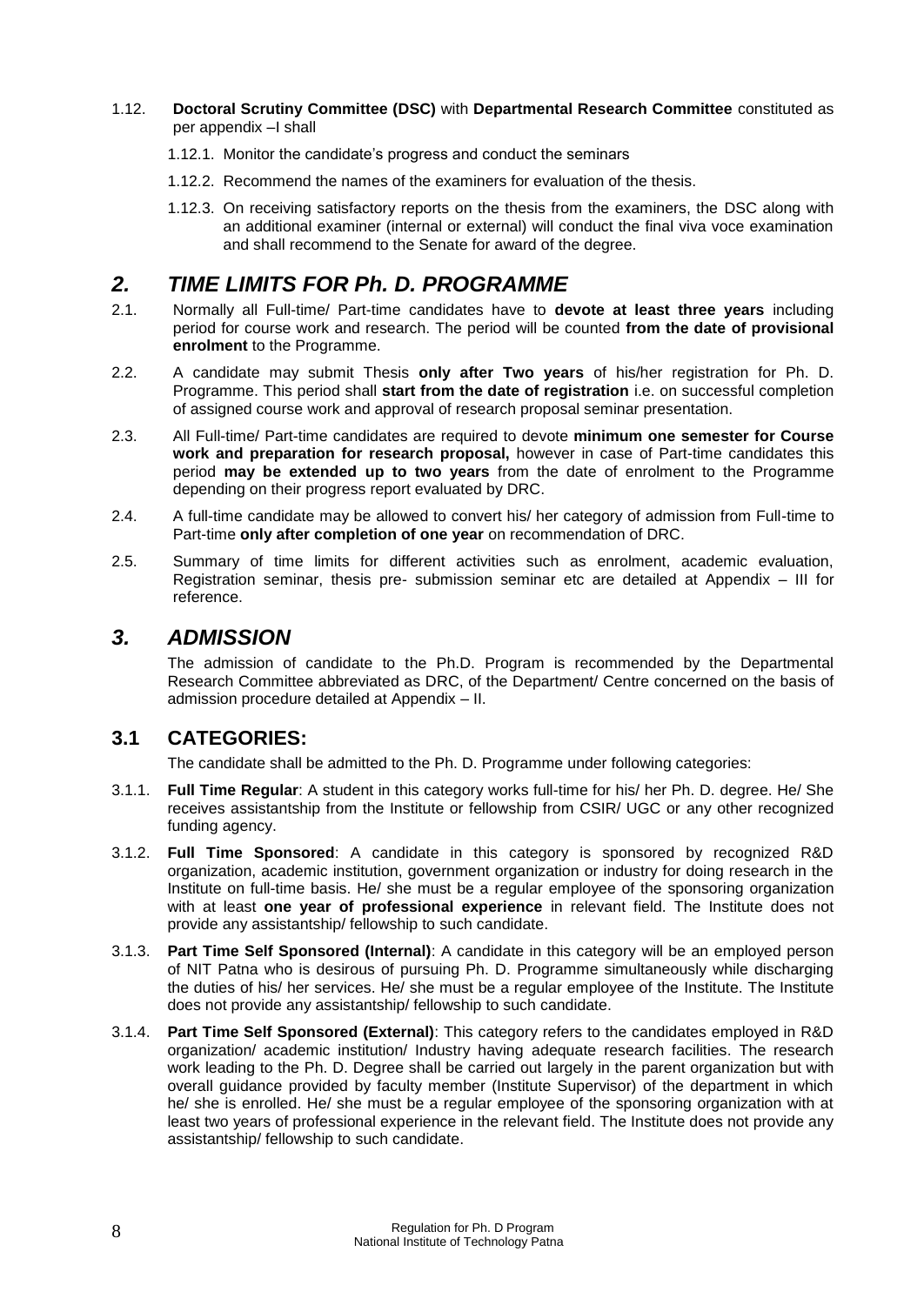# <span id="page-9-0"></span>**3.2 ELIGIBILITY CRITERIA FOR SELECTION:**

Candidates with following qualification shall be eligible for admission to the Ph. D. Programme of the Institute.

#### 3.2.1 **For Engineering, Technology and Architecture Departments:**

- (a) Candidates possessing **M. Tech/ M. E/ M. Sc. (Engg.)/ M. Arch or equivalent Degree in relevant branch** from a recognized University/ Institute **with minimum 60% marks (or a CGPA of 6.5 in 10 point scale)** in the qualifying examination shall be considered for admission in the departments as per their Specialization only.
- (b) Candidates possessing **B. Tech/ B. E/ B. Sc. (Engg.)/ B. Arch or equivalent Degree in relevant branch** from a recognized University/ Institute with **minimum 75% marks (or a CGPA of 8.25 in 10 point scale) in all (from 10th onward) examinations including qualifying examination** may be considered **in exceptional cases** after approval of DRC. Such candidates **must have professional/ research experience of at least ten years** in reputed Institutions/ Organizations.

#### 3.2.2 **For Science Departments**:

Candidates possessing **Master's Degree in the area of Science** from a recognized University/ Institute **with minimum 60% marks (or a CGPA of 6.5 in 10 point scale)** in the qualifying examinations shall be considered for admission in the departments as per their Specialization only.

#### 3.2.3 For Science, Humanities & Social Science Departments<sup>1</sup>:

Candidates possessing **Master's Degree in the area of English or Economics** from a recognized University/ Institute with minimum 60% marks (or a CGPA of 6.5 in 10 point scale) in the qualifying examinations shall be considered for admission in the departments as per their Specialization only.

### <span id="page-9-1"></span>**3.3 RELAXATION FOR SC/ ST CANDIDATES**

Eligibility criteria will be relaxed by 5% marks or 0.5 CGPA for SC/ ST candidates.

### <span id="page-9-2"></span>**3.4 RESERVATIONS**

The reservation of seats in admissions for SC, ST categories and Persons with Disability / handicapped i.e. physically challenged (PH) categories will be as per Government of India rules.

### <span id="page-9-3"></span>**3.5 MEDICAL FITNESS**

A candidate should fulfill the appropriate standards of medical fitness. The Institute Medical Board's opinion with regard to the medical fitness of a candidate shall be final and binding. In case a candidate is found not to be medically fit his/ her enrolment shall be cancelled without assigning any further reasons.

### <span id="page-9-4"></span>*4. ENROLMENT:*

A candidate after selection to the Ph. D. Programme shall be **provisionally enrolled** in the Department/ Centre.

The candidate is required to enroll himself/ herself for the Ph.D. Programme within one month of joining on payment of prescribed fees as shown in Appendix – VIII and to carry out research work under a Supervisor(s) as per guidelines detailed in Appendix – IX from amongst the faculty of the Institute and/ or from other Institute/ R&D organization.

# <span id="page-9-5"></span>*5. COURSE WORK:*

1

5.1 The Departmental Research Committee shall recommend course work for different categories of candidates enrolled in the department/ Centre in consultation of the Supervisor(s).

<sup>1</sup> Vide amendment approved in the  $8<sup>th</sup>$  Senate meeting held on 02.04.2011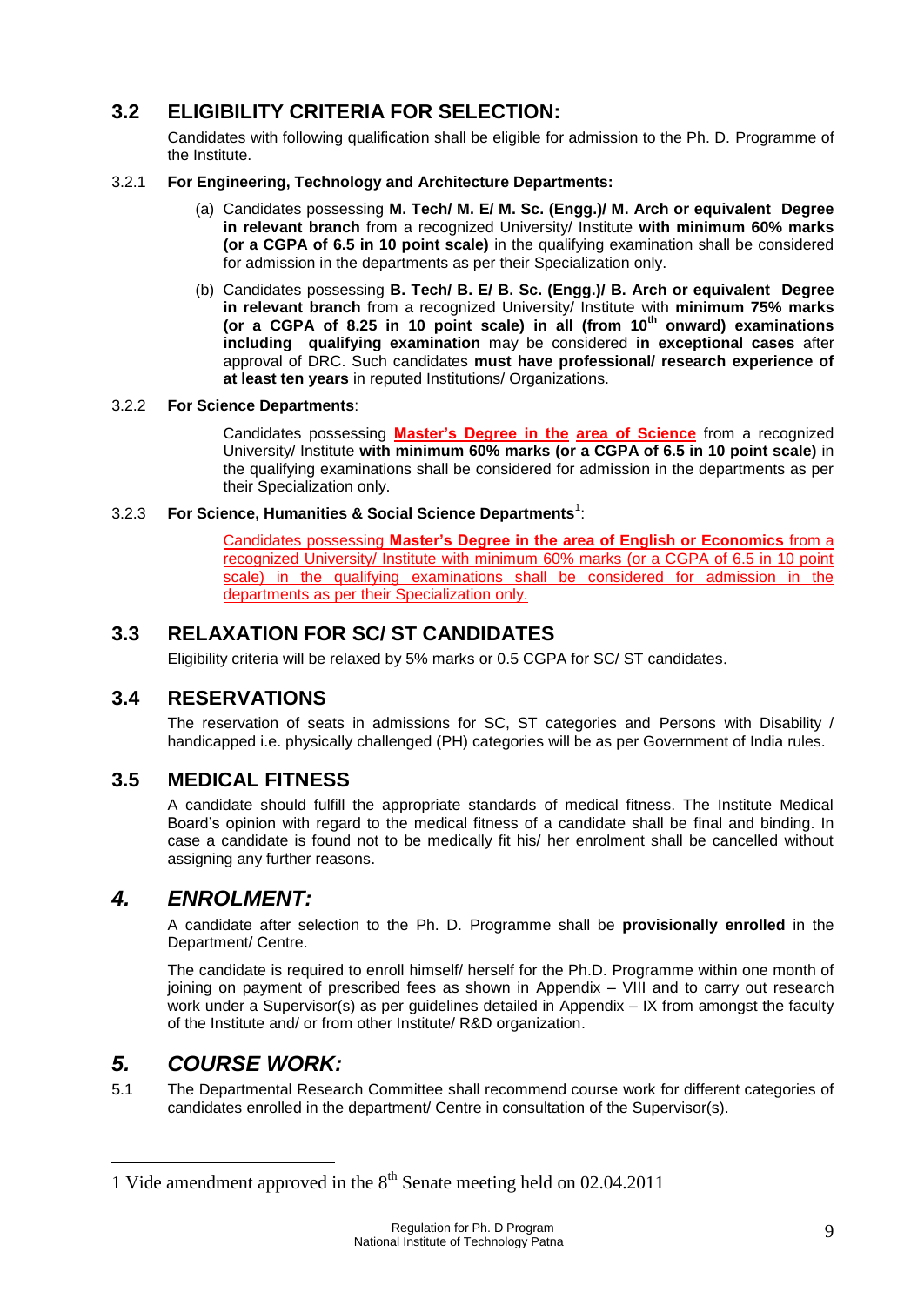- 5.2 The Course details, minimum class hour requirement, credits etc for any candidate shall be proposed by the Supervisor for approval of DRC.
- 5.3 The course(s) may be arranged in the department/ centre as per requirement of the proposed area of research. In case the proposed area of research requires courses from other department, then same shall be arranged by the department.
- 5.4 If Departmental Research Committee considers necessary, the candidate may be directed to pursue all/ some of the courses in other departments of the institute/ Centre and/ or at other Institute/ Universities of India or outside India. However, the financial expenditure involved in such arrangement shall be the candidate's responsibility.
- 5.5 The evaluation of courses offered within the Institute shall be done as per academic calendar and examination system of the Institute. If any of the course has been completed at other Institute (*Within India or Outside India*), then the candidate is required to give seminar on the Course/ subject to an open audience and in presence of DRC and DSC members for evaluation and satisfactorily completion.
- 5.6 For the **candidate possessing Master's Qualification**, the course work shall be research methodology course and courses from appropriate Masters or equivalent level Programme and should complete **a minimum of 16 credits of course work out of which a maximum of 4 credits can be for laboratory course**.
- 5.7 A **candidate possessing Bachelor's qualification** is required to enroll for the appropriate Masters or equivalent level course and complete **a minimum of 24 credits, out of which a maximum of 4 credits can be for laboratory course**.
- 5.8 If a proposed course is not available in the existing curricula, instructions in the subject then shall be imparted in '**Self–study style'** following all steps like assignments, examination etc. as prescribed for a regular course.
- 5.9 **Candidates must obtain minimum grade "C" in each of the subjects of assigned course work, under ten point scale system**.
- 5.10 In case, the candidate **fails to clear the course work within one year of enrolment**, the **DSC/ DRC may review the performance of the candidate** and **may recommended a change of course work**.

# <span id="page-10-0"></span>*6. REGISTRATION:*

- 6.1 Registration for the Ph. D. Programme shall be allowed only after successful completion of the course work.
- 6.2 The registration seminar should normally be held within **one calendar year of enrolment of a student** who has been admitted on the basis of category of enrolment and qualification as given in clause 3.1 and 3.2 respectively.
- 6.3 A candidate is required to give a seminar on the topic of his research **within one year of enrolment or within one year/ two years of completion of the course work** as the case may be for Full-time/ Part-time candidates respectively.
- 6.4 The seminar talk will be delivered to an open audience with members of the DSC and DRC present. If the seminar is satisfactory then candidate will be allowed to register for the Ph. D. Programme. However, **if the DSC and DRC is not satisfied** by the seminar talk, the candidate will be **required to deliver another talk** with suitable **modification or improvement within next three months**.
- 6.5 If a candidate fails **to clear the registration seminar even on second attempt** the **enrolment shall be cancelled** and the student shall be asked to leave the programme.
- 6.6 **Registration of a candidate for the Ph.D. Programme shall be effective, from the date of enrolment and shall remain valid for five years for Full-time and six years for Part-time candidates.**
- 6.7 In the event of a candidate failing to submit his thesis within the maximum period allowed for completing research work, then DRC may recommend for extension of registration (Based on progress of the research work) by one/ two year(s) to the Director/ the Senate. Thereafter no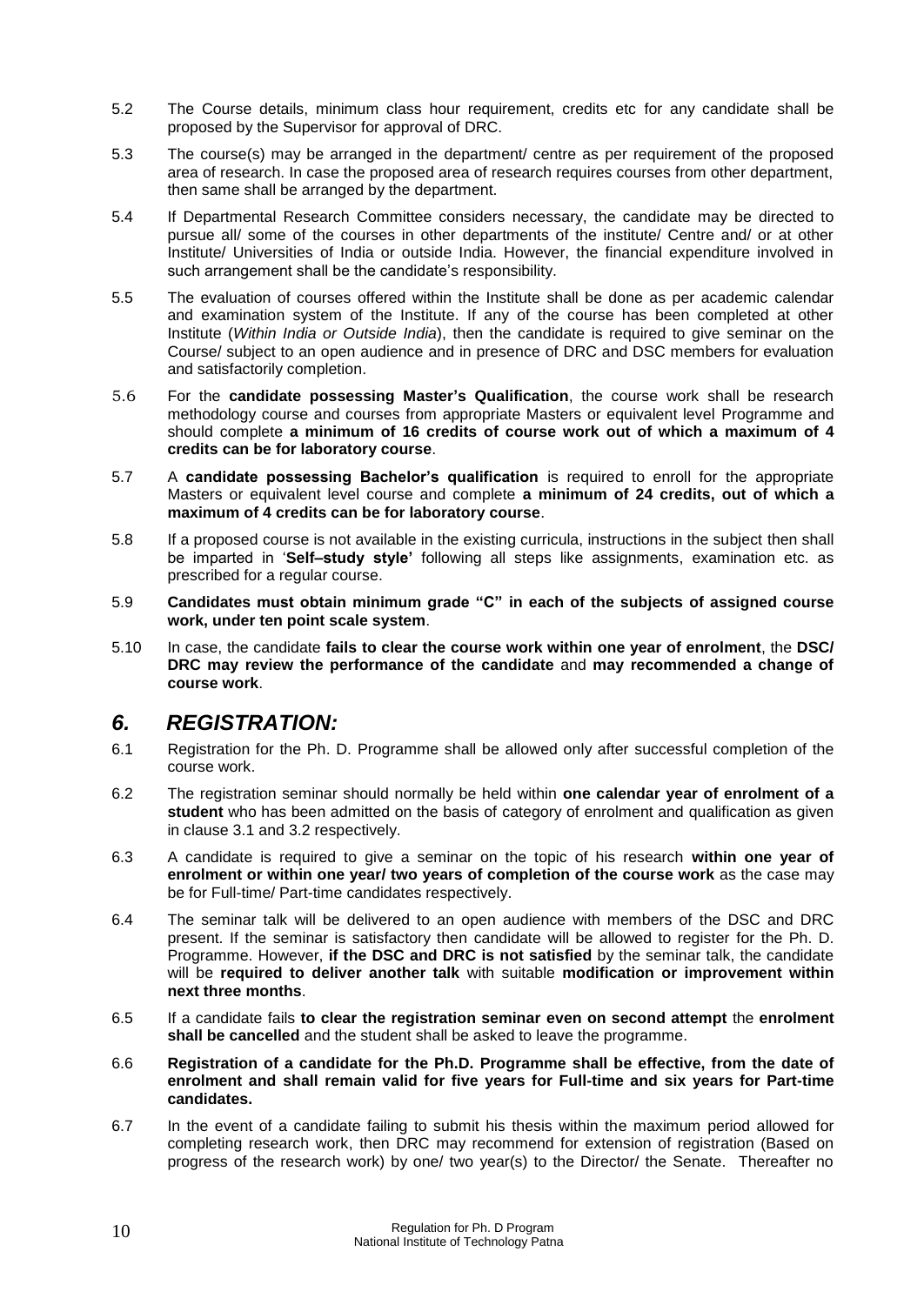further extension shall be allowed, and candidate's registration shall stand cancelled automatically.

# <span id="page-11-0"></span>*7. SEMINAR AND SYNOPSIS OF RESEARCH WORK*

- 7.1 **Prior to submission of the thesis** the candidate will submit the **synopsis of the thesis and present a seminar before the DSC and DRC member**.
- 7.2 The seminar lecture delivered by a candidate will be judged for the candidate's depth of knowledge and progress in his/ her research by DSC. The candidate shall be allowed to submit his/ her thesis for the Ph.D. degree only when the DSC is satisfied about the work.
- 7.3 If the DSC is not satisfied with the quality of the work and the general preparation of the candidate, the candidate will have to **appear again for the seminar within a maximum period of six months**.
- 7.4 The candidates enrolled for the Ph. D. Programme are *required to publish their research work in International and/ or National level Journals of repute and also present research findings at International/ National level conferences from time to time.*
- 7.5 It is expected that the candidate must have *at least one publication in refereed International Journal or have been accepted for publication in the International Journal and/ or minimum two papers in refereed National Journal of repute at the time of pre-submission seminar presentation* for acceptance of thesis for evaluation before the DSC and DRC members*.*
- 7.6 The thesis must be **submitted within two months after the DSC's** approval based on pre submission seminar.

# <span id="page-11-1"></span>*8. THESIS*

- 8.1 A candidate may submit his/ her **thesis for Ph. D Degree** after **a minimum period of two years from the date of Registration.**
- 8.2 A candidate shall **submit five copies of the theses** on A4 size paper, in case of single supervisor and **six copies if there is a joint supervisor**, neatly typed or printed and bound in a manner notified separately .The thesis must contain, besides the text and common matters like bibliography/ reference and summary/conclusions.
	- (i) The candidate shall submit a declaration that "*the thesis is his/ her own original work and that it has not been presented and will not be presented to any other University/ Institute for a similar or any other Degree award*".
	- (ii) An abstract of the thesis (about 500 words) with key words (about 20)
	- (iii) A certificate from the supervisor(s) that (a) the work has been carried our under his/ her/ their supervision, (b) the candidate has fulfilled all prescribed requirements and (c) the thesis is based on candidate's own work and has not been submitted elsewhere for a degree/ diploma.
	- (iv) The details of Thesis Format guidelines with respect to certificate(s), Chapter's content and outlines etc are available at Appendix – X for reference.
- 8.3 On successful completion of the seminar the DSC will recommend to **the Senate a panel of six experts, from India and/or abroad to examine the thesis (not more than four experts in the list shall be from India)**.
- 8.4 **Three experts** from the panel shall be **appointed as 'external' examiners** and the supervisor(s) will be the internal examiner. The thesis shall be forwarded to all the examiners who shall report separately on the thesis and forward their recommendation to the Deputy Registrar (Examination)/ Controller of Examination or any other competent authority.
- 8.5 The Dean (Academics) will examine the reports of the examiners and send it to the Director-cum-Chairman, Senate. The reports shall thereafter be sent to the DSC for their perusal and necessary action. There may be **four possible situations arising out of the nature of the reports**, and the steps to be taken appropriate to the circumstance shall be as laid down below.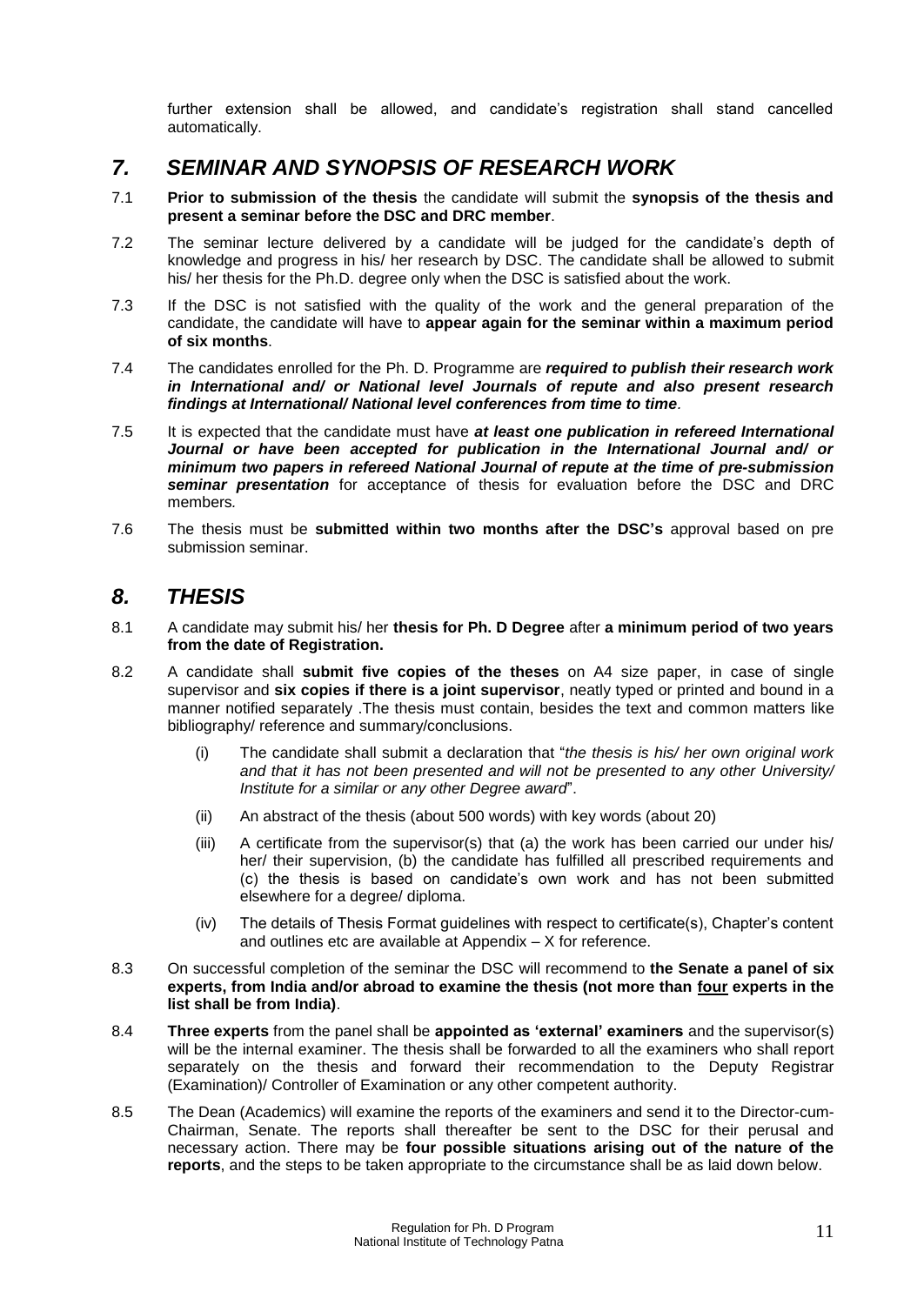- i) The majority of the external examiners (*all or minimum two out of three*) are unanimous in recommending the award of the degree on the basis of the thesis without any modification. This is a clear case for going in for the final requirement of viva voce examination.
- ii) The external examiners are unanimous in recommending the award of the degree but **have suggested modification and/ or have asked for clarifications**. The candidate in that case shall make modifications and provide the clarifications as suggested within the time period to be fixed by the DSC which in no case shall exceed six months from the date the communication is sent to the candidate. These modified report(s) may be sent to the examiners, if so desired by them.
- iii) One of the external examiners does not recommend the award of the degree and rejects the thesis while the other external examiner *(two or one*) *recommends for modification* before award of the degree. The DSC in such a case directs the candidate to *modify the thesis as suggested within a given time not exceeding six months, and send the* same (modified thesis) to the same examiner again for final report with respect to acceptance of modification made therein.
- **iv)** Majority of the external examiners (*two or all*) reject the thesis.
- 8.6 **In the event of a thesis being rejected** by both the external examiners the Senate may on the recommendation of the DSC permit submission of a revised thesis on a additional payment of the prescribed fee, after a suitable time to be fixed by the Senate. The observations and comments of the examiners, if any may be copied and given to the candidate on request. In no case should the submission of the thesis without modification along the lines of criticism made by the earlier examiners be allowed. The revised thesis shall be refered again for assessment by the **external examiners (one or two)**. In case, the experts reject the revised thesis again, then the thesis will stand rejected.
- 8.7 Once the reports of the examiners have been accepted as satisfactory the candidate will have to defend his thesis before a viva voce board consisting of all DSC members and an Indian 'external' examiner (vide clause 12). In case the India 'external' examiner is not available to conduct the viva-voce, the Director at his discretion, may appoint another examiner either from the original panel of thesis examiners recommended by the DSC or advise that a faculty from an allied Department/ Centre of the Institute be appointed as the additional examiner to conduct the viva voce. In such cases the DSC shall recommend a faculty member of the Institute having knowledge in the area of the thesis topic to be appointed as the additional examiner.

If the viva voce board is not satisfied, the candidate has to appear again before within the next three months. The DSC shall recommend to the Senate the award of the Ph.D Degree if the viva voce is satisfactory and all other requirements have been fulfilled.

- 8.8 After the recommendations of the DSC either for acceptance of the thesis for the Ph. D. degree or for its rejection/ modification has been accepted by the Chairman, Senate or by the DSC/ DRC as the case may be, a copy of the reports of the examiners may be issued to the candidate at his request. However, the names of the examiners are not be disclosed.
- 8.9 Nothing contained in these Regulations shall preclude a candidate from publishing/ patenting either independently or jointly with the supervisor the results of the work incorporated in the thesis, at any time before or after submitting the thesis for examination.

# <span id="page-12-0"></span>*9. AWARD OF THE DEGREE*

A student who has completed satisfactorily all prescribed requirements and has cleared all fees and dues payable to the Institute and the Hall of Residence shall be eligible for the award of Ph.D. degree of the Institute by the Board of Governors on the recommendation of the Senate. The degree shall be awarded at the annual convocation for the academic session of the Institute.

# <span id="page-12-1"></span>*10. FINANCIAL SUPPORT*

Institute Research Assistantship will be available to eligible students as per MHRD, GOI norms. The period and amount of research assistantship shall be as per notification of the competent authority from time to time.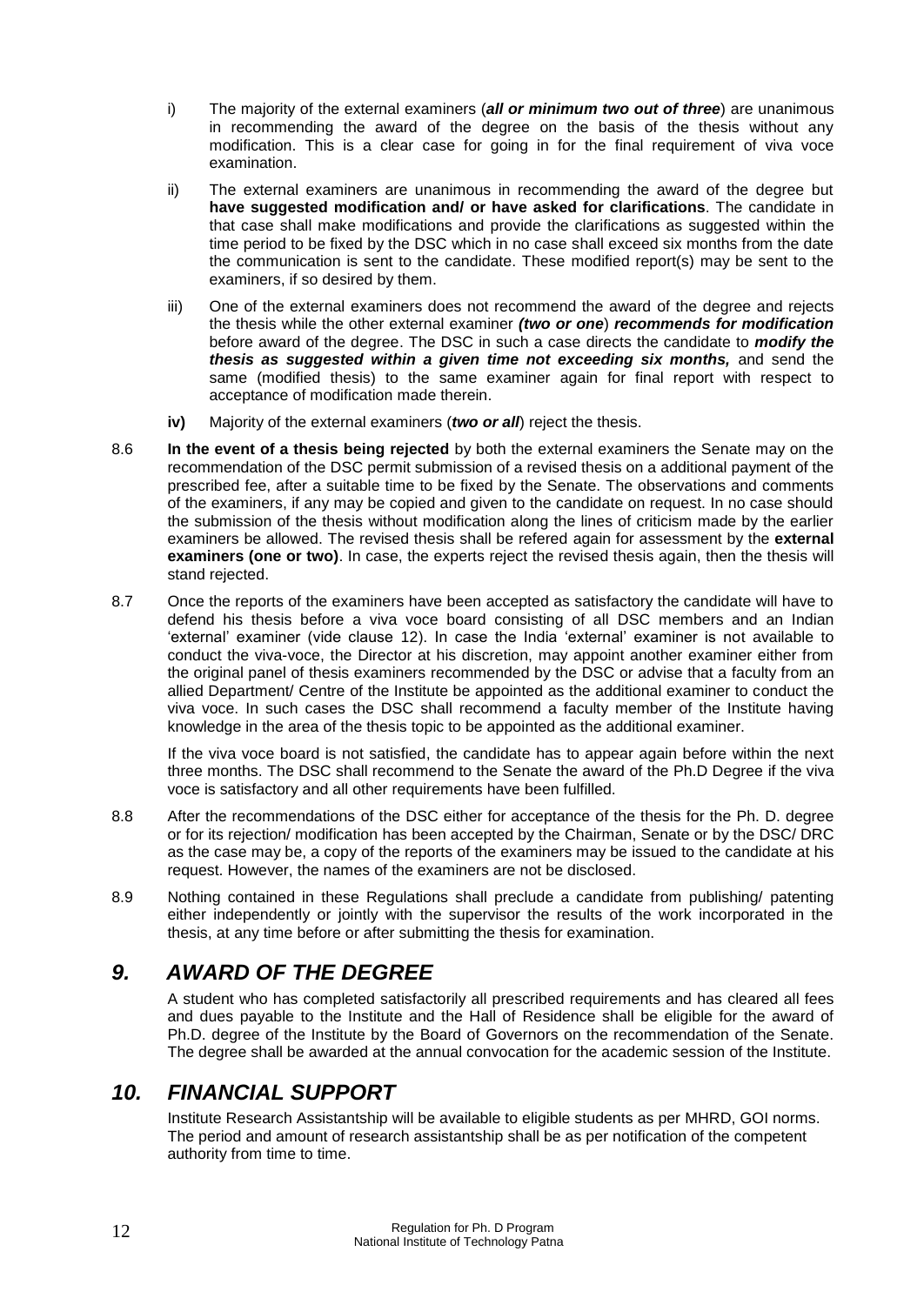# <span id="page-13-0"></span>*11. RULES OF CONDUCT:*

Scholars admitted to the Ph.D. Programme under any of the categories shall conduct themselves within and outside the premises of the Institute in a manner befitting the scholars of an Institute of National importance. Detailed rules regarding conduct and discipline are given in Appendix – VIII.

In case residential accommodation is allocated to candidates, he/ she shall have to follow the rules of Hostel/ Hall of Residence.

# <span id="page-13-1"></span>*12. LEAVE RULES*

- 12.1 The record of leave and attendance shall be maintained by the department/ centre for each candidate and shall be made available to DSC/ DRC as and when required along with the candidate's annual progress report.
- 12.2 Leave of any kind may be subject to approval of the Head of the department/ Centre on recommendation of the Supervisor.
- 12.3 The Ph. D. candidates shall not be entitled to avail Semester break, summer and winter vacations.
- 12.4 A Research Scholar under any category may be permitted to be on leave from the Department/ Centre for a limited number of days per year of stay, as below.

| For incidental purpose | <b>CASUAL LEAVE</b> | 15 days |
|------------------------|---------------------|---------|
|                        |                     |         |

| ii) | For treatment on illness | <b>MEDICAL LEAVE</b> |  | 15 days |
|-----|--------------------------|----------------------|--|---------|
|-----|--------------------------|----------------------|--|---------|

The leave will be granted by the Head of the Department /Centre on the recommendation of the Supervisor and any leave not availed of in a year shall not accumulate.

- 12.5 **Married Research Scholar** admitted to the Research Programme of the Institute shall, in addition to **casual leave and medical leave prescribed by foregoing sub- para, be entitled to maternity/ paternity leave as per Govt. of India rules** if the request for the leave is supported by a medical certificate from a registered medical practitioner.
- 12.6 In case of extensive field work, data collection, library consultation, experimentation etc., absence from the Institute may be allowed up to a period of 12 weeks per year and be considered on duty on certificate of the Supervisor and approval of the Head of the Department/ centre.

**- - - - - - - - ∫ - ∫ - ∫ - ∫ - ∫ - ∫ - ∫ - ∫- - - - - - - - -**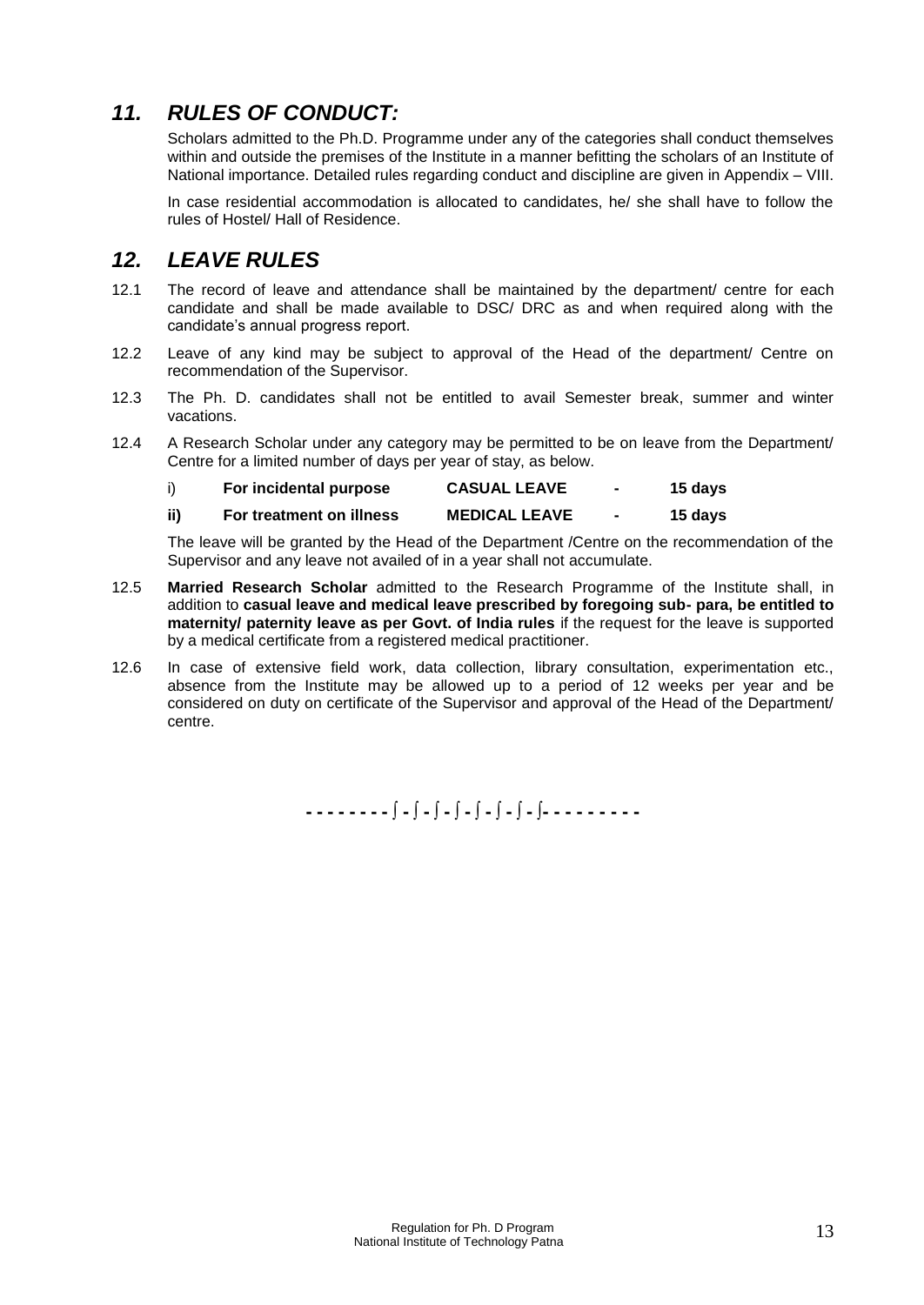### <span id="page-14-1"></span><span id="page-14-0"></span>**APPENDIX – I**

# *COMPOSITION OF THE DEPARTMENTAL RESEARCH COMMITTEE2*

Each department of the Institute shall constitute a Departmental Research Committee (DRC) with following members:

|     | Head of the Department                               | Chairman (ex-officio) |
|-----|------------------------------------------------------|-----------------------|
| 2.  | Professor of the Department nominated by HOD         | Members (Two)         |
| -3. | Associate Professor nominated by HOD                 | Members (Two)         |
| 4.  | Concerned Supervisor(s) - for his/her candidate only | Member Invitee        |

- i. *The members of DRC himself/ herself must be holding Doctoral level Degree/ qualification. However this may be relaxed in special case only if the faculty member of the department is having outstanding academic record of research/ publication in the relevant branch*/ *discipline*.
- *ii. The department may consider nominating a Professor or Associate professor from other department or other Institution of repute (such as IITs, NITs, CFI etc.) as member of DRC provided he/ she has research experience and publication in the relevant branch/ discipline. All such members shall be entitled for sitting honorarium, TA/ DA as per Institute rules for attending meeting of the DRC.*
- *iii. If any department do not have sufficient numbers of Professor or Associate Professors then Assistant Professor(s) of the department may also be considered for nomination as member of DRC with approval of the Director, provided he/ she is having Doctoral qualification and has research experience/ publication in the relevant branch/ discipline.*

Departmental Research Committee shall be responsible for following activities with respect to Ph.D Programme:

- (i) To Identify the Areas of Research
- (ii) To scrutinize the applications received for Ph. D Programme.
- (iii) To conduct written test and interview for selection
- (iv) Recommend name of the candidate(s) and supervisors for enrollment.
- (v) To decide the course work for Ph. D. candidates to be offered by the department and its syllabus, evaluation methodology, credits etc..
- (vi) Courses to be offered/ completed by the candidate in the other department(s) of the Institute or to be completed at other Institute/ university within India or outside India.
- (vii) Evaluation of all courses undertaken by the candidate
- (viii) Organize registration and thesis pre-submission seminar for the candidate within time-limit defined by the regulation.
- (ix) Submission of progress report of all candidates enrolled/ registered for Ph. D. Programme.

1

<sup>2</sup> Vide amendment approved in the  $7<sup>th</sup>$  Senate meeting held on 12.06.2010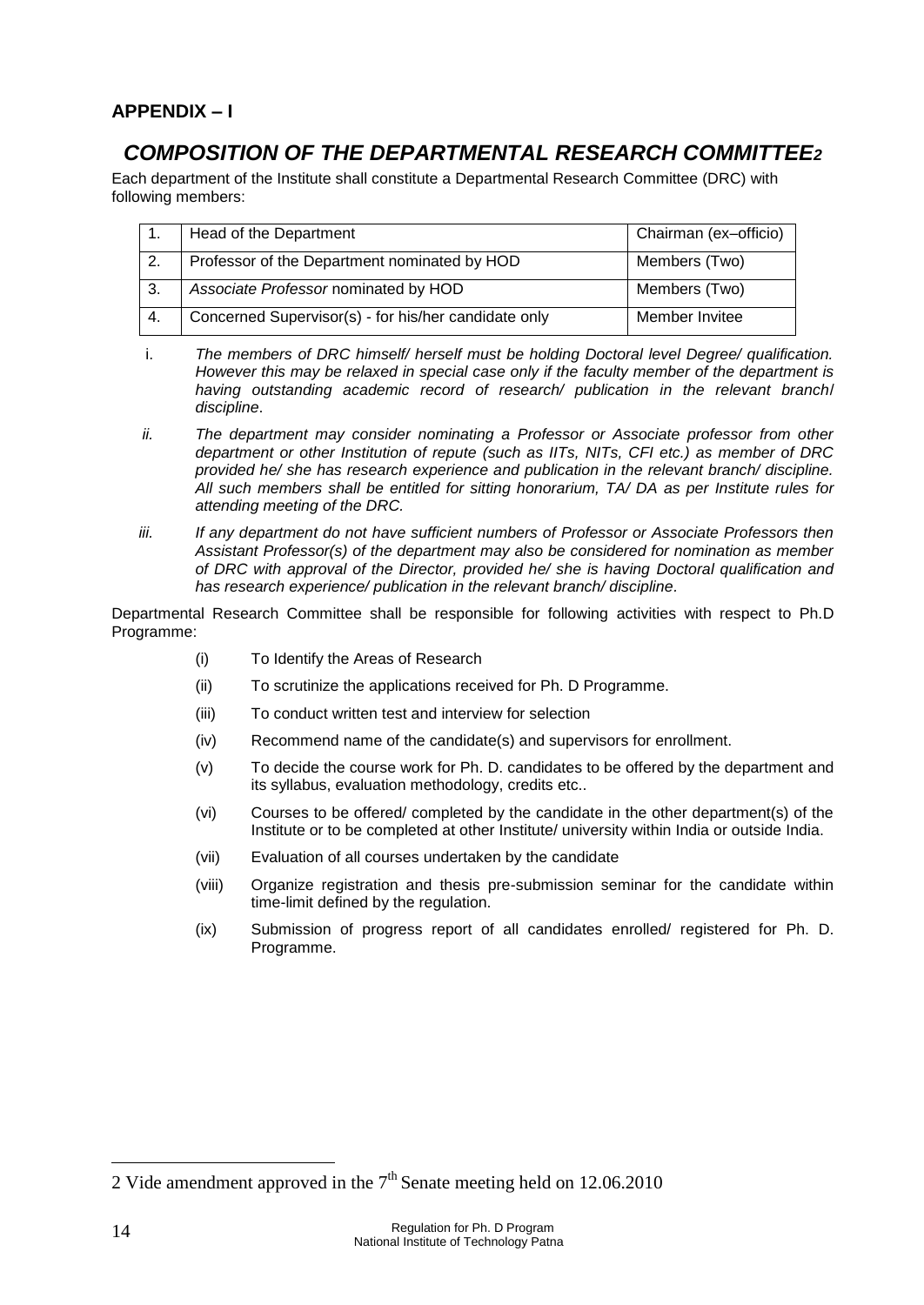# *COMPOSITION OF THE DOCTORAL SCRUTINY COMMITTEE*

<span id="page-15-0"></span>The Head of the Department in consultation with the supervisor shall constitute a Doctoral Scrutiny Committee (DSC) for each candidate admitted to the Research Programme leading to Ph. D. degree.

It shall consist of the following members:

|    | Professor of the Department nominated by the Head of the<br>department.                | Chairman (ex-officio) |
|----|----------------------------------------------------------------------------------------|-----------------------|
| 2. | Supervisor(s): for his/ her candidate only                                             | Convener              |
| 3. | Three members of the Faculty to be nominated in consultation<br>with the Supervisor(s) | <b>Members</b>        |

The DSC should be constituted within two weeks of candidate's joining.

Note: A member of the Faculty who himself is enrolled for the Ph.D. degree of the Institution or does not have adequate experience in the relevant field, shall not be appointed supervisor or a member of the Doctoral Scrutiny Committee for any other candidate enrolled for the Ph. D degree.

### <span id="page-15-2"></span><span id="page-15-1"></span>**APPENDIX – II**

# *ADMISSION PROCEDURE FOR Ph. D. PROGRAMME*

*(Weightage to be given for selection under section 3 of the Regulations)*

1. Candidates possessing qualification as stated in 3.2 are to be selected for admission to the Programme on the following weightage.

|     |                                 |                     | For Bachelor's Degree          |
|-----|---------------------------------|---------------------|--------------------------------|
|     |                                 | For Master's Degree | (In Engg./ Tech./ Architecture |
|     |                                 |                     | or equivalent)                 |
| (a) | Overall academic performance    | 70 percent          | 50 percent                     |
|     | <b>AND</b>                      |                     |                                |
| (b) | Test and Interview conducted by | 30 percent          | 50 percent                     |
|     | the Department / Centre         |                     |                                |

2. Details of the weightage/ marks for different components for (a) and (b) shall be prepared by Departmental Academic Committee/ Selection Committee and approved by the Director/ Chairman, Senate.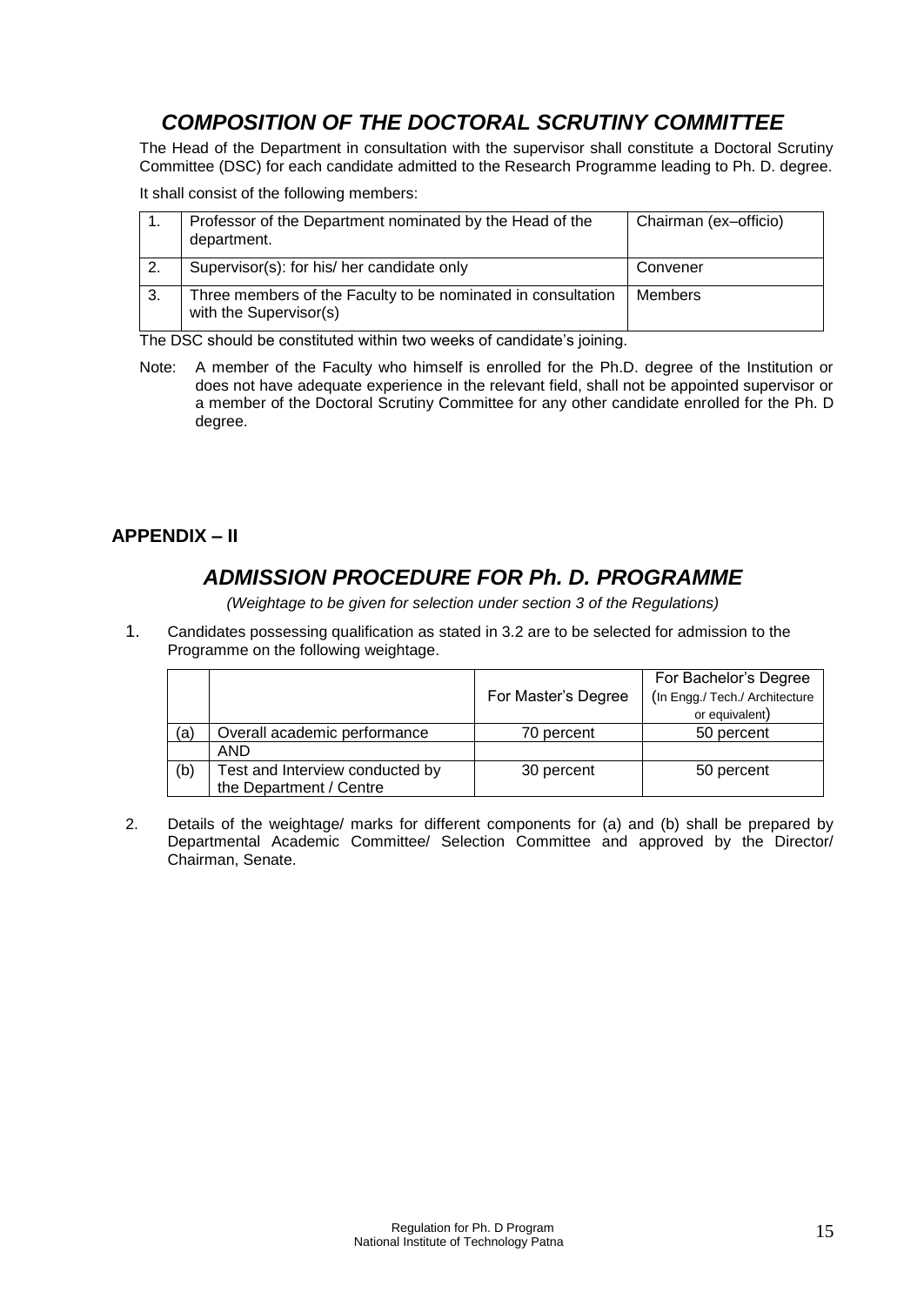### <span id="page-16-1"></span><span id="page-16-0"></span>**APPENDIX – III**

# *SUMMARY OF TIME LIMITS FOR DIFFERENT ACTIVITIES related to Ph. D Programme*

The summary of time limits for different activities as per the regulation for Ph. D. Programme under different sections and sub-sections have been detailed below for reference:

| S. No.           | <b>Scheduled Academic Activities</b>                                                                                                                      | <b>Full-time: Time limits</b>                                                        | <b>Part-time: Time limits</b>                                                        |
|------------------|-----------------------------------------------------------------------------------------------------------------------------------------------------------|--------------------------------------------------------------------------------------|--------------------------------------------------------------------------------------|
| 1.               | Provisional Enrolment to the Ph.D.<br>Programme                                                                                                           | Within one month of selection                                                        | Within one month of selection                                                        |
| 2.               | Course Work                                                                                                                                               | Minimum: One Semester                                                                | Minimum: One years<br>Maximum: Two Years                                             |
| 3.               | Change of Category from Full-time to<br>Part-time                                                                                                         | After One Year                                                                       |                                                                                      |
| 4.1              | Registration Seminar: for acceptance<br>of Research Proposal (from date of<br>enrolment)                                                                  | Within One year                                                                      | Within Two years                                                                     |
| 4.2              | If Registration Seminar not Satisfactory,<br>then Improved Research Proposal<br>Seminar                                                                   | Within next Three months of 1st<br>Seminar                                           | Within next Three months of 1st<br>Seminar                                           |
| $\overline{5}$ . | Registration for Ph. D. Degree                                                                                                                            | Within One month of approval<br>of registration seminar                              | Within One month of approval<br>of registration seminar                              |
| 6.1              | submission<br>Thesis<br><b>Seminar</b><br>Pre<br>before DRC                                                                                               | Minimum three Years from the<br>date of enrollment, Please<br>Ref Section 2, 5 and 6 | Minimum three Years from the<br>date of enrollment. please<br>Ref Section 2, 5 and 6 |
| 6.2              | submission<br>Revised<br><b>Thesis</b><br>Pre<br>Seminar                                                                                                  | Within next six months of 1st<br>Pre submission Seminar                              | Within next six months of 1 <sup>st</sup><br>Pre submission Seminar                  |
| 6.3              | <b>Submission</b><br>final<br>for<br><b>Thesis</b><br>evaluation                                                                                          | Within two months of approval<br>of Pre Submission seminar                           | Within two months of approval<br>of Pre Submission seminar                           |
| 7.1              | Maximum time Limit for completion<br>of Ph. D. Programme from the date of<br>enrolment.                                                                   | Five years                                                                           | Six years                                                                            |
| 7.2              | Extension of Registration beyond above<br>Time<br>maximum<br>limits:<br>the<br>on<br><b>DSC</b><br>recommendation<br>οf<br>and<br>approved by the Senate. | Additional One year                                                                  | Additional One year                                                                  |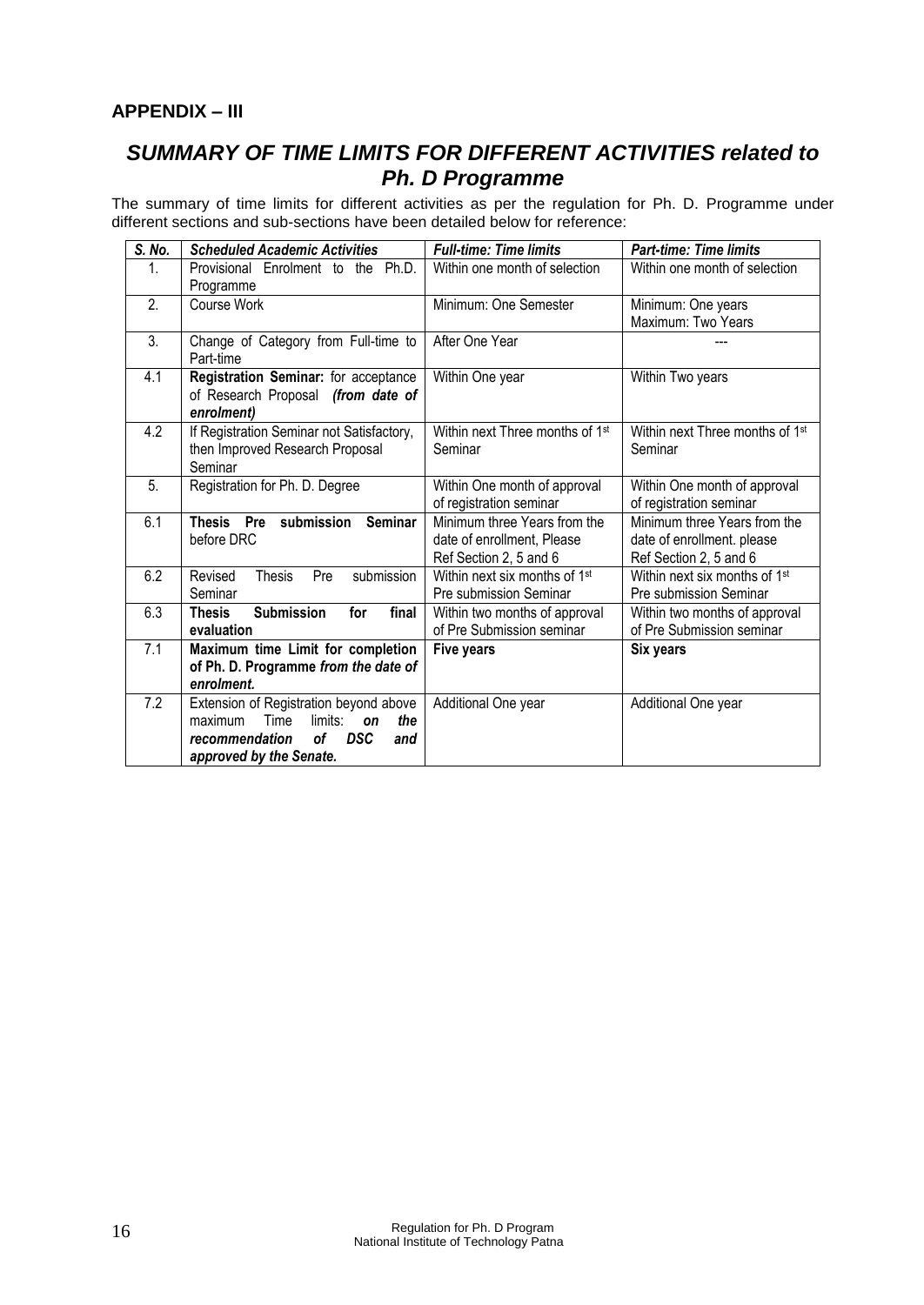### <span id="page-17-1"></span><span id="page-17-0"></span>**APPENDIX – IV**

# *RULES FOR SPONSORED and SELF FINANCING CANDIDATES to Ph. D. PROGRAMME*

- 1. The Institute may admit Self- supporting candidates and persons who are in gainful employment as '**Self Sponsored Scholars**' to the Ph. D. Programme subject to the following conditions.
- 2. Persons who possess the minimum prescribed qualifications as per clause 3.2 and are in service in any of the following establishment shall be eligible for admission to the Ph.D Programme as sponsored scholars.
	- (i) Defence or other ministries of the Government of India or any other government organizations.
	- (ii) Established industrial research and development organizations
	- (iii) Autonomous bodies and public undertakings.
	- (iv) Universities/ Autonomous institutions/ colleges
	- (v) Such industries as may be recognized by the Senate of the Institute for the purpose from time to time.
	- (vi) Self-financing candidates from Industry etc.
- 3. Qualified teachers of recognized Engineering College selected under the Quality Improvement Programme (QIP) of the Govt. of India and of **Science Colleges** who are awarded Teacher Fellowship of the University Grants Commission shall be eligible for admission to the Programme.
- 4. The Chairman of the Senate may, on the recommendation of the Department Research Committee (DRC), **relax the above norm to the extent deemed reasonable in the case of a selfsponsored candidate having long experience and/or additional professional qualification**.
- 5. An intending sponsored candidate must submit his application in prescribed form for admission through his employer who will forward the same to the Institute with suitable endorsement so as to reach the Institute by the date stipulated in the notification for the admission in that semester of the academic session.
- 6. A sponsored candidate selected for admission shall be required to be present in person at the time of joining the Institute.
- 6.1 To submit evidence of having passed the qualifying examination and such other documents as the Institute may require.
- 6.2 To produce certificate from the employer to the effect
	- 6.2.1. That the candidate has been officially released from his duties for the purpose of joining the Programme and has been granted the leave for the required period.
	- 6.2.2. That the services of the candidate shall be retained with the employers.
	- 6.2.3. The candidate shall produce a release certificate from his/her employer at the time of admission.
- 7. Sponsored research candidate shall not be eligible for any scholarship.
- 8. The sponsored candidates are required to complete the course work as per Clause 13 of the regulation.
- 9. The minimum residential requirement to complete the course work *for a sponsored candidate as per clause 5* shall be of *one year or till he/ she completes the course work. Out of one year the candidate shall have to devote one semester at a stretch at NIT Patna immediately after enrolment. Rest of the duration may be spread over to another one year.*
- 10. A candidate sponsored by an industry, an R & D Organization, educational Institution or a Government Organization having adequate research facilities may be allowed to work externally subject to his fulfilling all such conditions prescribed for these works partially or entirely at the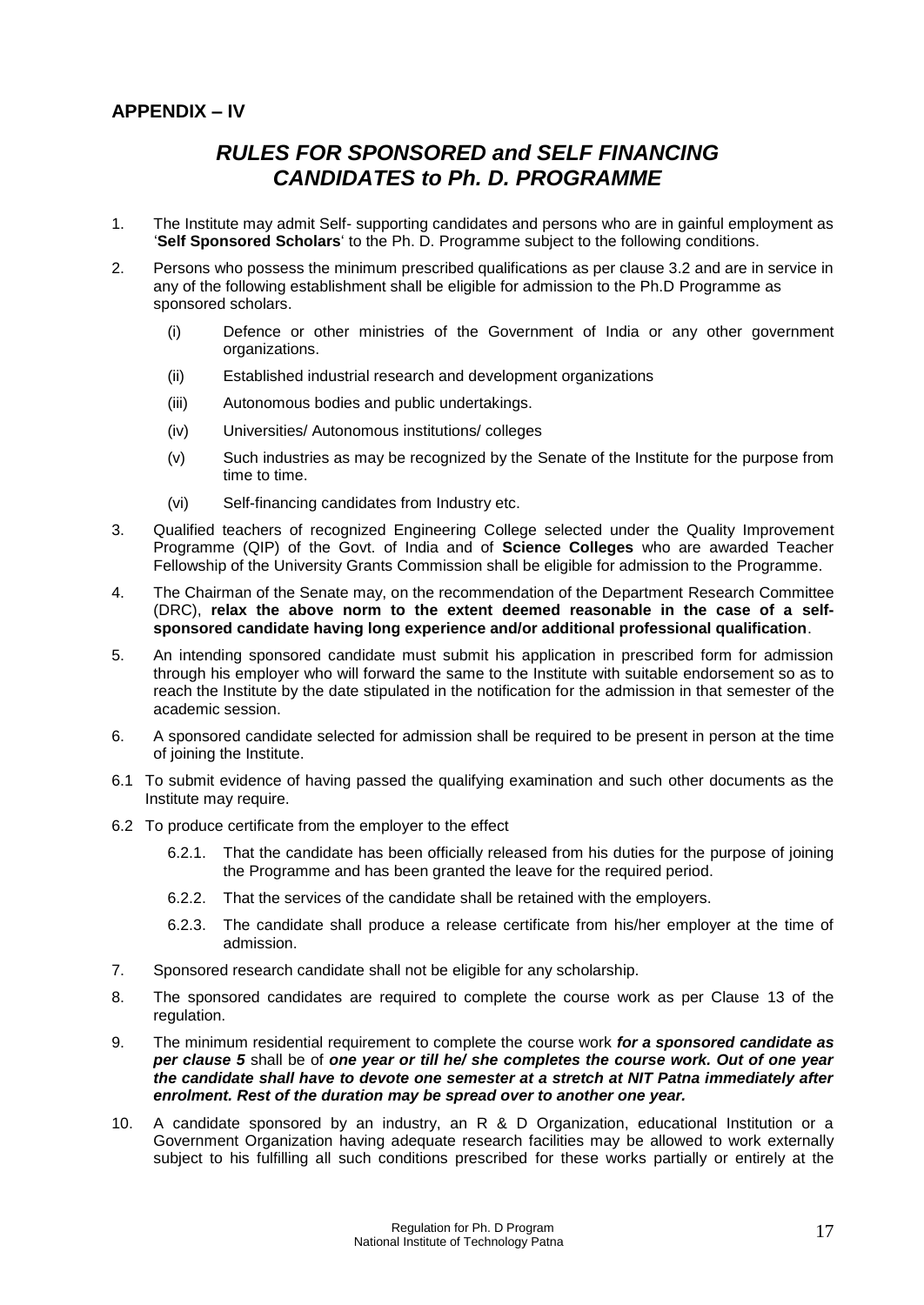Organization shall be granted only if the DRC is satisfied about availability of research facilities and fulfillment of the following requirements. Such permission is to be obtained in advance.

- 11. When a sponsored candidate has been allowed to work at parent Organization **with a joint supervisor from the sponsoring Organization** joint supervisor with adequate qualification and research experience may be appointed with the approval of DRC.
- 12. When a sponsored candidate has been allowed to work at his/ her parent Organization he/ she will be required to maintain frequent contact with the supervisor in the Institute.
- 13. No candidate shall normally be allowed to change the category under which he/ she is enrolled. However, if enrolled as self – supporting and the candidate obtains a national level scholarship/ fellowship this condition shall be waived off.
- 14. Subsequent to his/ her enrolment and wishes to change his/ her enrolment status he/she will have to cancel his/ her enrolment and take re-admission to the Ph. D. Programme as Institute Research Scholar/ Individual Research Fellow/ Scholar. The DRC shall however have the liberty to waive off the requirement for the course work he/ she has already completed and passed with status. The enrolment shall however remain valid for *maximum period of six years from the date he/ she has been admitted to the Ph.D. Programme originally as self-supporting candidate*.

### <span id="page-18-0"></span>**APPENDIX – V**

# <span id="page-18-1"></span>*RULES RELATING TO ENROLMENT OF MEMBERS OF TEACHING AND NON TEACHING STAFF*

- 1. Members of teaching and non-teaching staff of the Institute may be permitted to join the Ph.D. Programme of the Institute **provided the prior permission has been obtained from the Director before applying for admission to the Programme**.
- 2. The application for permission to join a research Programme by a member of teaching/ non– teaching staff must be submitted through the Head of the Department/ Centre of the section in charge, as the case may be. While submitting the application he/ she must give an undertaking in the form appended hereto (Schedule –A).
- 3. The prescribed minimum qualifications and percentage of marks/ CGPA for admission to the Ph.D. Programme as given under clause 2 of the regulation shall be applicable to a member of staff of the Institute also. The Chairman of the Senate may, on the recommendation of the DRC, relax the above norm for the staff having long experience and/ or additional professional qualification.
- 4. All common rules laid down in the Ph.D. Regulations relating to course work, prosecution of research work under the supervision of a member of faculty, etc shall be applicable to all members of staff being enrolled for Ph. D. Programme.
- 5. All members of staff permitted to join research Programme must pay the prescribed enrolment cum registration fee and also the thesis evaluation fee before submission of the thesis on completion of the work.
- 6. **A member of staff enrolled to the Ph.D. Programme shall be exempted from payment of any tuition fee and other fee except the following** which all Ph. D. candidates are required to pay
	- a) Admission fee (Enrolment cum registration fee)
	- b) Thesis Evaluation fee
- 7. Members of staff permitted and enrolled for the degree shall not be entitled to get any Scholarship.
- **8. Other conditions for permission to the categories of teaching and non-teaching staff for internal/ external registration to Ph. D. Programme shall be as follows:** 
	- A. **Internal Registration for Members of the Teaching Staff**: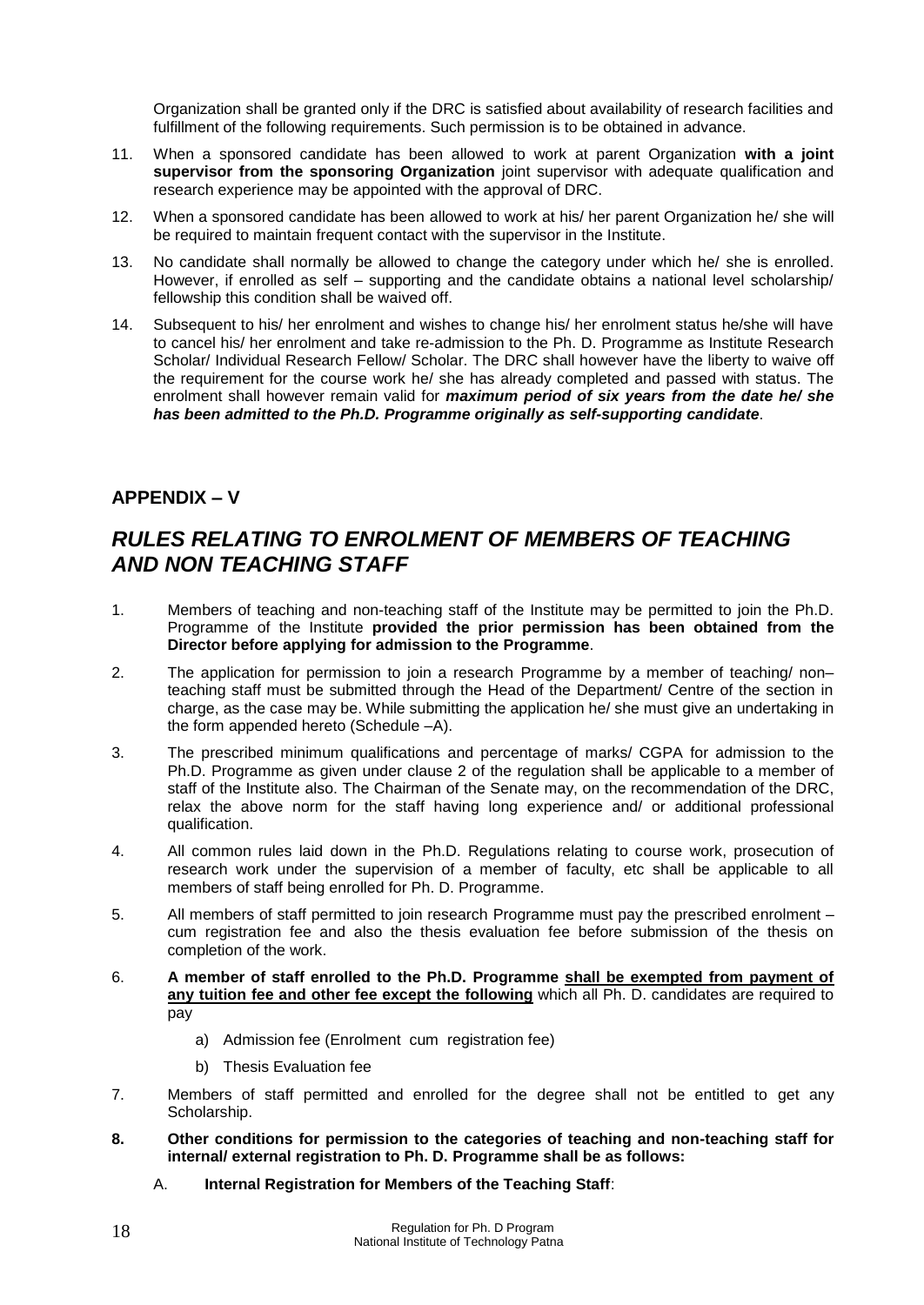- (i) A faculty member enrolled for the Ph. D degree may depending upon his/her research experience carry out his/ her research work under the supervision **of Supervisor(s) of which one Supervisor must be a faculty** of the Institute. The Chairman of the DSC shall however be the chairman of the faculty member's own department/ centre DSC.
- (ii) The Doctoral Scrutiny Committee constituted in respect of member of teaching staff applying for registration may recommend exemption/ relaxation from doing the necessary course work in view of the qualification he/ she possesses or his/ her teaching experience.

In case of **exemption/ relaxation for** teaching staff **from doing the necessary course work** as stated above, to evaluate the progress of the research work from Semester to Semester of the teaching staff given exemption from course work they will have to present **Seminar of L-T-P: 0-0-6, Credits: 4,** in each Semester and that will be **evaluated by a panel of examiners consisting of two experts nominated by HOD and the Supervisor(s)** <sup>3</sup>

(iii) A member of a faculty who has put in at least 2 years of continuous service in the Institute may on the recommendation of the Doctoral Scrutiny Committee, be **permitted to submit his thesis on completion of minimum period of two years from the date of registration seminar, he/ she will however be required to go through the formalities of course work (if necessary) and seminars before submission of the thesis**.

#### B. **Internal Registration for Members of Non-Teaching Staff:**

- (i) A member of non-teaching staff seeking permission to join the research Programme should hold a permanent post in the Institute. Scientific Officers of the Institute who have been appointed on contract basis for minimum period of five years are also eligible to enroll under this clause.
- (ii) The administrative permission to join a research Programme by a member of non– teaching staff can be withdrawn by the Institute at any time under these rules, due to the exigencies of Institute work.
- (iii) Every application for permission under rules shall be examined by the Departmental Research Committee taking into account whether the proposal for joining the Programme for which permission is sought for arises out of genuine interest and ability of the candidate.
- (iv) After the permission is granted he/she will submit his/ her application on prescribed form together with the prescribed enrolment cum registration fee on receipt of this application the Head of the Department/ Centre concerned will place the same before DRC for composition of the Doctoral Scrutiny Committee.
- (v) The minimum period to be spent in the research work by a member of non–teaching staff registered for the Ph. D. degree shall be three years. The **maximum period admissible for completion of the work and submission of the thesis shall however remain** the same as in the case of part-time candidates.

#### C. **External Registration for Members of Teaching and Non-teaching Staff:**

1

- (i) A member of teaching staff may get registered under QIP scheme, and then approval for such request shall be governed by the rules under the QIP Scheme of MHRD/ AICTE.
- (ii) A member of Teaching or non-teaching staff of the Institute and desirous to get registered himself/ herself for Ph. D Programme outside the Institute (other than QIP Scheme) shall be permitted if he/ she has requested for grant of permission
	- a. To carry out research work at Central Universities/ Central Institutes/ Institutes of Repute such as IISc, IITs, IIMs, NITs, IIITs, NITIE etc..

<sup>3</sup> Vide amendment vide notification No. 203/2011 dated 21-11-2011 approved in the  $9<sup>th</sup>$  Senate meeting held on 17.09.2011 to be applicable to all NIT Faculties registered and granted exemption from course work.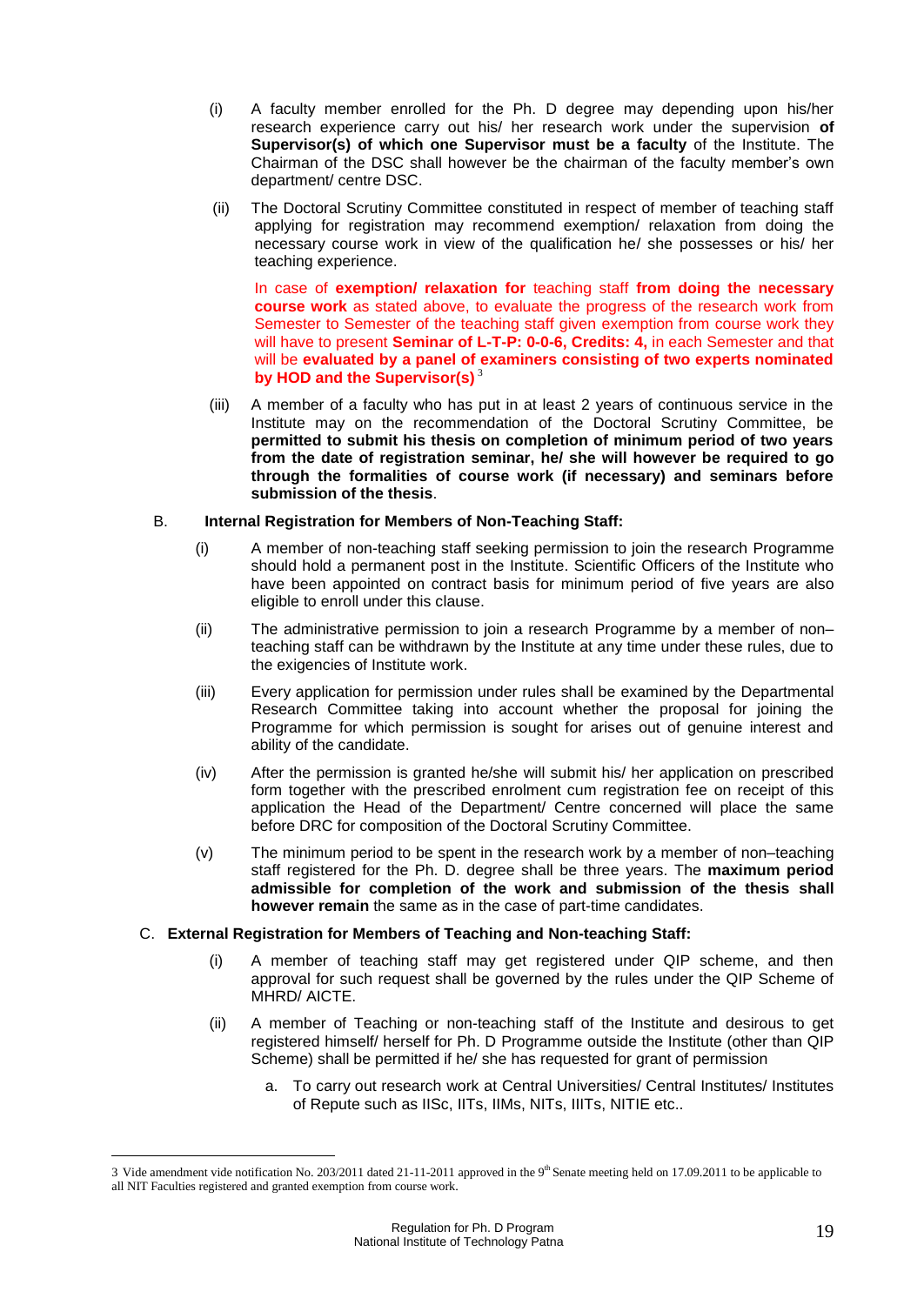b. The applicant must have completed two years of service after his/ her confirmation on the substantive post at the Institute. However, nature of leave and leave salary etc applicable to him/ her shall be as per the service rules of the Institute.

#### <span id="page-20-0"></span>*SCHEDULE – A UNDERTAKING*

I Mr./Ms. ……………………………………………………………….member of the teaching/ non-teaching staff holding a permanent post of the state of the Department Centre of …………………………………….…………………in the Department/ Centre of ……………………………………………………… at the National Institute of Technology Patna, hereby give the undertaking that I shall abide by the rules and regulations as may be laid down by the Senate of the Institute from time to time for undergoing the Ph.D. Programme

I also undertake hereby that since I shall be on duty while undergoing the Programme of studies/research I shall ensure that all normal official duties assigned to me are executed without any handicap.

I further understand that the permission granted to me for joining the Programme can be withdrawn at any time if the exigencies of official duties so require or if I breach any of the provisions of rules and regulations.

Date: …………………………. (Signature of the Candidate with name)

#### <span id="page-20-2"></span><span id="page-20-1"></span>**APPENDIX –VI**

# *TERMS AND CONDITIONS FOR AWARD OF INSTITUTE RESEARCH ASSISTANTSHIP*

- 1.1 All Research Scholars admitted to the research Programme *except the sponsored scholars, self-supporting candidates and members of staff of the Institute* shall be entitled to get the award of Institute Research Assistance as per to the terms and conditions laid in clause 4 of the regulation.
- 1.2 A person employed in the Institute temporarily under a project or scheme or who enjoys an outside Scholarship other than QIP/ TF, and who has been registered for the Ph.D. degree may be granted, on the recommendation of the DSC and DRC. Institute Research Assistance shall be given subject to fulfillment of the conditions of the rules. However, the total period of the scheme service enjoyed and the Institute Research Assistance taken together should **not exceed four years**.
- 1.3 If due to any reason Institute Research Assistance is discontinued, then it will not be continued again. However, such candidates may continue their research work as self-financing candidate.
- 1.4 Transfer from CSIR/ UGC etc. individual fellowships and from research projects to Institute will be guided by the following.
	- i) One must have completed at least twenty years in a research project/scheme.
	- ii) Individual research scholars from external funding agencies like CSIR/ UGC/ ICAR etc. must have completed 3 years as Individual fellows.
	- iii) The candidates will present their work done so far his/ her Ph.D. at an open Seminar with the DSC and DRC present and the DRC will satisfy itself that the case is deserving.
	- iv) The candidate must be GATE/NET fellowship qualified.
	- v) Such a case can be considered only if the fellow has been registered for the Ph.D.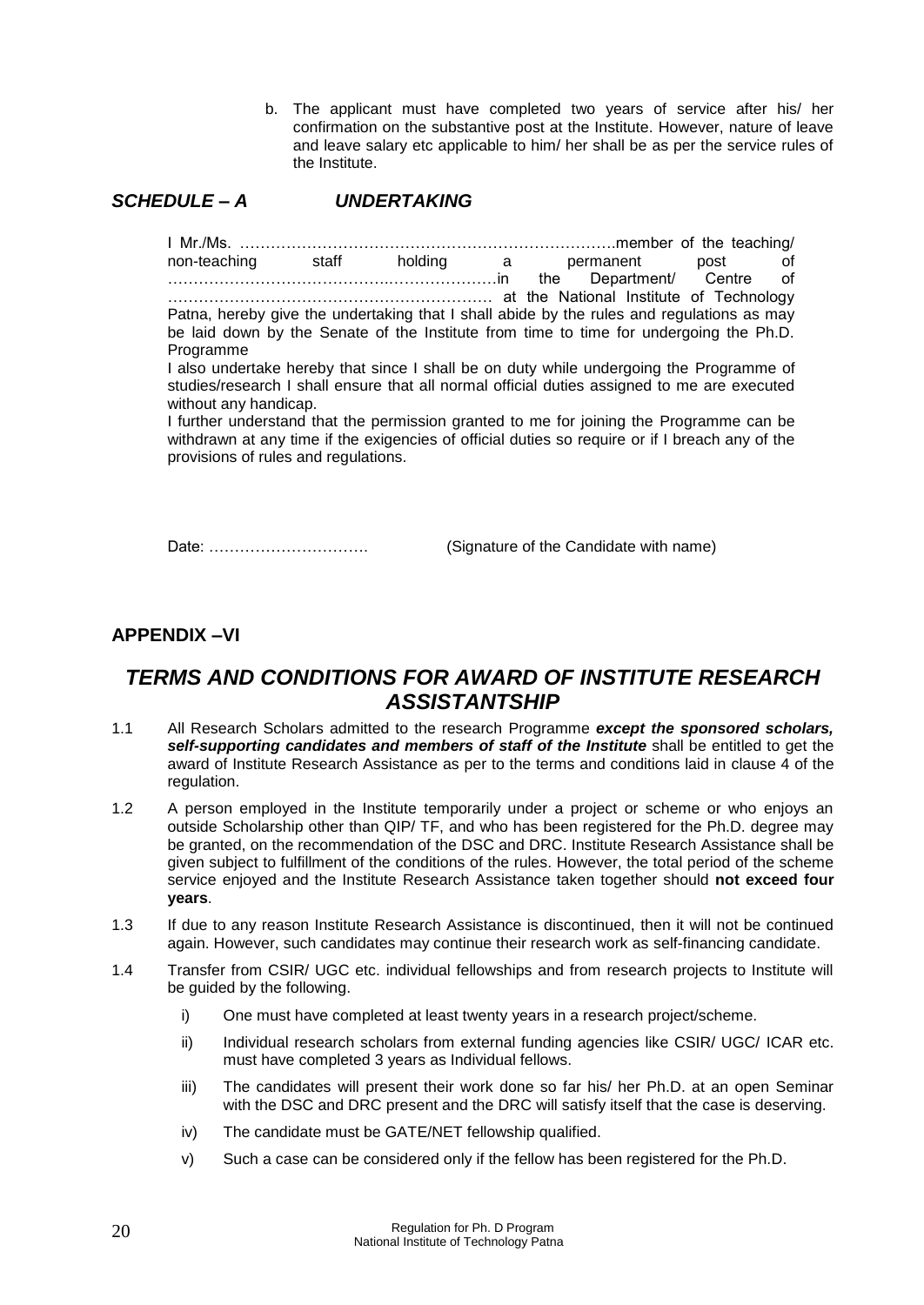vi) All other rules applicable for selection of regular Institute scholars would apply.

#### 2. **General**

- 2.1 No Research Scholar shall be permitted to accept or hold any appointment, paid or otherwise or receive any emoluments, salary, stipend or any other Scholarship during the tenure of award. In the event of a scholar being awarded another Scholarship of the Institute or of any external organization/ Institution he/she will have the option to retain any one of the awards according to his/ her choice which he/she will communicate immediately in writing to the Dean (Acad.).
- **2.2** QIP scholars shall however draw fellowship and contingency grant from QIP Programme of MHRD only as per rules applicable to them. They shall in no case be eligible for award of **Institute Research Scholarship.**
- 2.3 **Research Scholars** may be assigned **academic responsibilities up to six hours per week tutorial classes, laboratory/ demonstration work**, conduct of Seminar/ Symposia running and maintenance of equipment/ computer as may be decided by the Head of the Department/ Centre in consultation with the Supervisor(s).
- 2.4 A Research Scholar shall maintain, besides satisfactory academic progress, good conduct behavior and discipline of the Institute. In the event of a scholar being found to be involved in any act of misconduct, misbehavior, indiscipline or use of unfair means at an examination, the financial assistance is liable to be suspended with immediate effect.
- 2.5 If a Research Scholar wishes to relinquish the fellowship during the tenure, it should be done with the prior approval of the Supervisor, the Head of the Department/ Centre and the Dean (Academic). He/ she should also obtain prior permission from the same authority for appearing at any examination conducted by any Institution, University or Public Body.

#### **3. Value of Financial Assistance:**

- 3.1 The value of the Institute Research Assistance shall be as per MHRD norms.
- 3.2 The Value of Research Scholarship of a registered candidate may be recommended for enhancement by the DSC after completion of two years of continuous research work on the basis of written report and a seminar lecture given in open with members of D.R.C present.
- 3.3 In the event of the DSC being not satisfied with the progress of a Scholar during the preceding two years it may recommend suspension of enhancement in the value of the Assistance for such period, as it deems appropriate. The Committee will re-assess the candidate's work after the period so fixed and if enhancement is recommended, the date from which the enhanced value will be effective shall be decided by DSC.
- 3.4 Contingency Grant shall be as per MHRD guidelines.

#### **4. Tenure:**

- 4.1 The financial assistance shall be payable from the date the scholar joins the Institute. At the initial stage the order for payment of Scholarship shall however, be issued when the scholar is enrolled formally.
- 4.2 The tenure of a research Assistance shall be four years counted from the date of joining, the initial award shall however, be released for one year and then renewed from year to year up to third year, subject to satisfactory progress.
- 4.3 On the recommendation of the DSC the tenure may be extended for a further period of one year, granting the extension for not more than six months at a time subject to the Scholar's satisfactory performance at seminar lecture delivered to an open audience embodying the progress of the work during the last six months. Grant of a six monthly installment of the tenure shall be subject to actual requirement of the Scholar's work to the certified by the DSC after assessing the progress of the work presented through a written report and seminar lecture.
- 4.4 Normally the tenure of the financial assistance awarded to a scholar will terminate with effect from the day following the date of submission of thesis provided he/ she has not left the Institute earlier and has been working in the Department/ Centre till that date. However, a scholar may be allowed to draw Scholarship for further period of 3 months to complete any unfinished part of experiment undertaken relating to his/ her research work, subject to the overall limit of 4 years,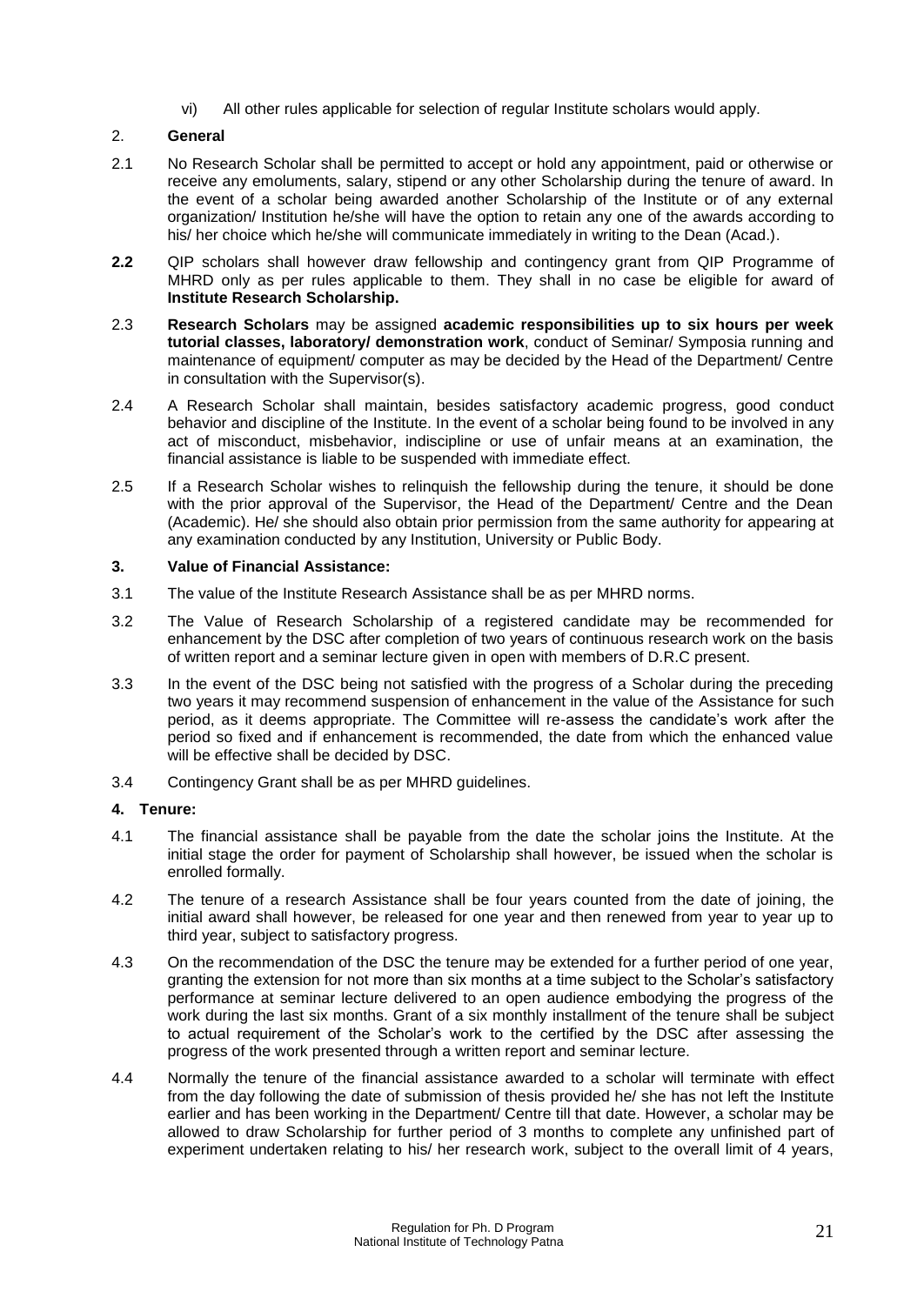on the recommendation of the supervisor. The scholar has to be full time student during this period.

- 4.5 The financial assistance for the last month shall be payable subject to foregoing conditions up to the actual date of the scholar's presence in the Institute. The disbursement of last monthly installment of financial assistance shall be made on production of a 'No Dues' certificate from the Hall of Residence, the Library and the Department/ Centre and the Academic Section of the Institute.
- 4.6 Notwithstanding anything contained in the foregoing sub paragraphs, continuation of Scholarship from month to month is subject to candidate's good conduct and continuous progress of research work to the satisfaction of the Supervisors(s), the Head of the Department/ Centre and other authorities.

#### **5. Leave rules:**

- 5.1 An Institute Research Scholar is required to carry out his/ her research work regularly under the guidance of the Supervisor(s) without any interruption during the period he enjoys the financial assistance.
- 5.2 A scholar shall be entitled to (i) **casual leave of 15 days** and (ii) **medical leave of 15 days** of **in a year counting from the date of joining the Programme**. Any leave not availed of shall not accumulate.
- 5.3 **Married Research Scholar** admitted to the Research Programme of the Institute shall, in addition to **casual leave and medical leave prescribed by foregoing sub- para, be entitled to maternity/ paternity leave as per Govt. of India rules** if the request for the leave is supported by a medical certificate from a registered medical practitioner.
- 5.4 Any absence over and above the admissible leave as prescribed above shall be without financial assistance which shall be deducted on pro rata basis for the days of such absence.
- 5.5 A research scholar may on the recommendation of the Supervisor and the Head of the Department/ Centre be granted **leave without financial assistance for a total period not more than three months**, during the entire tenure of Scholarship by the Dean (Academic).
- 5.6 In exceptional circumstances the Dean (Academics) may on the recommendation of the DSC grant a Research Scholar **leave without financial assistance for period not exceeding 12 months in the entire period of his tenure for purpose** of accepting teaching/ research assignment on temporary basis provided the post accepted by research scholar is in the same department or in an educational institution, R & D organization or an industry of repute. When a scholar granted such leave without Scholarship the enhancement of the value of Scholarship shall be deferred for the appropriate period. In all cases of leave granted under the para 4 above, period spent on leave shall be counted for the purpose of termination of the tenure of the Scholarship.

## <span id="page-22-0"></span>*SCHEDULE – B LEAVE, CONTINGENCY EXPENSES & OTHER ADMINISTRATIVE MATTERS OF RESEARCH SCHOLARS OF DIFFERENT CATEGORIES*

- **A) LEAVE** 
	- i) **Institute Research Scholars :**

Research Scholars can avail of the following types of leave in a year from the date of joining:

#### **CASUAL LEAVE: 15 days**

#### **MEDICAL LEAVE: 15 days**

In case of serious illness, the research scholar may avail a part of casual leave as medical leave, in addition to 15 days, at the discretion of the H.O.D/ H.O.C. They are not entitled to avail vacation leave (summer & winter). Any leave not availed of shall not accumulate. Married research scholars would be eligible for the maternity/ paternity leave as per Govt. of India norms. Such leave will be granted only once during the period of tenure of the award.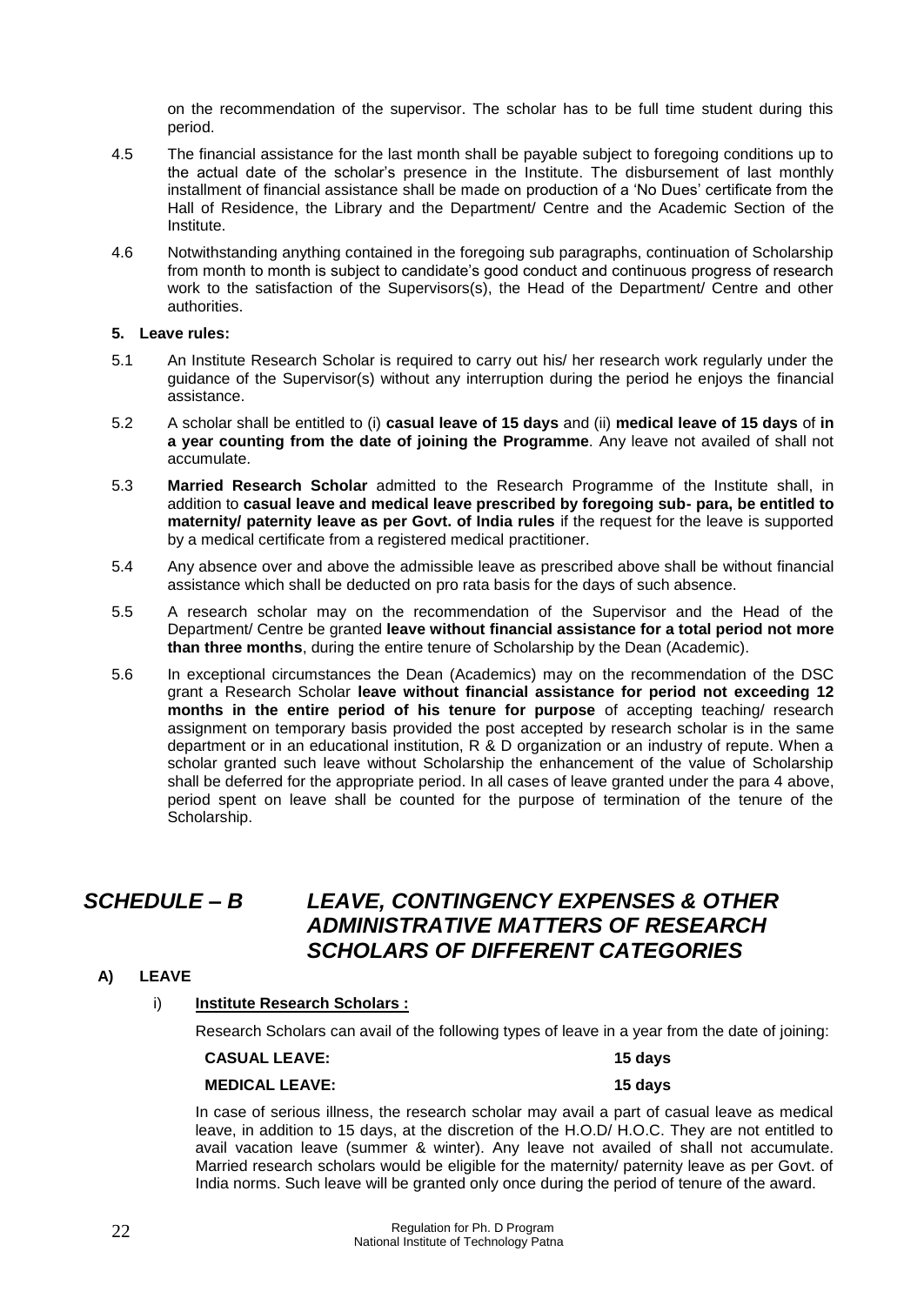In cases where extensive field work is necessary, absence from station up to a period of 12 weeks per year be considered as on duty on certification of the Supervisor/ Head of the Department/ Centre.

ii) Other **categories (scheme research fellows/ CSIR/ self – supporting etc.):** Same as that of applicable for Institute Research Scholars.

#### **B) MODE OF THE CONTINGENCY EXPENSES**

- 1. Purchase of stationery/ Xeroxing/ Typing/ Printing shall be as per MHRD norms
- 2. Visit to other places :
	- (a) for attending Conference/ Seminar
		- (i) Permission to attend conference/ seminar will be granted once a year
		- (ii) Registration fee shall be reimbursable up to the value fixed by the Institute from time to time
	- (b) for field work, data collection or approved similar purposes :

Admissible duration (for the purpose or TA/DA) shall be 21 days in a year , 7 days at a time.

#### **C) HOUSE RENT ALLOWANCE/ DEARNESS ALLOWANCE**

- i) *Institute Research scholars:* There will be no House Rent Allowance, Dearness Allowance.
- ii) *Other Categories* (scheme research fellows/ CSIR etc.): Same principle will be applicable.

#### **D) TERMINATION OF ENROLMENT**

i) **Institute Research Scholars/ Self supporting** etc.

On the basis of reports received from Doctoral Scrutiny Committee, the enrolment may be terminated at any time for reasons of unsatisfactory performance and the Institute's decision in this regard shall be final.

ii) *Other categories (scheme/ research fellows/ CSIR)* **:** Same as above

#### **E) OTHER ASSIGNMENTS**

I) Institute Research Scholars :

No one shall accept or hold any appointment, paid or otherwise or receive any emoluments, salary, stipend etc. from any other source during the tenure of the award. However, they may receive honorarium against specific work done for projects (mainly consultancy) from time to time with the prior permission of the Supervisors (s) and Dean (Acad.)

ii) Other categories (scheme research fellows/ CSIR/ self – supporting etc.): same principle will be applicable.

#### **F) RELINQUISHMENT OF RESEARCH FELLOWSHIP, PERMISSIONS**

#### **I) Institute Research Scholar :**

If research fellow wishes to relinquish fellowship during the tenure, then it should be done with the prior approval of the Institute. He should also obtain prior permission of the Institute for appearing at any examination conducted by any Institution, University or Public Body.

ii) Other **categories (scheme research fellows/ CSIR/ self supporting etc.):** Same principle will be applicable.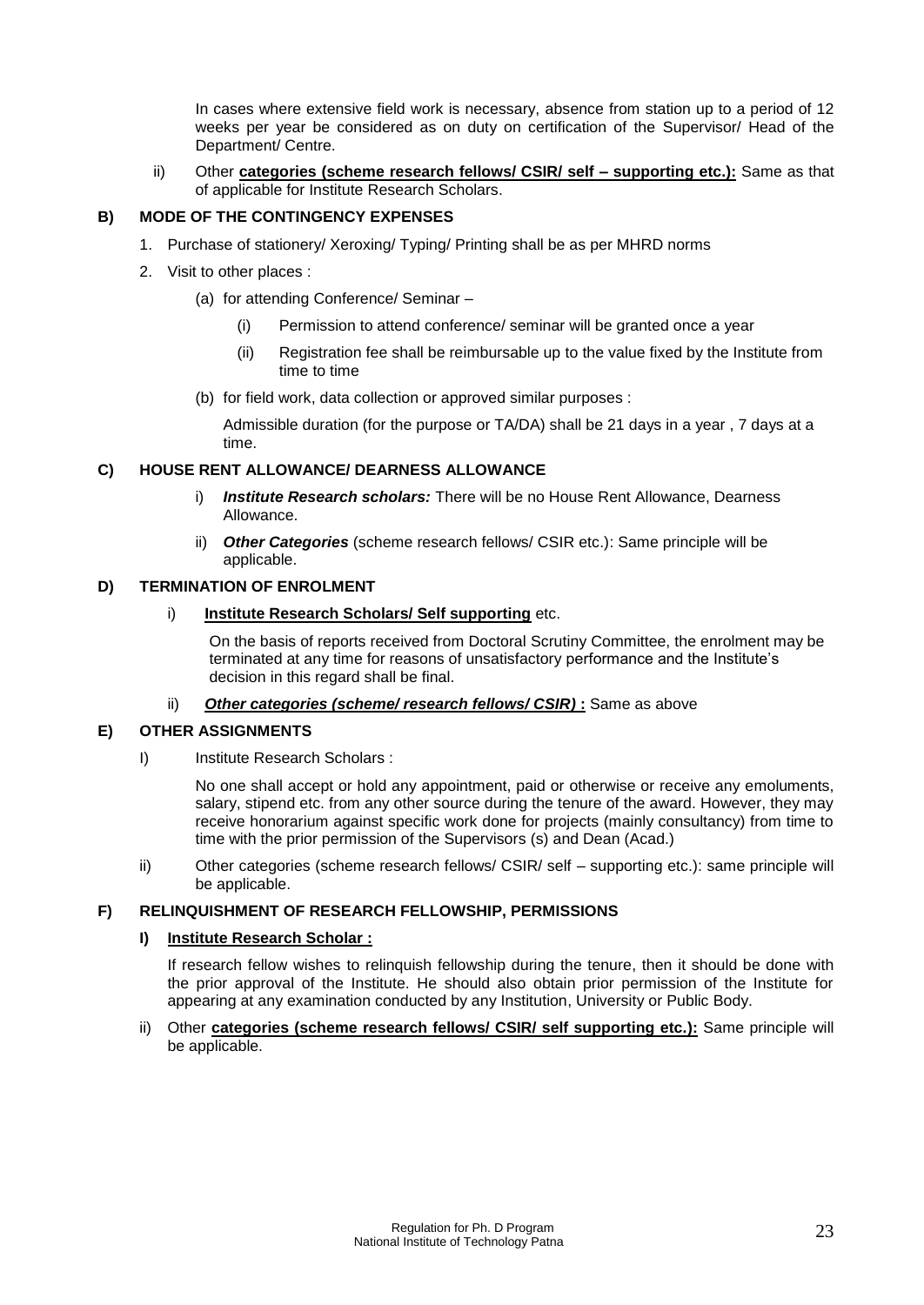# *RULES REGARDING CONDUCT AND DISCIPLINE*

<span id="page-24-1"></span><span id="page-24-0"></span>**Following rules shall be applicable to all students and research scholars in the matters of conduct and discipline.**

- 1. Research Scholars shall show due respect to the teachers of the institute, the wardens of the Halls of Residence, the Sports officer of the Gymkhana and the Officers of the National Cadet Crops, Proper courtesy and consideration should be extended to the employees of the Institute and of the Halls of Residence. They shall also pay due attention and courtesy to visitors.
- 2. Research Scholars are required to develop a friendly camaraderie with fellow students. In particular they are expected to show kindness and consideration to the new students admitted to the Institute every year, ragging of newcomers in any form is banned by law. The acts of ragging will be considered as gross indiscipline and will be severely dealt with.
- 3. The following acts omission and/ or commission shall constitute gross violation of the code of conduct and are liable to invoke disciplinary measures:
	- ❖ Ragging
	- $\cdot \cdot$  Lack of courtesy and decorum, indecent behavior anywhere within or outside the campus
	- Willful damage or stealthy removal of any property/ belongings of the Institute/Hall or of students
	- Possession, consumption or disruption of alcoholic drinks or any kind of hallucinogenic drug
	- Adoption of unfair means in the examinations
	- Mutilation or unauthorized possession of library books
	- Noisy and unseemly behavior, disturbing studies of fellow students

Commensurate with the gravity of the offence, the punishment may be **reprimand**, fine expulsion from the Hall, debarment from an examination, rustication for specified period or even outright expulsion from the Institute.

- 4. For offence committed in (a) Hall of Residence, (b) the Department or in a class room and (c) elsewhere, the Chairman (HMC)/ Warden, the Head of the Department and the Dean of Students Affairs respectively, shall have the authority to **reprimand** or impose fine or take other suitable measures.
- 5. All cases involving punishment other than reprimand shall be reported to the Chairman of the Standing **Conduct and Disciplinary Committee of the Institute**.

### <span id="page-24-3"></span><span id="page-24-2"></span>**APPENDIX –VIII**

# *FEES AND OTHER CHARGES PAYABLE BY RESEARCH SCHOLARS*

- 1. As prescribed by the Institute/ Statute, the following fees are payable by a Research Scholar annually at rates as in force for the time being, namely
	- a) Tuition Fees
	- b) Seat Rent for the accommodation in a Hall of Residence
	- c) Gymkhana Fees
- 2. If a Research Scholar is permitted to stay outside the Hall of Residence but within the campus of the Institute or at a close proximity to it, the Scholar will be attached to a Hall of Residence and will have to pay the seat rent at the prescribed rate together with such 'establishment charges' as may be levied by the Warden of the Hall concerned.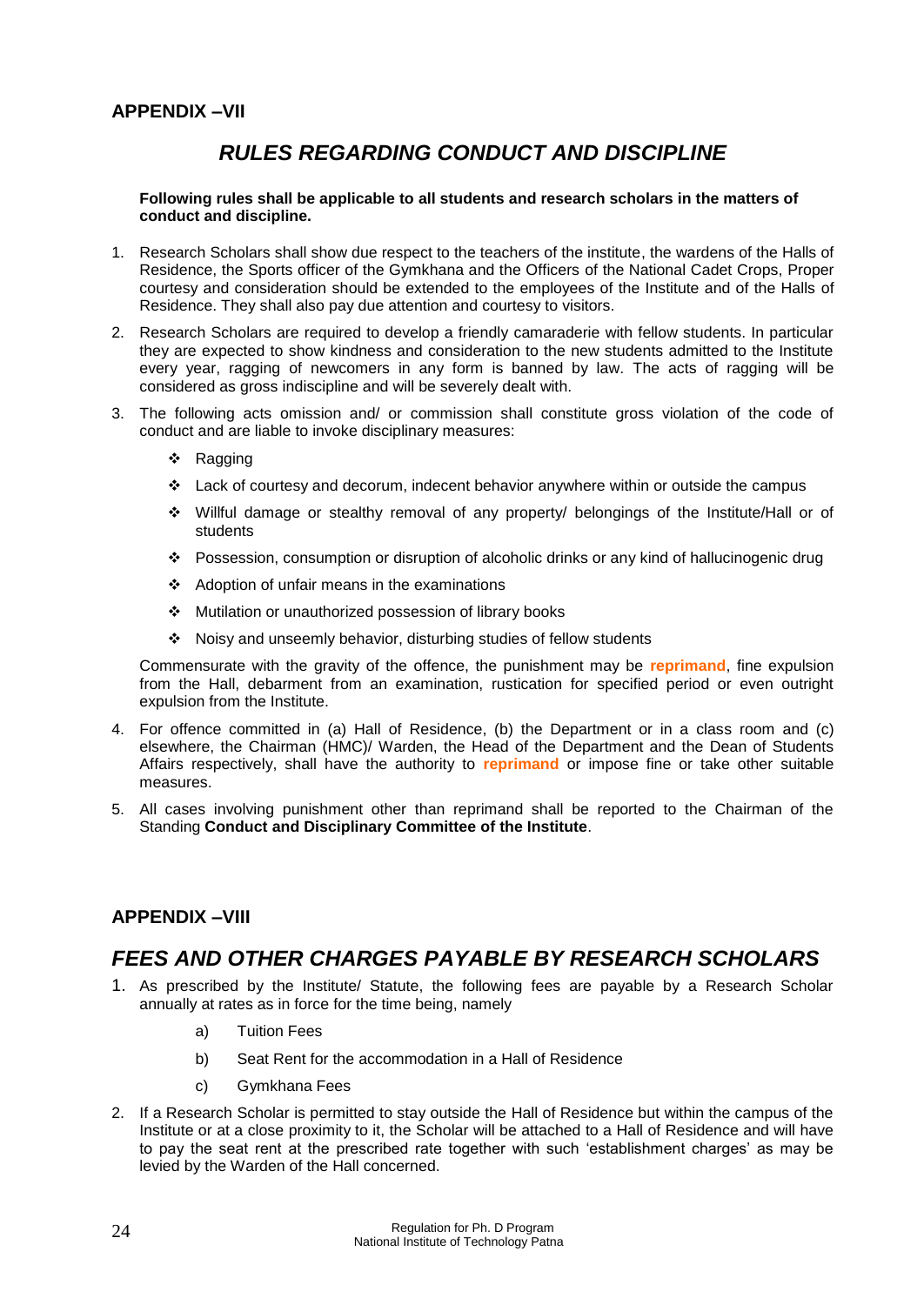#### *Note: Para 2 above of the Appendix shall be applicable only when the Institute becomes fully residential.*

- 3. Every Research Scholar shall be required to pay at the time of joining the following items of fees at rates as in force for the time being:
	- a) Refundable
		- i) Institution Caution Money
		- ii) Hostel Caution Money
		- iii) Mess Deposit
		- iv) Mess Advance
		- v) Library Caution Money
	- b) Non –refundable
		- i) Admission
		- ii) Tuition
		- iii) Hostel Seat Rent & Water Charges
		- iv) Gymkhana, Medical etc.
		- v) Course work evaluation Fee and
		- vi) Thesis Evaluation Fee (Payable at the time of submission of thesis )
	- *N.B. The fees at item Nos. (ii) (iii) and (iv) of (a) above are payable recurrently and are to be paid in the manner as directed by separate notifications*
- 4. For the purpose of tuition fees and seat rent the year shall be counted from the date of joining of the Research Scholar except that the fees shall be charged from the first day of the month irrespective of the actual date of joining. Similarly at the time of leaving the Institution the tuition fees and seat rent shall be charged for the full month irrespective of the actual date of leaving.
- 5. Research Scholars under all categories except internal staff shall pay tuition fee and seat rent ordinarily for the entire duration of their research work till the date of submission of the thesis. Partial exemption may however, be allowed in the following cases.
	- (a) A Research Scholar who has been granted permission to carry out research work at his parent Organization under the provisions of clause 3.1.4 the Regulations –
		- i) Shall pay tuition fees for the minimum period of 2 or 3 years as the case may be prescribed by the Senate to qualify submission of the thesis under the provisions of the Regulation.
		- ii) Will not be required to pay any seat rent after he leaves the Institution with Prior permission. However, if he/ she rejoin the Programme for completing the unfinished part of his work he/ she shall have to pay the seat rent for period of such subsequent stay. For calculation of the seat rent whole month will be counted as indicated in Para 4 above.
		- (b) A Research Scholar who has been given under special consideration separate accommodation on rent in one of the premises of the Institute other than in a Hall of Residence for Research Scholars, then he/ she shall be required to pay only rent for the accommodation actually occupied by him.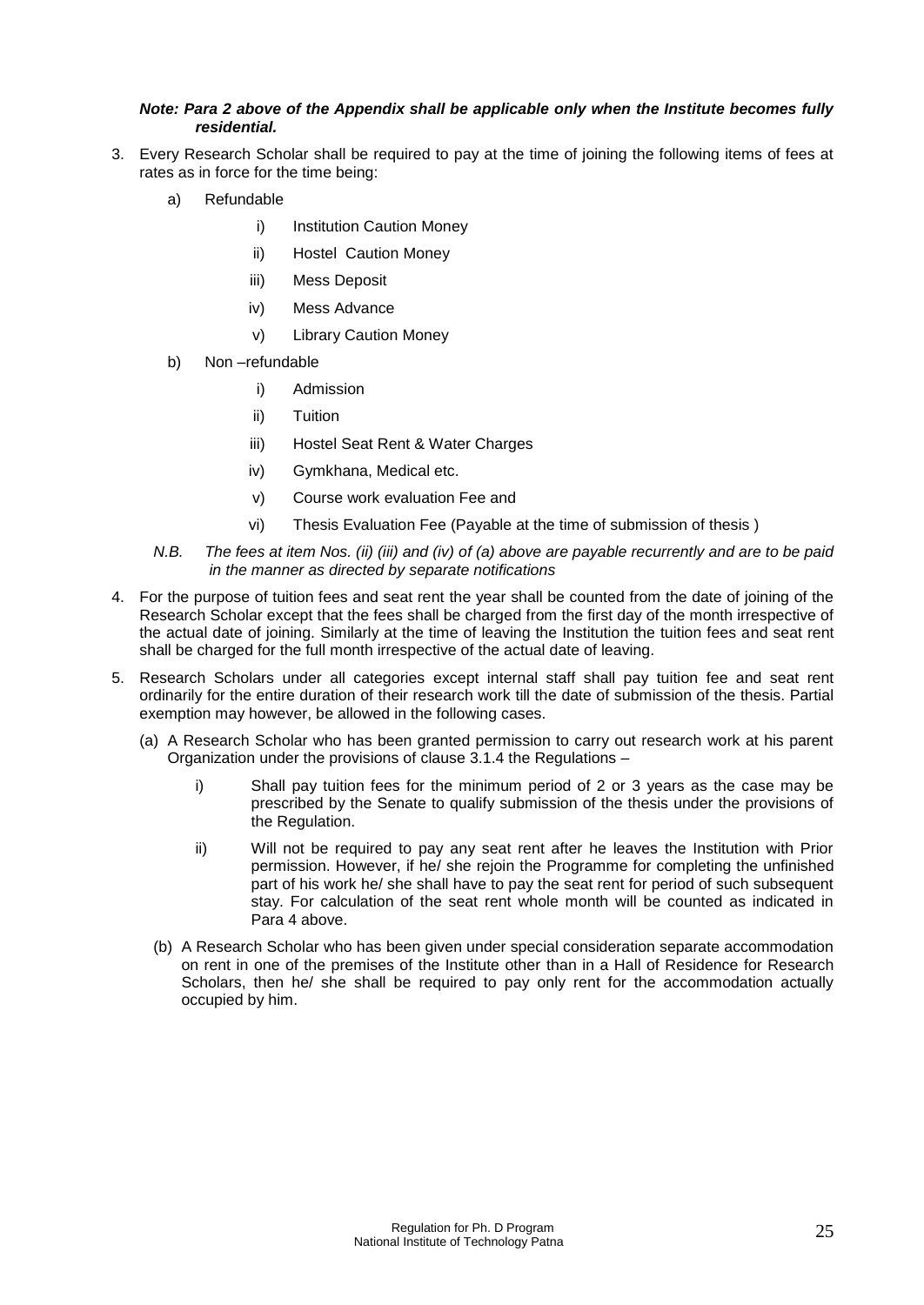# <span id="page-26-1"></span><span id="page-26-0"></span>*GUIDELINES FOR APPOINTMENT OF SUPERVISOR/ JOINT SUPERVISOR/ CARETAKER SUPERVISOR*

- 1. All candidates for the Ph.D. degree are required to carry out his/ her research work under the guidance of *a supervisor from the Institute* unless otherwise permitted by the Senate. However for certain candidates DRC may propose **more than one** *supervisor drawn from the Institute and/ or from Industry/ R&D Organization as Joint supervisors*.
- 2. The **Departmental Research Committee (DRC)** may permit a research scholar with exceptionally good academic background and research ability, to carry out work for the Ph. D. degree independently without any supervisor. The modalities for granting such permission e.g. need "*appointment of a caretaker supervisor*" etc. will be formulated by the DRC on case to case basis.
- 3. When a research scholar is permitted by the DRC he may carry out a substantial part of the research work in an industry or in an organization with adequate R & D facilities, appointment of *a joint supervisor from industry/ organization* may be allowed provided that such permission shall not violate the condition for continuity of research scholarship of an Institute Research Scholar. The qualification of the Joint Supervisor from the industry/ organization shall have to be approved by the DRC.
- 4. For cases where the supervisor has guided the candidate for two years or more:
	- (i) If the person proceeds on long leave for more than a year a joint supervisor should be appointed and if the leave is for less than a year a caretaker supervisor is to be appointed by the DRC. However, on the recommendation of the DSC a supervisor can be allowed to continue as sole supervisor on case to case basis depending on the state of progress of the thesis work.
	- (ii) A person superannuating will continue to the sole guide, if the thesis is submitted within six months of the superannuation.
	- (iii) If the thesis is not ready for submission within six months a joint supervisor must be appointed by the DSC
- 5. For a case where guidance has been given for less than two years :
	- (i) when person proceeds on leave for mote than 6 months, a joint supervisor be appointed and in case the period of leave is less than 6 months a care –taker supervisor be appointed by the DSC However, if the leave is for 2 years or more the person shall cease to be a supervisor.
	- (ii) A person superannuating shall continue as the Supervisor if the thesis is submitted within 6 months time otherwise another person will have to be appointed as the sole guide in his/ her place.
- 6. After superannuation from the service of this Institute, if a person joins the Institute as an Emeritus Scientist or in any other capacity, he may continue to be sole supervisor or a joint supervisor provided DSC recommends.

#### **Note: A person – re employed after superannuation shall continue to hold the same status in the matter till the end of the period of re – employment.**

- 7. A faculty of the Institute having less than or equal to one year to superannuate (from the end of the academic session in the month of June of the year), can be appointed as thesis supervisor either singly or jointly with another faculty of the Institute.
- 8. Persons from outside the Institute, joining as Emeritus Scientists, Chair Professors and have more than two years service left, can be appointed as Supervisor for new scholars only with a regular teacher and not alone.

#### *Note: The above points are guidelines. Based on recommendation of DSC a candidate will be given due consideration in making decision in a particular case.*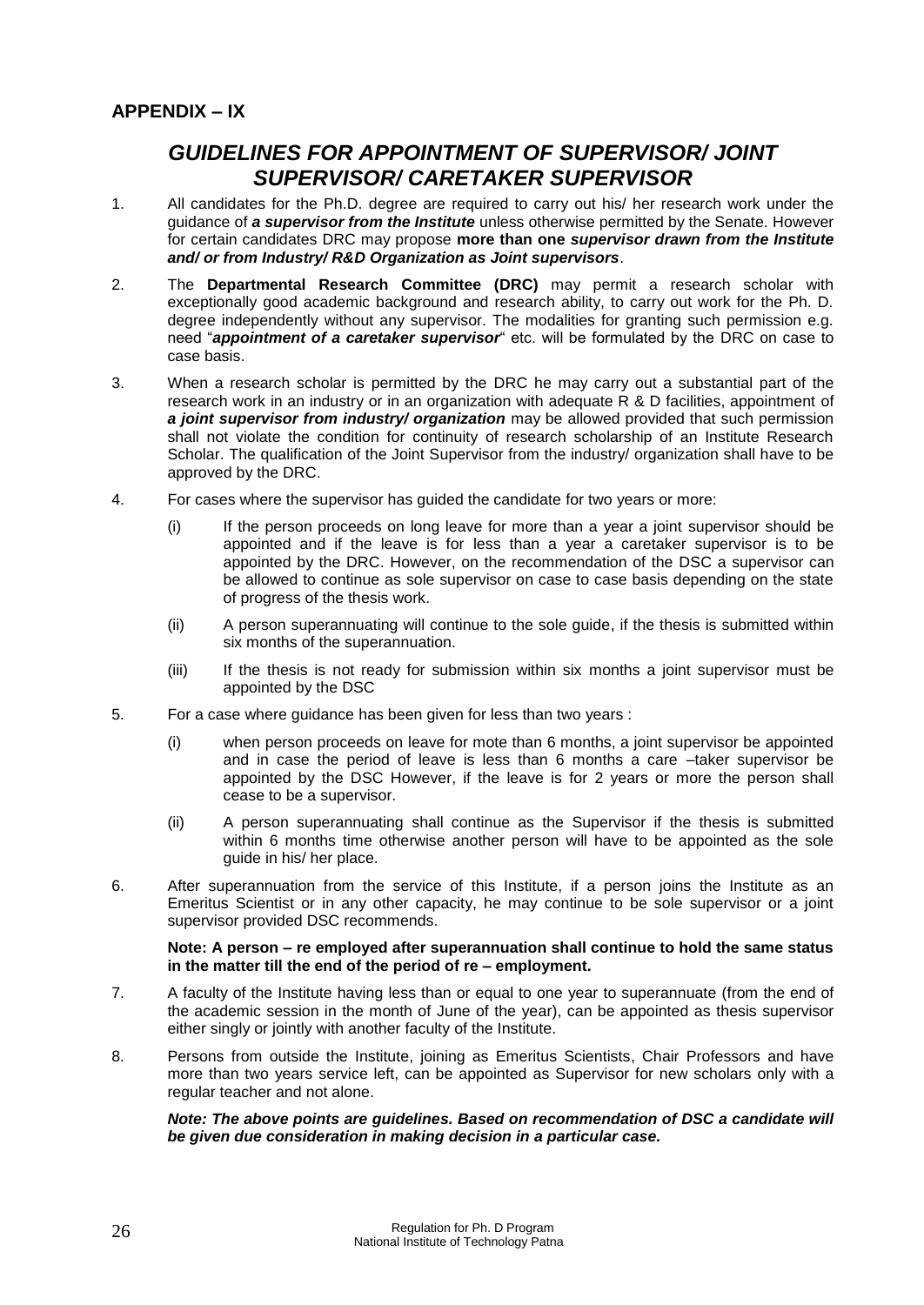### <span id="page-27-1"></span><span id="page-27-0"></span>**APPENDIX – X**

## *THESIS SUBMISSION for EVALUATION: FORMAT GUIDELINES*

#### **Arrangement of Certificates and Texts in Thesis**

- 1. Cover Page (Light Blue color and proper format)
- 2. Inside Cover Page (Identical to Cover Page)
- 3. Certification
- 4. Declaration & copy right
- 5. Acknowledgments
- 6. Synopsis
- 7. List of Tables and Figures
- 8. List of abbreviations (if any)
- 9. Contents

### **CERTIFICATE from the SUPERVISOR(s)**

This is to certify that Mr./ Ms/ …………….. …………………….. ……………………………………. Roll No. ................................. Enrolment No. ................................ is a registered student for Ph. D. Program under department of ……………………. …………………. ……………. ………………. of National Institute of Technology Patna.

The undersigned certify that he/ she has completed all other requirements for submission of the thesis and hereby recommend for the acceptance of a thesis entitled, '………… ……………………………… ………….. ……………… ………….. ' in the partial fulfillment of the requirements for the award of Ph. D. Degree by National Institute of Technology Patna.

……………………………………………

Dated ……………. Supervisor(s) name, designation with signature and seal

### **DECLARATION AND COPYRIGHT**

*(to be signed by the student)*

I ……………………………………….. Roll No. …… …. … Enrolment No. ………….. a registered student for Ph. D. Program under department of …………………… ……………………………………………………………… ………………. of National Institute of Technology Patna, declare that this is my own original work and that it has not been presented and will not be presented to any other University/ Institute for a similar or any other Degree award.

Signature of the student: ……………………………………..

Date: …………………………..

*This thesis is a copy right material protected under the Berne Convention, the copy right at 1999 and other International and National enactments, in that behalf, or intellectual property. It may not be reproduced by any means, in full or in part, except for short extracts in fair dealing, for research or private study, critical scholarly review or discourser with an acknowledgment, without written permission of the Department on both the author and NIT Patna.*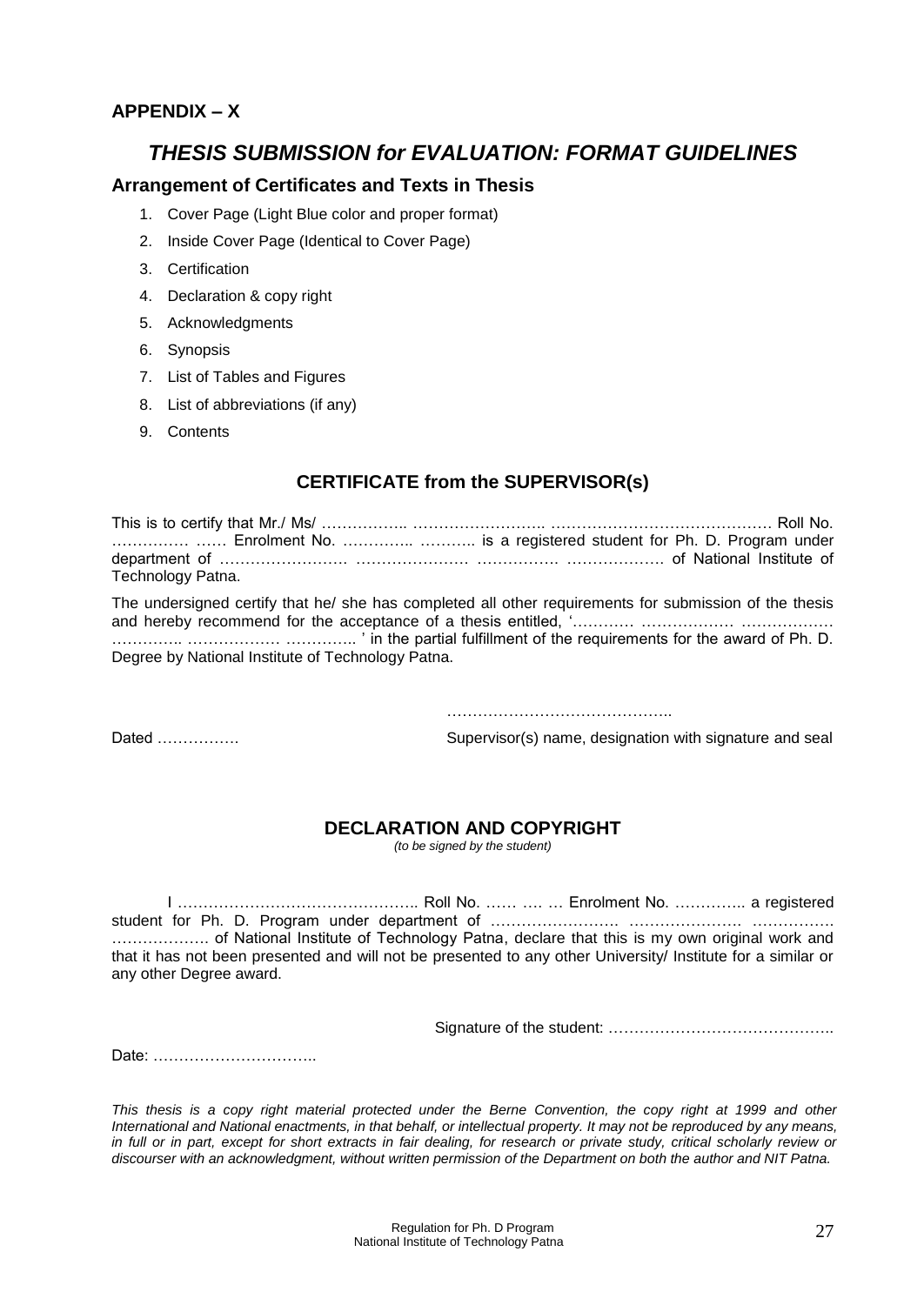### **Student's Thesis Presentation Information for Ph. D**

#### **1. Contents of the thesis**

| <b>CHAPTER ZERO</b> | Title, Certification, Declaration and copyright, Acknowledgment,<br>Dedication, Abstract, Table of Content, List of Figures, List of Tables,<br>Abbreviations |  |
|---------------------|---------------------------------------------------------------------------------------------------------------------------------------------------------------|--|
| <b>CHAPTER ONE</b>  | Introduction & Background                                                                                                                                     |  |
| <b>CHAPTER TWO</b>  | Literature Review                                                                                                                                             |  |
| CHAPTER             | Chapter - 3 onward Chapter's Title,                                                                                                                           |  |
| CHAPTER             | Heading, and contents etc. may be as                                                                                                                          |  |
| <b>CHAPTER</b>      | per the Area of Research work and<br>topics of discussion/finding/analysis etc.                                                                               |  |
| $CHAP$              |                                                                                                                                                               |  |
| <b>CHAP </b>        |                                                                                                                                                               |  |
| <b>CHAPTER</b>      | Summary, Conclusion and Recommendation for future Work                                                                                                        |  |
| <b>REFERENCE</b>    | Use strictly the following reference writing method.                                                                                                          |  |

**S. No, Surname, Initials (year) Title of the Journal or book. Vol.- 1 Pages e.g.,** *Country If the Author is only one*

1. Atkinson, J.H. (1990) Examination of erosion resistance of clays in embankment dams. Quarterly Journal of Engineering Geology, Vol-23, page103-108, *Country If the Authors are two*

2. Atkinson, J.H. and Charles, J.A. (1990) Examination of erosion resistance of clays in embankment dams. Quarterly Journal of Engineering Geology, Vol-23, 103-108, *Country*

*If the Authors are more than two*

3. Atkinson, J.H. and Charles, J.A. and H. K. (1990) Examination of erosion resistance of clays in embankment dams. Quarterly Journal of Engineering Geology, Vol-23, page 103-108, *Country*

#### *For books*

4. Atkinson, J.H. and Charles, J.A. (1990) Examination of erosion resistance of clays in embankment dams. McGraw Hill, London

**APPENDICES** Summary data, intermediate results and other important information may be put under Appendices.

#### **2. Font and Spacing**

| Title:     | Bold. Arial. 14 size and Centered                                                                                                   |
|------------|-------------------------------------------------------------------------------------------------------------------------------------|
| Subtitles: | Bold, Arial, 12 size and left justified                                                                                             |
| Spacing:   | Spacing between text lines: 1.5, Arial, 12 sizes,<br>Leave one space between paragraphs, subtitle and the text or between Title and |
|            | sub title.                                                                                                                          |

#### **3. Paper Margins**

| Left margin   | ٠<br>٠              | 4.0 cm           |
|---------------|---------------------|------------------|
| Right margin  | ٠<br>$\blacksquare$ | $2.5 \text{ cm}$ |
| Top margin    | ٠<br>$\mathbf{r}$   | 4.0 cm           |
| Bottom margin | ٠<br>$\mathbf{r}$   | $2.5 \text{ cm}$ |
|               |                     |                  |

### **4. Printing**

The entire thesis shall be printed only on one side of the paper.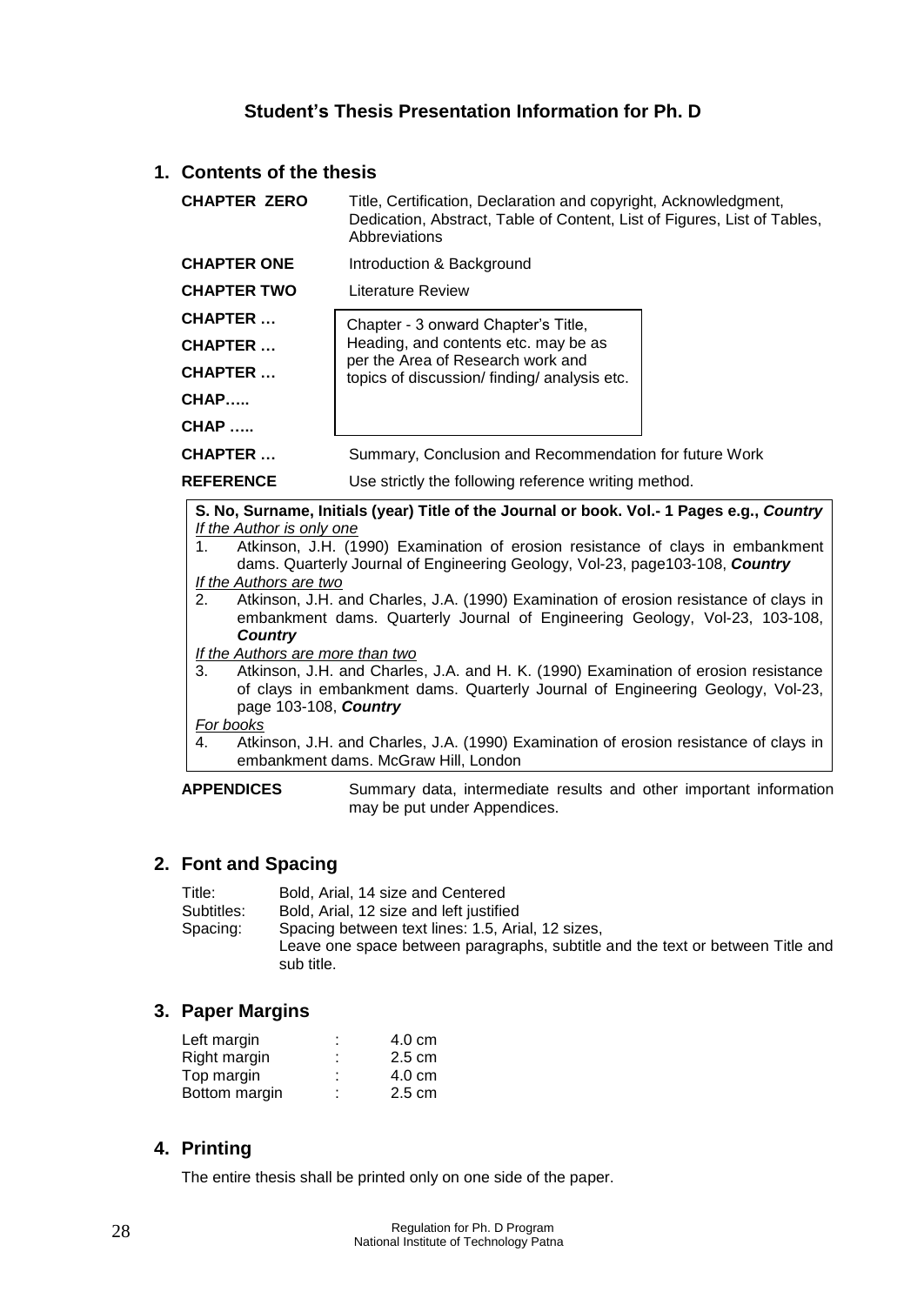#### **5. Draft Submission**

Five to six loose bound copies each for the examination committee shall be submitted on the set deadline.

One each for the HOD, the External and Internal Examiners, and each Supervisor(s).

### **6. Final submission**

- Five original copies in case of one supervisor and six in case of more than one supervisor(s) of the thesis both in soft and hard copy (Hand bound in sky colour i.e. light blue Colour)
- All data used in the study (the raw and processed) shall be submitted in soft copy and in its original form
	- i. Time Series data such as rainfall, river flow etc.
	- ii. Spatial data such as topographic data, soils and land use (if any)
	- iii. The following format may be used to store the softcopy information in a CD.

E:/ Thesis E:/ Data/ Time Series/ Raw E:/ Data/ Time Series/ Processed E:/ Data/ Spatial/ Raw Data E:/ Data/ Spatial/ Processed Data E:/ Programmes (if any Programme is written)

1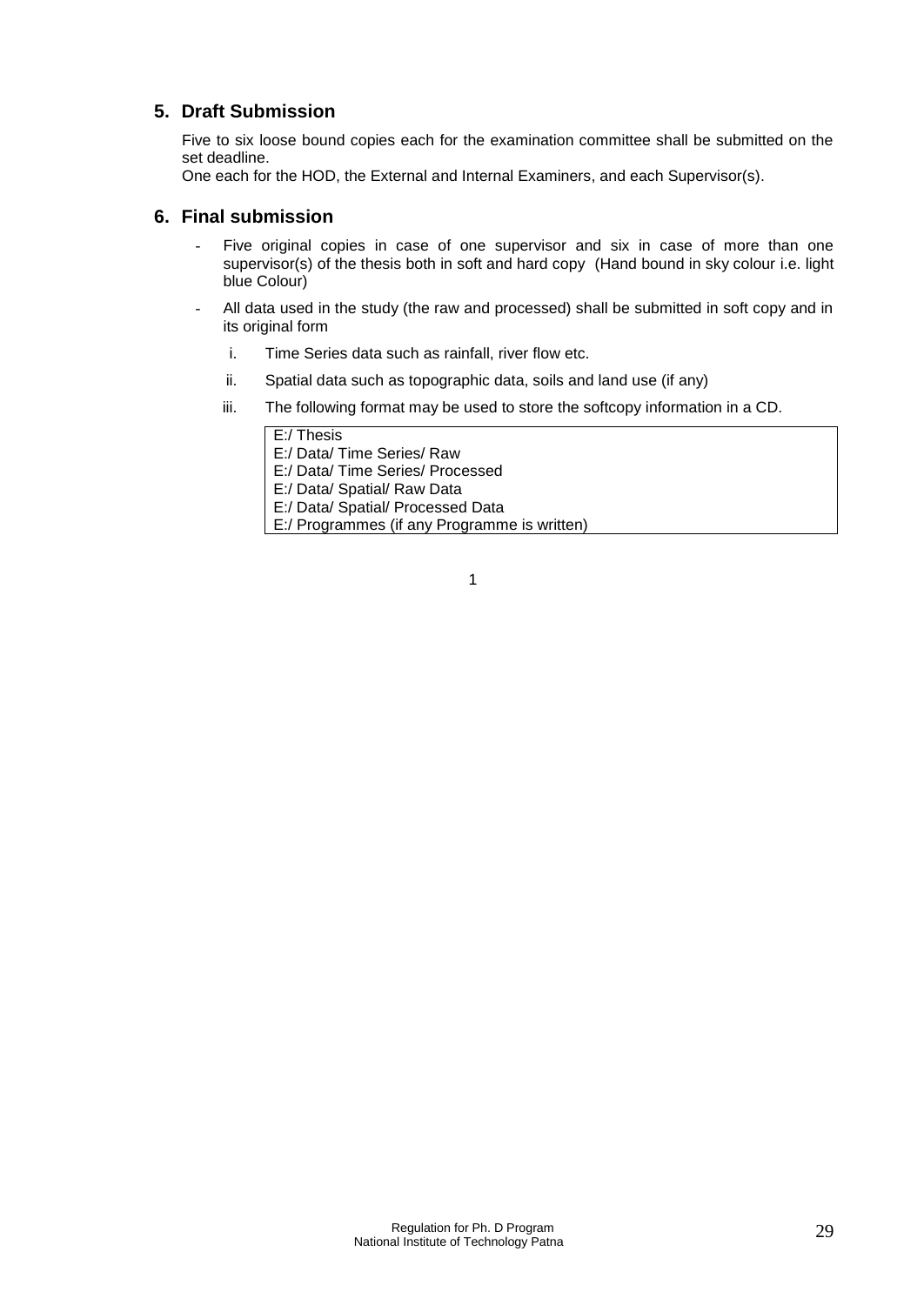# <span id="page-30-0"></span>**Detailed of Course work offered to Doctoral Program Research Students**

A candidate shall eligible for registration to Ph. D Program only after completion of Course work of 16 credits to be completed in first two semesters. A student is required to complete the courses as decided by DSC under Para 5 of the regulation.

| S.<br>No.      | Prog<br>Code | Course<br>Code | <b>Course Title</b>                                                 | L              | T            | P              | <b>Credits</b> |
|----------------|--------------|----------------|---------------------------------------------------------------------|----------------|--------------|----------------|----------------|
|                |              |                | Architecture                                                        |                |              |                |                |
| 1              | <b>ARPH</b>  | AR 7x01        | Research Methodology                                                | 4              | 0            | $\mathbf 0$    | $\overline{4}$ |
| $\overline{c}$ | <b>ARPH</b>  | AR 7x02        | Intelligent Building Systems and Design                             | 4              | 0            | 0              | 4              |
| 3              | <b>ARPH</b>  | AR 7x03        | Energy, Technology and Habitats                                     | 4              | $\mathbf 0$  | $\mathbf 0$    | 4              |
| 4              | <b>ARPH</b>  | AR 7x04        | Seminar                                                             | 0              | 0            | 6              | 4              |
| 5              | <b>ARPH</b>  | AR 7x95        | Research Seminar                                                    | 0              | $\mathbf 0$  | 6              | 4              |
|                |              |                | <b>Civil Engineering</b>                                            |                |              |                |                |
| 1              | <b>CEPH</b>  | <b>CE 7x01</b> | System Analysis and Optimization Techniques (CE 2101)               | 4              | 0            | $\pmb{0}$      | 4              |
| $\overline{c}$ | <b>CEPH</b>  | <b>CE 7x02</b> | Construction Technology (CE 2102)                                   | 4              | 0            | 0              | 4              |
| 3              | <b>CEPH</b>  | CE 7x34        | Concrete Technology (CE 2234)                                       | 4              | 0            | 0              | $\overline{4}$ |
| 3              | <b>CEPH</b>  | <b>CE 7x03</b> | Fundamentals of Earthquake Engineering                              | 4              | $\mathbf{0}$ | $\mathbf 0$    | 4              |
| 4              | <b>CEPH</b>  | <b>CE 7x04</b> | Laboratory Works in Earthquake Engineering                          | 0              | 0            | 6              | 4              |
| 5              | <b>CEPH</b>  | MA 7x06        | Advance Numerical Methods and Computational<br>Techniques (MA 2106) | 4              | $\mathbf{0}$ | 0              | $\overline{4}$ |
| 6              | <b>CEPH</b>  | <b>CE 7x71</b> | Wastewater Flow and Quality Management                              | 4              | 0            | 0              | $\overline{4}$ |
| 7              | <b>CEPH</b>  | <b>CE 7x72</b> | Physico-Chemical Processes for Wastewater Treatment                 | 4              | 0            | 0              | 4              |
| 8              | <b>CEPH</b>  | <b>CE 7x73</b> | <b>Biological Processes for Wastewater Treatment</b>                | 4              | $\Omega$     | 0              | 4              |
| 9              | <b>CEPH</b>  | <b>CE 7x95</b> | Research Seminar                                                    | 0              | $\mathbf 0$  | 6              | 4              |
|                |              |                | <b>Chemistry</b>                                                    |                |              |                |                |
| 1              | <b>CHPH</b>  | CH 7101        | Molecular Symmetry                                                  | 3              | 0            | 0              | $\sqrt{3}$     |
| $\overline{c}$ | <b>CHPH</b>  | CH 7102        | Spectroscopy                                                        | 3              | 0            | 0              | $\sqrt{3}$     |
| 3              | <b>CHPH</b>  | CH 7103        | Aspects of Organic Chemistry                                        | 3              | 0            | 0              | 3              |
| 4              | <b>CHPH</b>  | CH 7104        | Hetrocyclics Compounds and Macromolecules                           | 3              | $\mathbf 0$  | $\pmb{0}$      | 3              |
| 5              | <b>CHPH</b>  | CH 7x05        | Bonding in Coordination and Organometallic Compounds                | 3              | 0            | 0              | 3              |
| 6              | <b>CHPH</b>  | CH 7x07        | Stereochemistry                                                     | 3              | 0            | 0              | 3              |
| 7              | <b>CHPH</b>  | CH 7x08        | <b>Chemistry of Natural Products</b>                                | 3              | $\mathbf{0}$ | 0              | 3              |
| 8              | <b>CHPH</b>  | CH 7x09        | Inorganic and Organic Polymers in Metal Clusters<br>Compounds       | 3              | $\mathbf{0}$ | $\mathbf{0}$   | 3              |
| 9              | <b>CHPH</b>  | CH 7x10        | Quantum Chemistry                                                   | 3              | $\mathbf 0$  | 0              | 3              |
| 10             | <b>CHPH</b>  | CH 7x11        | Organic Photochemistry and Pericyclic Reactions                     | 3              | $\mathbf 0$  | $\mathbf 0$    | 3              |
| 11             | <b>CHPH</b>  | CH 7x06        | Technique in Organic Synthesis and Characterization                 | 0              | $\mathbf 0$  | 3              | $\overline{2}$ |
| 12             | <b>CHPH</b>  | CH 7x12        | Water and Soil Analysis                                             | 0              | $\mathbf 0$  | 3              | $\sqrt{2}$     |
| 13             | <b>CHPH</b>  | CH 7x13        | Estimation and Separation Techniques of Anions and<br>Cations       | 0              | $\pmb{0}$    | 3              | $\overline{2}$ |
| 14             | <b>CHPH</b>  | <b>CH 7x14</b> | Physical Process in Reactions                                       | 0              | $\pmb{0}$    | 3              | $\overline{2}$ |
| 15             | <b>CHPH</b>  | CH 7x15        | <b>Chromatographic Separations Techniques</b>                       | 0              | $\mathbf 0$  | 3              | $\overline{2}$ |
| 16             | <b>CHPH</b>  | CH 7x16        | Separation and Extraction of Organic Molecules                      | 0              | $\mathbf 0$  | $\overline{3}$ | $\overline{2}$ |
| 17             | <b>CHPH</b>  | <b>CH 7x17</b> | Complexes and Their Preparation                                     | 0              | $\mathbf 0$  | $\overline{3}$ | $\overline{2}$ |
|                |              |                | <b>Computer Science &amp; Engineering</b>                           |                |              |                |                |
| $\mathbf{1}$   | <b>CSPH</b>  | CS 7522        | Genetic Algorithms (CS 2x22)                                        | 3              | 1            | 0              | $\overline{4}$ |
| $\overline{2}$ | <b>CSPH</b>  | CS 7x95        | Research Seminar                                                    | 0              | $\mathbf{0}$ | $6\phantom{1}$ | 4              |
|                |              |                | <b>Humanities &amp; Social Sciences</b>                             |                |              |                |                |
| 1              | <b>HSPH</b>  | <b>HS 7101</b> | English Paper - 1                                                   | 4              | $\mathbf 0$  | $\pmb{0}$      | 4              |
| $\sqrt{2}$     | <b>HSPH</b>  | <b>HS 7102</b> | English Paper - 2                                                   | 4              | $\pmb{0}$    | $\pmb{0}$      | 4              |
| 3              | <b>HSPH</b>  | <b>HS 7203</b> | English Paper - 3                                                   | $\overline{4}$ | $\pmb{0}$    | $\pmb{0}$      | $\overline{4}$ |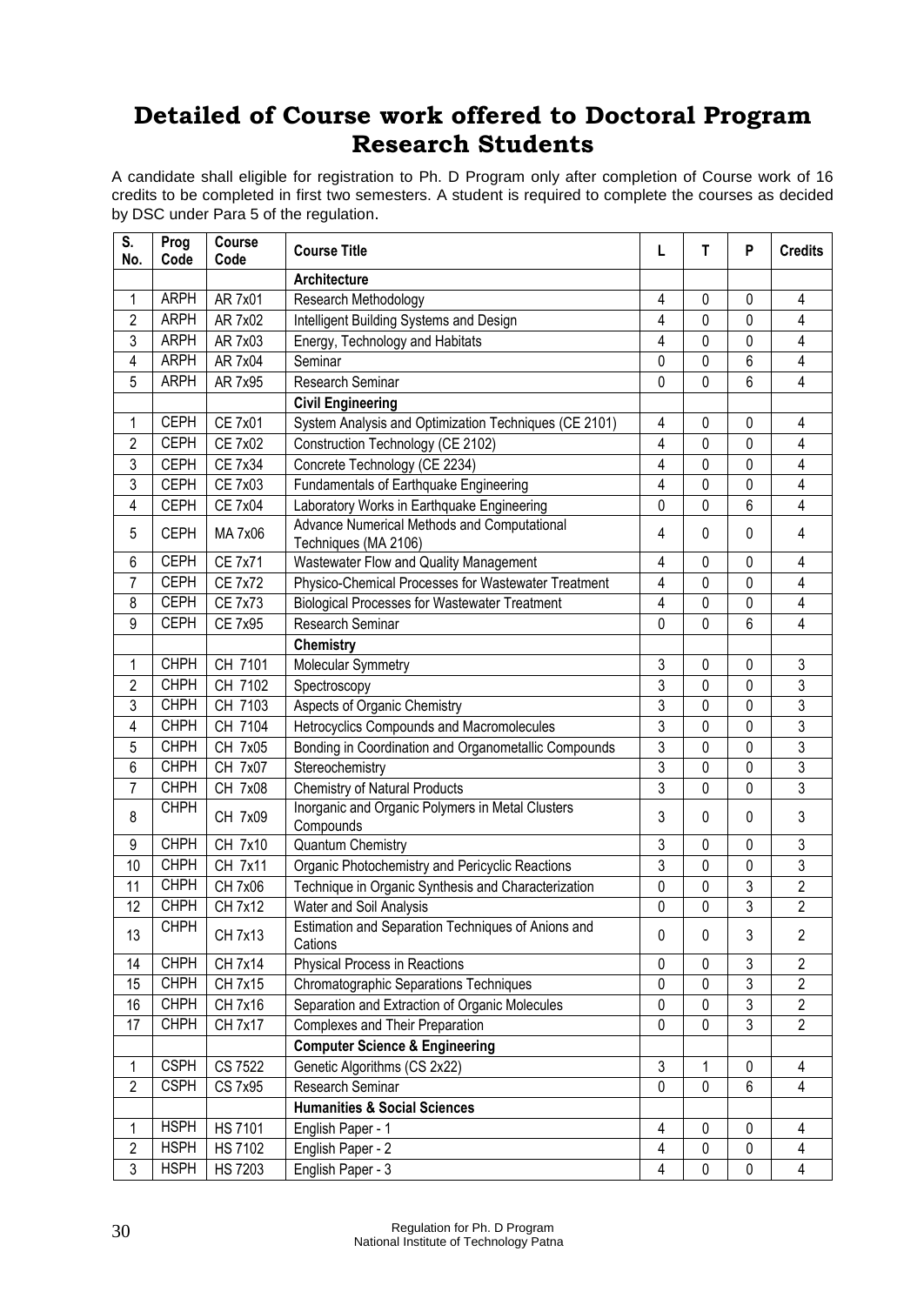| S.<br>No. | Prog<br>Code | Course<br>Code | <b>Course Title</b>                                |   | Т        | P | <b>Credits</b> |
|-----------|--------------|----------------|----------------------------------------------------|---|----------|---|----------------|
| 4         | <b>HSPH</b>  | <b>HS 7204</b> | English Paper - 4                                  | 4 | 0        | 0 | 4              |
| 5         | <b>HSPH</b>  | <b>HS7111</b>  | Economics Paper - 1: Research Methodology          | 4 | 0        | 0 | 4              |
| 6         | <b>HSPH</b>  | <b>HS7213</b>  | Economics Paper - 2: Advanced Microeconomics       | 4 | 0        | 0 | 4              |
| 7         | <b>HSPH</b>  | <b>HS7112</b>  | Economics Paper - 3: Advanced Microeconomics       | 4 | 0        | 0 | 4              |
| 8         | <b>HSPH</b>  | <b>HS7214</b>  | Economics Paper - 4: Indian Rural Development      | 4 | 0        | 0 | 4              |
|           |              |                | <b>Electrical Engineering</b>                      |   |          |   |                |
|           | <b>EEPH</b>  | EE 7570        | Neural Networks and Applications (EE 2x70)         | 3 | $\Omega$ | 3 | 5              |
| 3         | <b>EEPH</b>  | CS 7522        | Genetic Algorithms (CS 2x22)                       | 3 | 1        | 0 | 4              |
| 2         | <b>EEPH</b>  | EE 7x95        | Research Seminar                                   | 0 | 0        | 6 | 4              |
|           |              |                | <b>Electronics &amp; Communication Engineering</b> |   |          |   |                |
|           | <b>ECPH</b>  | EC 7x95        | Research Seminar                                   | 0 | $\Omega$ | 6 | 4              |
|           |              |                | <b>Mechanical Engineering</b>                      |   |          |   |                |
| 1         | <b>MEPH</b>  | <b>ME 7x01</b> | Research Methodology                               | 4 | $\Omega$ | 0 | 4              |
| 2         | <b>MEPH</b>  | <b>ME 7x02</b> | <b>Experimental Methods</b>                        | 4 | 0        | 0 | 4              |
| 3         | <b>MEPH</b>  | <b>ME 7x03</b> | Mechanical Engineering Lab                         | 0 | 0        | 6 | 4              |
| 4         | <b>MEPH</b>  | <b>ME 7x04</b> | <b>Computational Fluid Dynamics</b>                | 4 | 0        | 0 | 4              |
| 5         | <b>MEPH</b>  | ME 7x62        | Advanced Thermodynamics (ME 2x62)                  | 4 | $\Omega$ | 0 | 4              |
| 6         | <b>MEPH</b>  | ME 7x95        | Research Seminar                                   | 0 | 0        | 6 | 4              |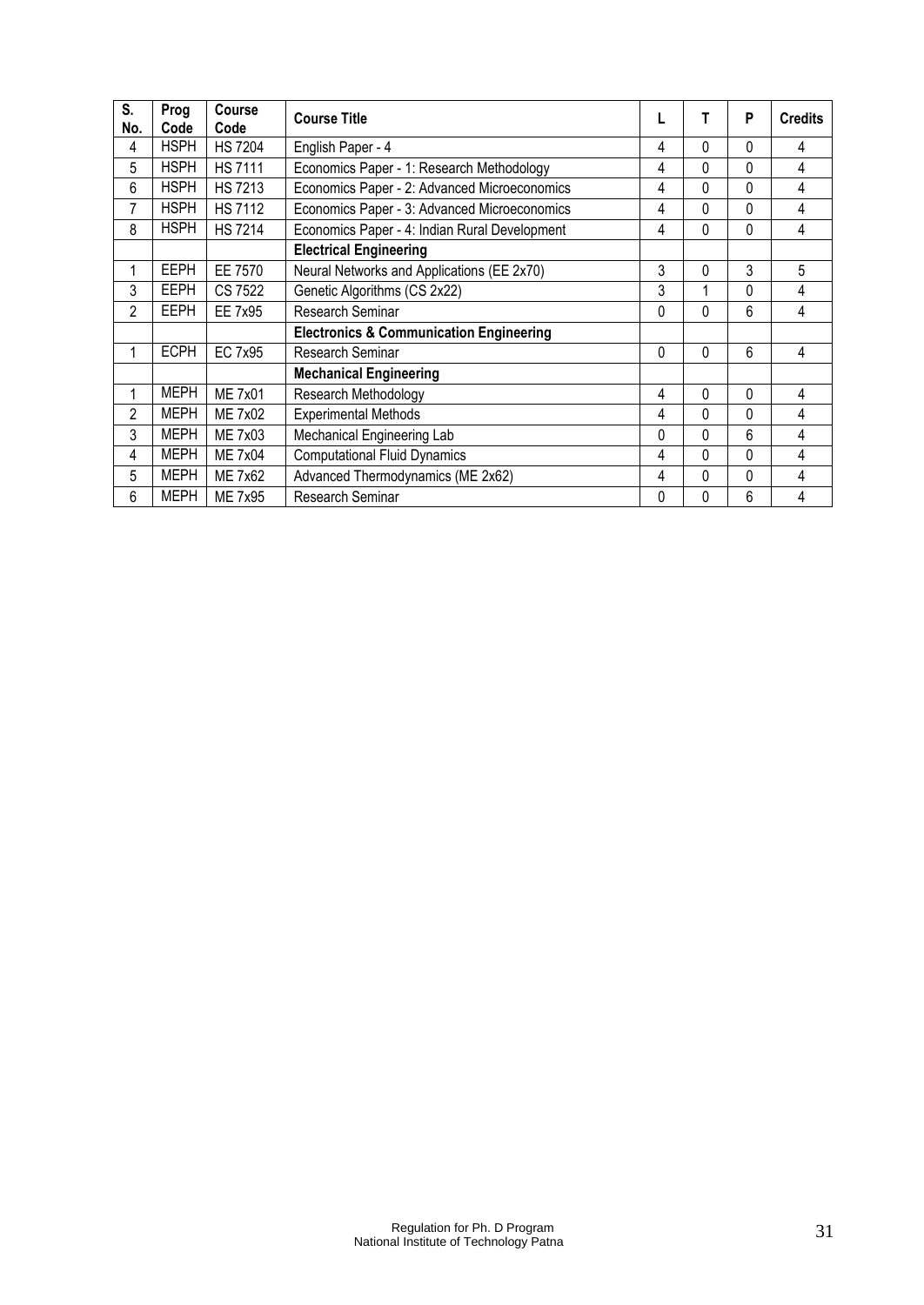# **DEPARTMENT OF ARCHITECTURE**

# <span id="page-32-1"></span><span id="page-32-0"></span>*AR 7101 Research Methodology*

Credits: 4 L-T-P: 4-0-0 Objective- To introduce the research methodologies to researchers. This has been given more credit so

that the student learns the methods and follows the same while carrying out his work.

- **1. Fundamentals of Research: Research: Meaning, Concept and Need; Historical Research; Survey Research; Experimental Research; Fundamental, Applied and Action research**
- **2. Tools of Research- Measurement of Variables; Data Presentation; Statistical Techniques; Statistical Packages**
- **3. Research Methods: Observation Method; Questionnaire Method; Interview Method; Experimental Method; Case Study**
- **4. Research Process: Research Design; Research Plan; Statistical Inference; Presentation of Results**
- **5. Research documentation**

# <span id="page-32-2"></span>*AR 7x02 Intelligent Building Systems and Design*

Credits: 4 L-T-P: 4-0-0 Objective: To introduce intelligent building systems for efficiency and management

- **1. Introduction to Intelligent Buildings**
- **2. Building Envelopes, Intelligent Façades, Living Roofs Glazed cladding prototypes, Day Lighting, Weathering, Water Smart Learning Environments: Operations and Optimizations, Search for Efficiency Intelligent Building Management Systems, Personalized environments and controls Examples: Building Information Management,**
- **3. Introduction to Energy Efficient HVAC systems, Plumbing Design, Lighting, Mechanical and Electrical Utilities. Operations and Maintenance of Buildings for energy efficiency**
- **4. Security systems for personal safety Like Earthquake, fire , Explosion etc**
- **5. Building Management Systems**
- **6. Assignments – case studies of designed intelligent buildings**

# <span id="page-32-3"></span>*AR 7x03 Energy, Technology and Habitats*

Credits: 4 L-T-P: 4-0-0 Objective: introduction to energy and environmental issues, basic principles of energy generation and energy use and the fundamental climatic precursors and patterns. The technological response to interior environmental control within the larger framework of the scientific and socio-cultural influences that shaped the building systems.

- **1. Design with Nature; Climate, Micro-Climate, Site, Environmental Impact Assessment.**
- **2. Sustainability: Green Design, Life Cycle Analysis, Zero Energy, Carbon Neutral, Regenerative Design, Healthy Environments**
- **3. Climatic Control System in Tropical Countries**
- **4. Design for Performance Optimization: Climatically Responsive Designs, Passive solar considerations, shading and cooling, natural ventilation,**
- **5. Integrated Passive and Active Environmental Systems, Renewable Energies & Demands.**
- **6. Introduction to Energy Conservation Building Codes and Energy Audits and related acts.**
- **7. Assignment: Design integration and consideration for application of non-renewable energy in Habitats.**

# <span id="page-32-4"></span>*AR 7x04 Seminar*

Credits: 4 L-T-P: 0-0-6 **Based on case studies and literature study of designed green structure over the world.**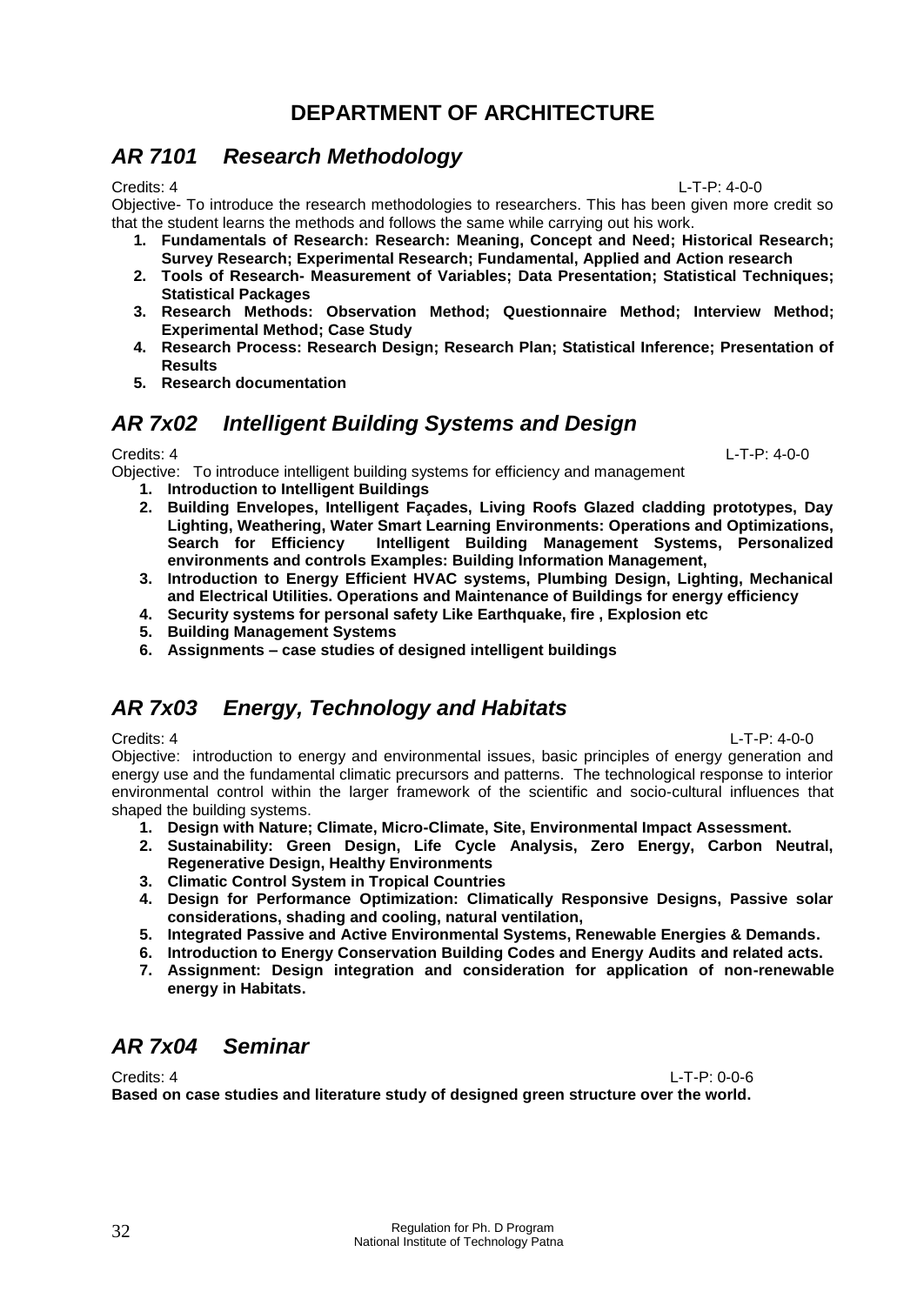# <span id="page-33-0"></span>*AR 7x95 Research Seminar*

Credits: 4 L-T-P: 0-0-6

Candidate should have to give at least two seminar on the topic related to his research work. The final / end semester evaluation shall be done by a panel of examiners consisting of two experts nominated by HOD and the Supervisor(s)

### **DEPARTMENT OF CHEMISTRY**

### <span id="page-33-2"></span><span id="page-33-1"></span>*CH 7x01 MOLECULAR SYMMETRY*

Symmetry elements, symmetry operations, Evaluation of symmetry point groups, properties of groups, Determination of symmetry point group of  $BF_3$ ,  $H_2O_2$ ,  $B(OH)_{3}$ , trans-and cis (NH<sub>3</sub>)<sub>2</sub>Cl<sub>2</sub>, p- $,$ o- and m-dihydroxy and dihalobenzene, anthraquinone,  $PF_6$ ,  $SF_4$  and common molecules. Formation of symmetry group, Group multiplication table. Matrix representation of symmetry element. Types of matrices, Transpose, inverse matrix and raciprocal matrix. Symmetry point group and structure, Operations in symmetry element using matrices and symmetry representation.

Definition of group, characteristics of groups, Linear transformation of coordinates, Cartizen coordinate to polar coordinates, matrix representation of symmetry operations, Group, Subgroup, Symmetry class, Orthogonality theorem, Reducible and irreducible representation and constraction of character table of  $C_{2V}$ ,  $C_{3V}$ ,  $D_{4h}$  and  $O_h$  symmetry point group. Splitting terms in cubic symmetry, Sign formula, Application of character table in studies of I.R and U.V.spectra.

### <span id="page-33-3"></span>*CH 7x02 SPECTROSCOPY*

Electronic absorion spectrophotometric methods, Woodward rule of electronic absorion spectrum, Chromophore, Auxochrome, Bathochromic shift, Hypsochromic shift, Electronic transition, Origin of colour, Charge transfer transitions effect of solvents and pH on electronic transitions, assignment of electronic transitions in organic and complex molecules, Infrared spectral method for ascertaining functional group, group frequency, Affect of H-bonding, Intensity and origin of I.R bands, Fundamental mode of I.R vibrations, Overtone and combination bands, Application of I.R spectroscopy in structure determination, Normal coordinate analysis.

EPR spectroscopy: - Application for predicting reaction mechanism and free radical reaction.

NMR spectroscopy: - Basic theory of nuclear magnetic resonance (NMR) spectroscopy, Chemical shift, Spin-spin coupling, Coupling constant, Contact shift, spin-spin interaction and NMR signals, Equivalent and non-equivalent proton, NMR peak area, Integration curve, TMS, j-j coupling, Carbon- C<sup>13</sup> NMR, Proton coupled and protone decoupled C.M.R spectra, C.M.R chemical shift, Proton exchange, <sup>19</sup>F NMR spectra, Basic conce of <sup>31</sup>P spectra, Assignment of structure of organic and coordinated complexes containing organic donor molecules from NMR and  $C^{13}$  NMR data.

Mass spectroscopy: - Theory and type of mass spectroscopy, Mc-Lafferty rearrangement, Base peak, Fragmentation pattern, Mass spectrum and structure of organic molecules.

Basic conce of Vibrational, Rotational, Mossbauer, Photoelectron, Fluroscence, Flamephotometry, XRD and Thermogravimetric technique for determination of structure and constitution of molecules.

# <span id="page-33-4"></span>*CH 7x03 ASPECT OF* **ORGANIC CHEMISTRY**

Methods of C—C bond formation, Organic molecules containing different functional groups, Properties of different functional groups, Formation of alkene and alkyne, Substitution, Addition, Elimination reaction, Nucleophilic and electrophilic reactions in alkenes, alkynes and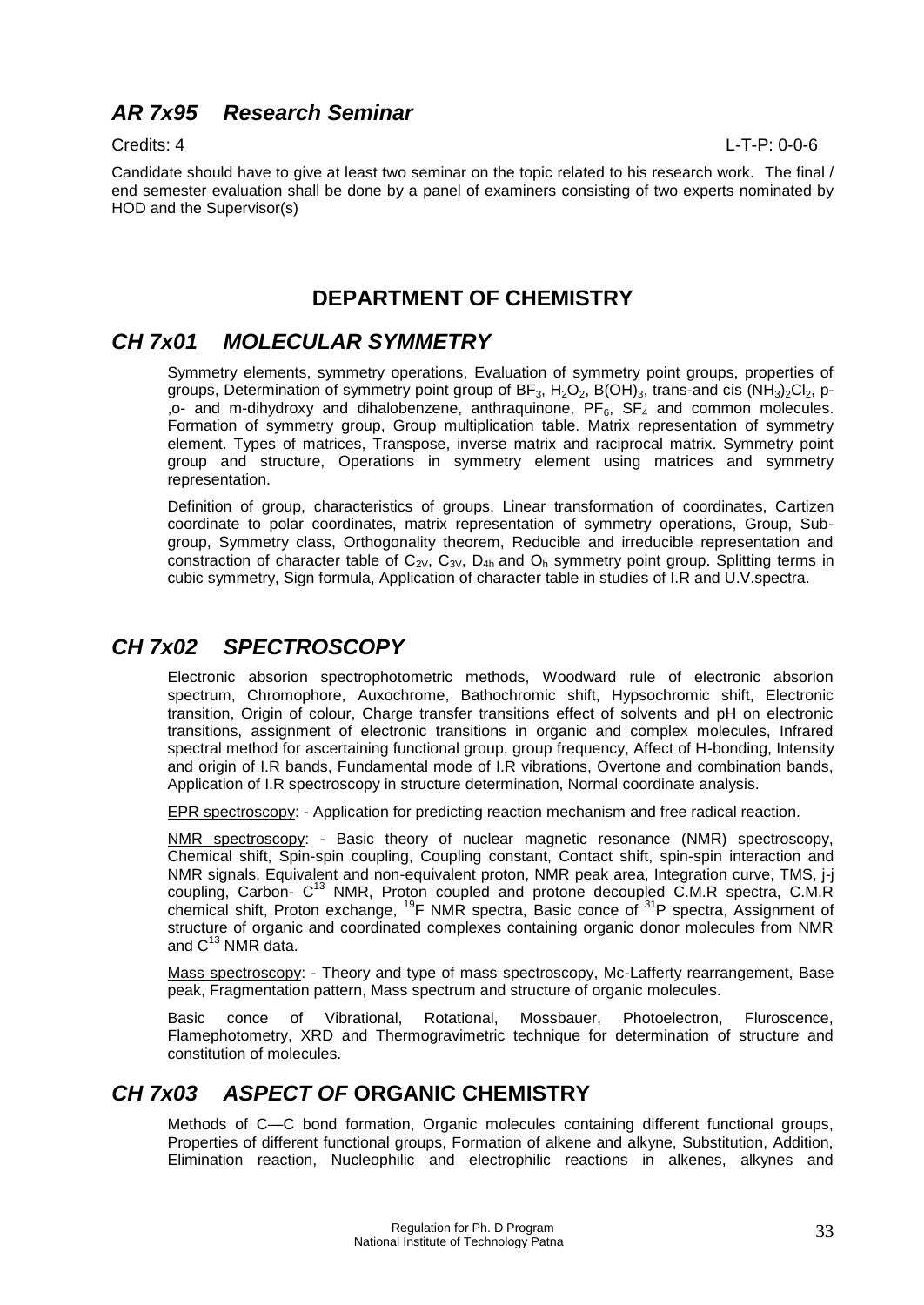cycloalkenes, Trends in melting point of hydrocarbon, Hydrogen bonding, Free radical reactions, Mechanism of  $S_N1$ ,  $S_N2$ ,  $E_2$ ,  $E_1$  and free radical reactions.

Aromaticity, Huckel rules, Substitution reactions in aromatic system, Effect of substituant groups in benzene and aromatic compounds, Determination of orientation in benzene, Relative reactivity of substitutions, Classification of substituent groups, Introducing substituent groups in mono and disubstituent benzene ring, Mechanism of nitration, Sulphonation and halogenations reactions in benzene, naphthalene and anthracene, Mechanism in electrophilic aromatic substitution reaction, Resonance and stability, Reactivity and orientation, Theory of orientation, Ortho effect, The effect of halogen on electrophillic aromatic substitution, Bond length, Bond energy, Heat of hydrogenation and stability, Mechanism of acylation, Sandmyer's and Fries reactions in benzene derivatives.

# <span id="page-34-0"></span>*CH 7x04 HETEROCYCLIC COMPOUNDS AND MACROMOLECULES*

Synthetic procedure for preparation of heterocyclic compounds: -

Synthesis of imidazole, Thiazole, Oxazole, Benzimidazole, Benzothiazole, Mercaobenzimidazole, Azines, Purines, Tetrazole, Tetrazoline, Pyrrole, Thiophene, Benzopyrimidines, Epoxide, Morpholine, Quinoline, Isoquinoline, Indole, Heterocyclic compounds in biological system viz, cytosine, thiamine, uracil, barbutrate, pesticides, germicides and hetrocyclic amino acid of biological importance, Squelene, Muscones and Coumanes.

# <span id="page-34-1"></span>*CH 7x05 BONDING IN CO-ORDINATION AND ORGANOMETALLIC COMPOUNDS*

Bonding models in s, p, d and f-block elements, Covalent, Ionic and coordinate valent bonding, Bonding types in covalent bonding – Sigma ( $\sigma$ ), Pi ( $\pi$ ), Tau ( $\tau$ ) and delta ( $\delta$ ) bonding, Hybridization, Lewis conce, Valence bond approach of covalent and complex molecules, Crystal field theory and molecular orbital theory (M.O.T) approach to explain magnetic and spectral properties of complex molecules, Spectroscopic terms of orbitals on the basis of Russel Saunder scheme (L-S coupling), Term symbol, Energy state, State terms, Microstate, L-S coupling, j-j coupling, Orgel energy level diagram, Tanabe-Sugano energy level diagram for  $d^2$  and  $d^3$ system.

Hybridization, Types of hybridizations, Their shape and geometry, VSEPR theory and its limitation, Warner conce of primary and secondary valency, Involvement of orbitals in formation of particular geometry of molecules, Shape of hybridized orbital and its quantum mechanical approach, Methods of ascertaining structure and geometry of molecule, The application of uv, infrared spectra and magnetic susceibility measurement. Conce of low spin, High spin, Magnetically dilute, Paramagnetic, Ferromagnetic, Ferrimagnetic, Antiferromagnetic and superexchange interaction in compounds showing anomalous magnetic behaviour. Orbital and spin contribution to magnetic moment value, Queenching of orbital contribution.

#### *ORGANOMETALLIC COMPOUNDS AND COMPOUNDS INVOLVING -BONDING LIGANDS*

Definition of organometallic complexes and organometallic compounds, Organometallic compounds of Li, Be, Al, Zn, Hg and Sn, Bonding of diene, triene and tetraene with transition metal ions, cyclopentadiene as ligand, Ferrocene and metallocenes, Structure and bonding in ferrocene.

#### *METAL CARBONYL, NITROSYLS, MOLECULAR OXYGEN AND MOLECULAR NITROGEN COMPLEXEX*

Characteristic of  $\Pi$ -bonding ligand. Condition pertaining to formation of complexes with  $\Pi$ bonding ligands (CO, NO, triphenylphosphine, CN, CS and PF<sub>3</sub>), Synergic effect, Mono-, di and trinuclear carbonyls of Fe, Co, Ru, Os and Ir. Mixed nitrosyl carbonyl, 18-Electron rules in carbonyl and nitrosyl compound. Magnetic property of carbonyls, Bonding in nitrosyl, Carbonyl , Alkynes and Alkenes.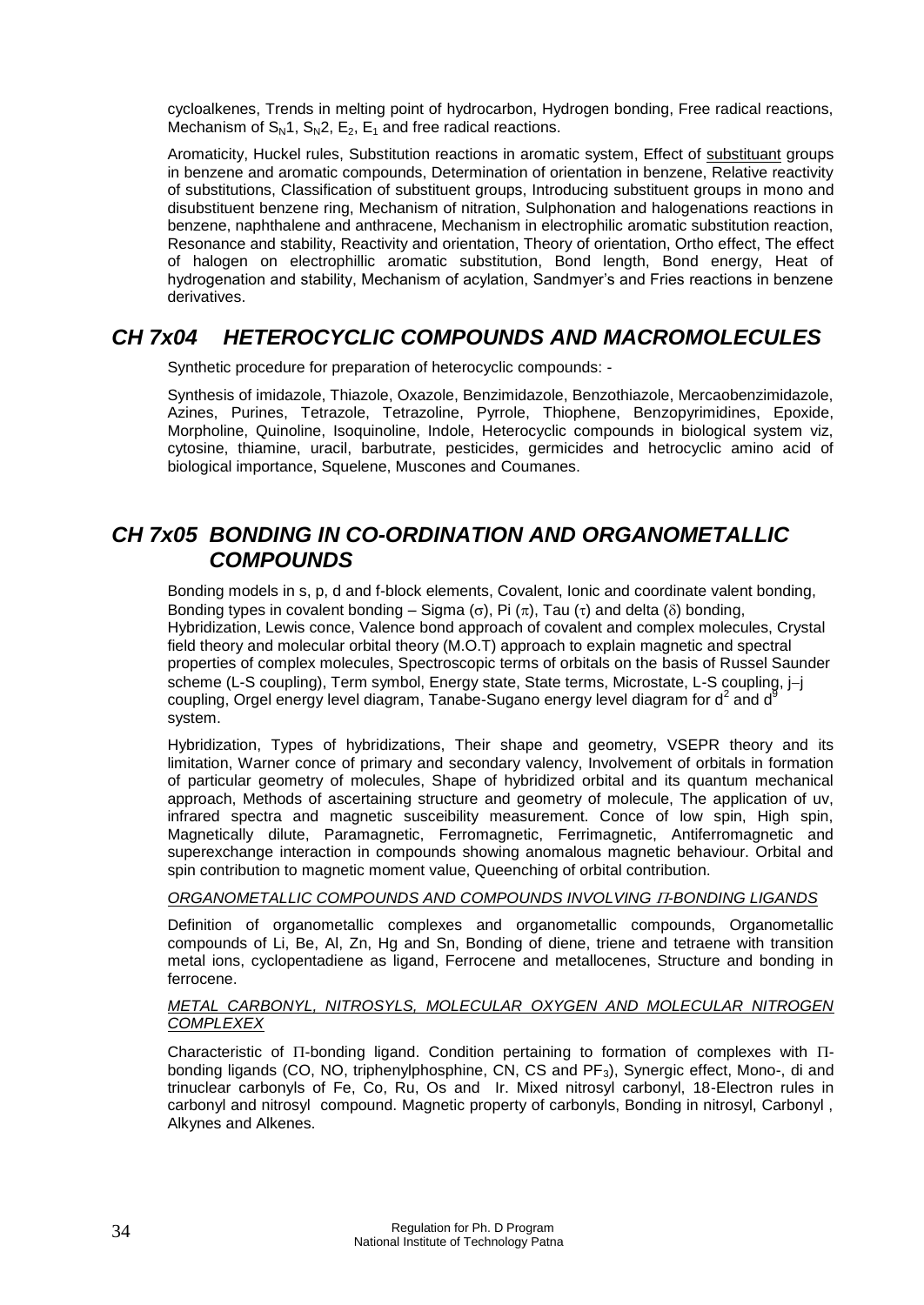# <span id="page-35-0"></span>*CH 7x06 TECHNIQUES IN ORGANIC SYNTHESIS AND CHARACTERISATION*

Introduction of bromo group to phenol, aniline. Conversion of one nitro group of dinitrobenzene, Conversion of nitrogroup of benzene to phenolic and thiol group. Preparation of oxime from aldehyde and ketone, Osazone formation, Photochemcial bromination.

# <span id="page-35-1"></span>*CH 7x07 STEREOCHEMISTRY*

Configuration, Conformation, Stereoisomerism, Configurational nomenclature of cis-trans, R-S, E-Z and Newman projection structure, Chiral center diestereoisomers, Oical activity, Helicity rules, Excitation chirality, Stereoselectivity and stereospecific reactions, Catalytic and enzymatic approaches to stereoselective reaction.

# <span id="page-35-2"></span>*CH 7x08 CHEMISTRY OF NATURAL PRODUCTS*

Process of isolation of natural products, Synthesis of Terpines, Camphor, Alkaloids, Atropine, Papaverine, Nicotine, Alizerine, Carotine, Limoneve, Zingiberene, Isoprene, Retinol, Vitamines, Geraneol, Menthol, Carvone etc. their structure and function.

# <span id="page-35-3"></span>*CH 7x09 INORGANIC AND ORGANIC POLYMERS AND METALS CLUSTERS COUMPONDS*

Metal cluster, Halide, Cluster of molybdenum, tungsten, Renium, Technitium and Tantanium and their structure, Bonding and reaction with some coordinating molecule like pyridine and dipyridyl, Polymeric inorganic compounds of phosphorous, nitrogen, sulphur with halide, their structure and properties.

#### *SYNTHETIC AND INDUSTRIAL APPROCH TO POLYMER CHEMISTRY*

Polymer, Definition, Types of polymer, Nature of linkage, classification on the basis of linkage, Mechanism and structure, Rubber, Resins, Rayons, Plastic and types of plastic (basic approach), Physical properties, degradation, Stabilization, and Fabrication of polymers and rayons.

# <span id="page-35-4"></span>*CH 7x10 QUANTUM CHEMISTRY*

Postulates of quantum mechanics, Schrodinger wave equation, Eigen value, Eigen function, Operators, Hermition operator, Angular momentum operator, Angular moment and vector product, Solution of Legendre equation and Legendre polynomials, Normalisation, Normalised and orthogonal wave functions, Transformation of cartizian spherical polar coordinates, Solution of H-like atom, Rigid rotator and harmonic oscillator, Laguerre polynomial, Lagrange's equation, Laplician operator, Ladder operator, Approximation method, Solution of R,  $\theta$  and  $\phi$  equation, LCAO method, Huckel theory, Steller determinant, Hartree fock self-consistent field theory, Spectroscopic term symbols for atom, L-S and J-J coupling.

# <span id="page-35-5"></span>*CH 7x11 ORGANIC PHOTOCHEMISTRY AND PERICYCLIC REACTION*

Thermal and photochemical reactions, Diels-Elder reaction, Photochemical excited state (Singlet -triplet state), Pericyclic reaction, Cycloaddition, Electrocyclic reaction, Wood-ward Hoffmann rules for electrocyclic reaction, Molecular orbital and orbital symmetry, Conrotatory and disrotatary motion, Mechanism of photochemical and thermal addition, Sigmatropic reaction, Suprafacial and antrafacial addition, Stereoselective and stereospecific reaction regioselectivity.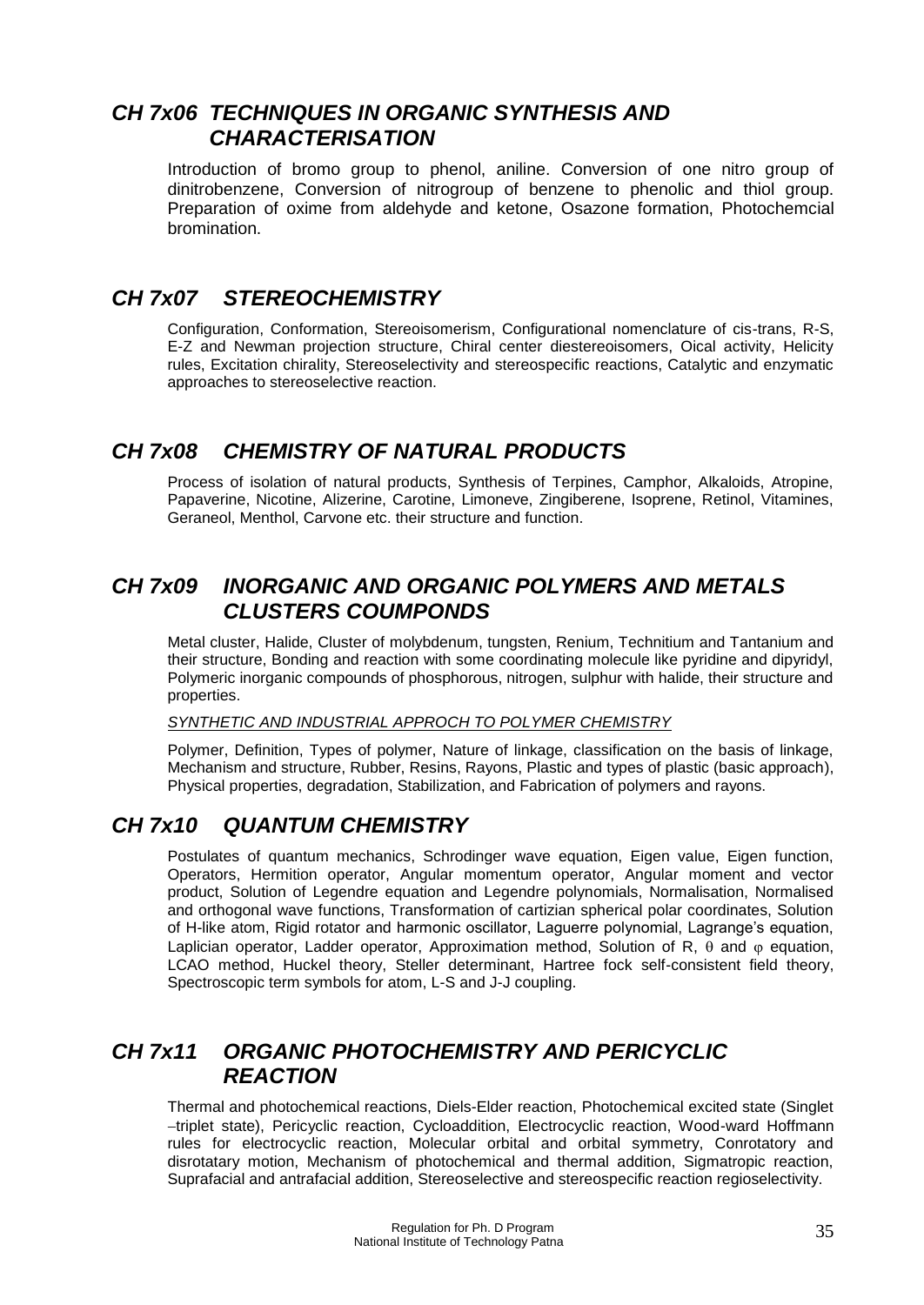# <span id="page-36-0"></span>*CH 7x12 WATER AND SOIL ANALYSIS*

- a. Analysis of Ca, sulphate and halide in water.
- b. Determination of B.O.D and C.O.D of river water.
- c. Estimation of Ca, Fe and silica of soil samples.
- d. Determination of pH, salinity and acidity of soil sample.

# <span id="page-36-1"></span>*CH 7x13 ESTIMATION AND SEPARATION TECHNIQUES OF ANIONS AND CATIONS*

- a. Estimation of Cd or Zn or Mg by oxinate method.
- b. Estimation of Ni or Pd or Co from a complex compound.
- c. Estimation of oxalate by  $K/MnO<sub>4</sub>$  from oxalato complex of copper, iron or nickel (II).
- d. Use of magnetic susceibility and u-v spectra for evaluating oxidation state of Ni (II) or Co (II) complexes.

# <span id="page-36-2"></span>*CH 7x14 PHYSICAL PROCESS OF REACTIONS*

- a. Determination of equilibrium constant of base hydrolysis of an ester.
- b. Evaluation of order of reaction of bromination of phenol.
- c. pH metric and conductometric titrations.
- d. Determination of partition coefficient of  $KI + I_2$  in benzene and aqueous solution.

# <span id="page-36-3"></span>*CH 7x15 CHROMATOGRAPHIC SEPARATIONS*

TLC, Paper chromatography, Isolation of and solvent extraction by succele extraction procedure. Separation of organic compounds by chromatographic technique.

# <span id="page-36-4"></span>*CH 7x16 SEPARATION AND EXTRACTION OF ORGANIC MOLECULES*

- a. Isolation of chlorophyll from plant leaf.
- b. Extraction of amino acid and protein from fish.
- c. Extraction of plant constituents by solvent extraction process.

# <span id="page-36-5"></span>*CH 7x17 COMPLEXES AND THEIR PREPARATION*

- a. Determination of formation constant of complexes of nickel (II) chloride and morpholine or any base by pH metric method.
- b. Determination of stability constant of reaction between Ferric sulphate and potassium thiocyanate by colourimetric procedure.
- c. Preparation of tris-oxalato ferrate (III) anion or tris ethylene diamine cobalt (III) or Hexathiocyanatochromium (III) ion.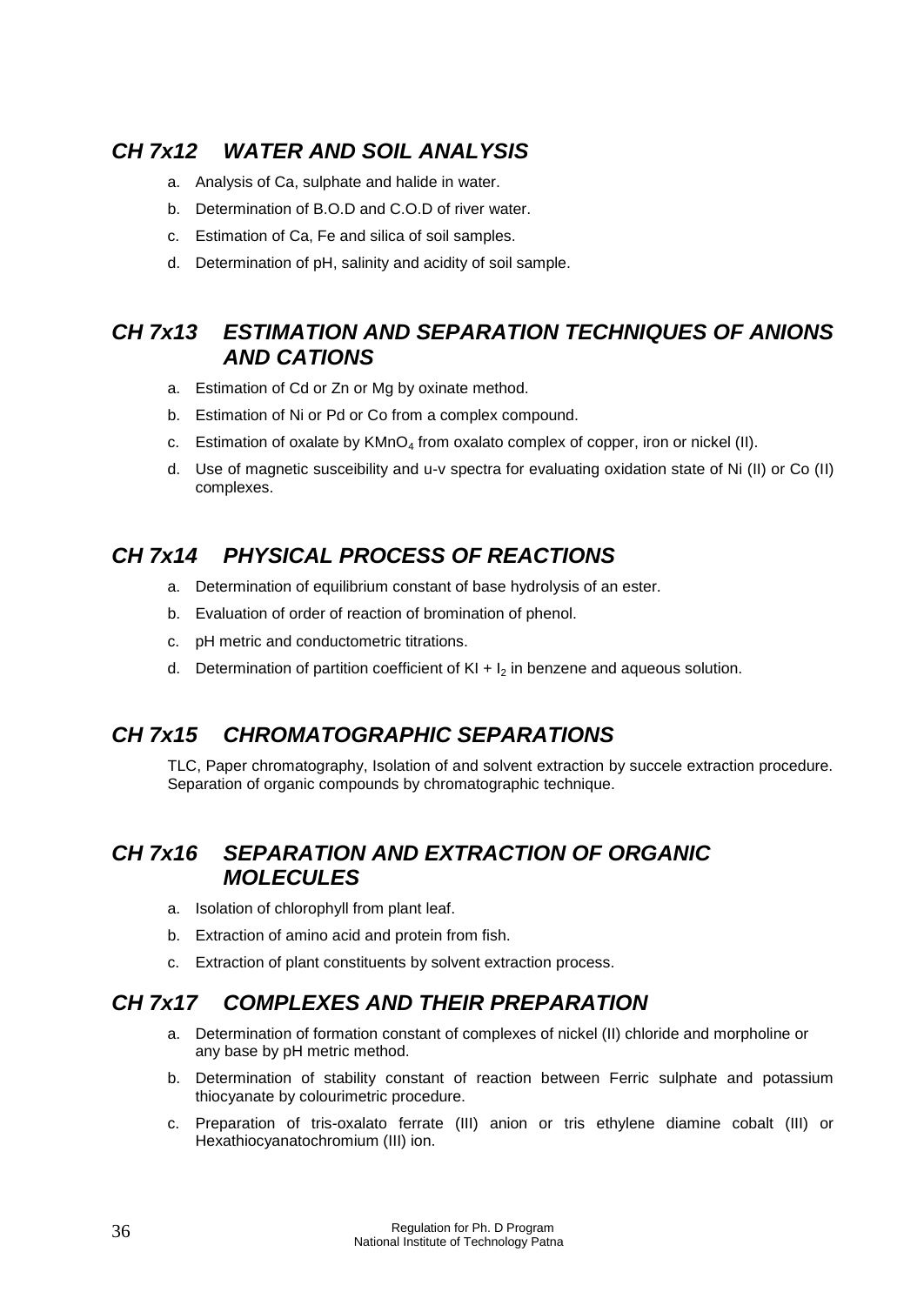# **DEPARTMENT OF HUMANITIES & SOCIAL SCIENCES**

<span id="page-37-0"></span>**Courses work of Study for Ph. D (English) Total 16 credits (4X4=16)**

# <span id="page-37-1"></span>*HS 7101 English Paper – 1*

### **L-T-P 4-0-0 Credits: 4**

- 1. Historical Survey: Studies of literary gen're and creative works from Chaucer to the end or the  $19<sup>th</sup>$  century.
- 2. Detailed study of the following:

| (i)   | Wordsworth      | - Prelude, Book 1                  |
|-------|-----------------|------------------------------------|
| (ii)  | Coleridge       | – the Rhyme of the Ancient Mariner |
| (iii) | <b>Byron</b>    | - Don Juan, Canto 1                |
| (iv)  | Shelly          | - Prometheus Inbound               |
| (v)   | Keats           | – Hyperion                         |
| (vi)  | Tennyson        | - In Memorium                      |
| (vii) | <b>Browning</b> | - Men and Women                    |

# <span id="page-37-2"></span>*HS 7102 English Paper – 2*

### **L-T-P 4-0-0 Credits: 4**

1.  $20^{th}$  Century Poetry –

| (i)  | T.S. Eliot         | - Four Quartets   |
|------|--------------------|-------------------|
| (ii) | Poets of the 1930s | – W.H. Auden      |
|      |                    | - Stephen Spender |

2. A short historical survey of post-modernist poetry

# <span id="page-37-3"></span>*HS 7203 English Paper – 3*

### **L-T-P 4-0-0 Credits: 4**

20<sup>th</sup> Century Novel and Drama:

- (i) D.H. Lawrence
- (ii) Theater of the absurd
- (iii) Critical Cross Currents in Literary Criticism:

# <span id="page-37-4"></span>*HS 7204 English Paper – 4*

### **L-T-P 4-0-0 Credits: 4**

Specialization Courses: Any one of the following areas to be selected:

**Second Semester Total 8 credits (4x2=8)**

- (i) American Novels  $-1800 2000$ (ii) Indian writing in English  $-1800 - 2000$
- (iii) Afro Asian Writes  $-1800 2000$
- (iv) Sociolinguistics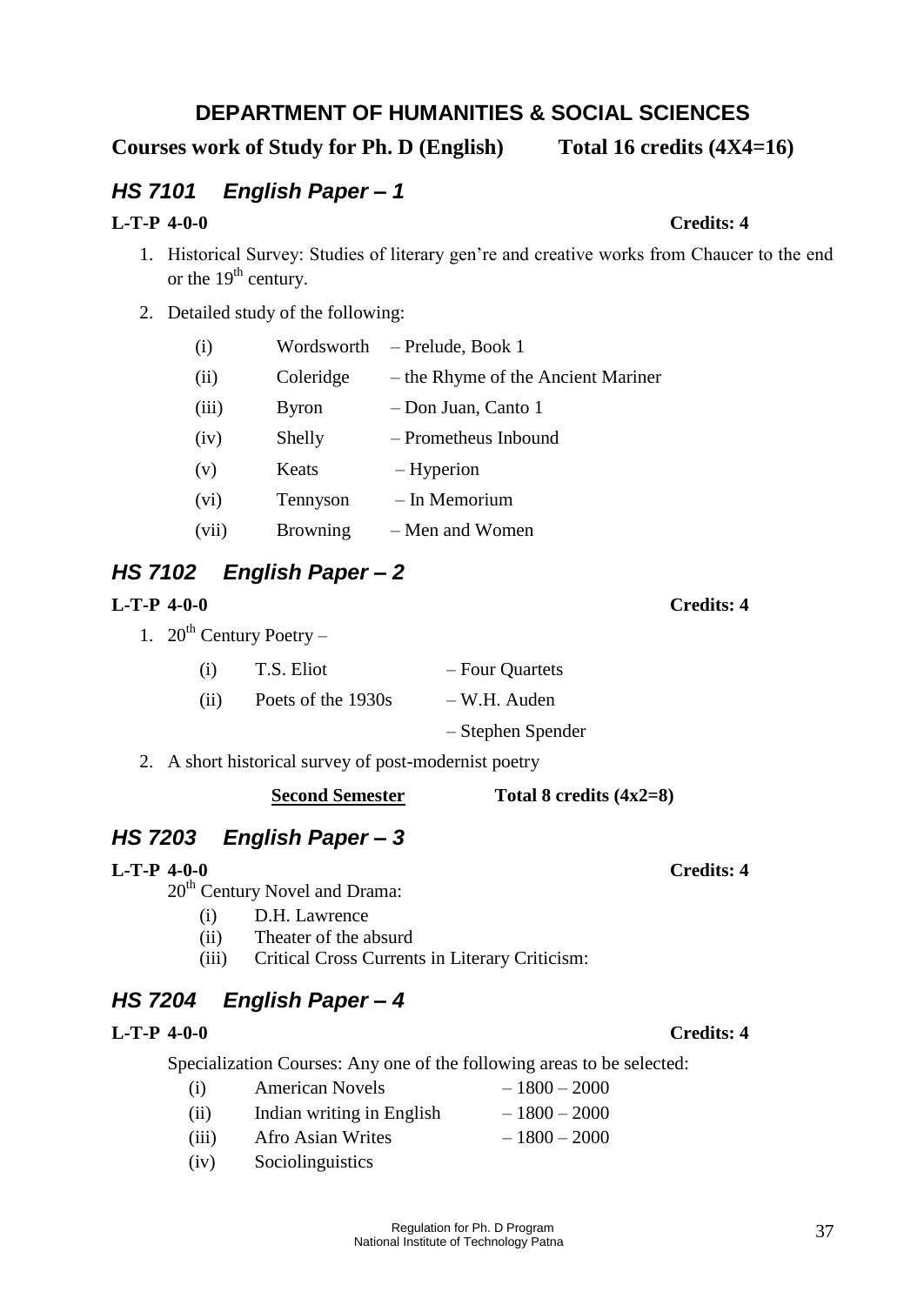- (v) Linguistics and language Teaching
- (vi) Dissertation on any modern author
- (vii) Descriptive Linguistics

**Courses work of Study for Ph. D (Economics) Total 16 credits (4X4=16)**

# <span id="page-38-0"></span>*HS 7111 Economics Paper – 1: Research Methodology*

### **L-T-P 4-0-0 Credits: 4**

- 1. Meaning, Types and Process of Research
- 2. Research Problem and Research Design
- 3. Sampling Design
- 4. Methods of collection of Data
- 5. Processing and Analysis of Data
- 6. Report Writing

# <span id="page-38-1"></span>*HS 7112 Economics Paper – 2: Advanced Microeconomics*

### **L-T-P 4-0-0 Credits: 4**

- 1. Introduction
- 2. Theory of Demand
- 3. Theory of Production
- 4. Cost Curves
- 5. Market Structure and Product Pricing
- 6. Pricing of Factors of Production
- 7. Welfare Economics

# <span id="page-38-2"></span>*HS 7213 Economics Paper – 3: Advanced Macroeconomics*

### **L-T-P 4-0-0 Credits: 4**

- 1. National Income Accounting
- 2. Theory of Money and Price
- 3. Employment and Income
- 4. Monetary Policy
- 5. Trade Cycle Theory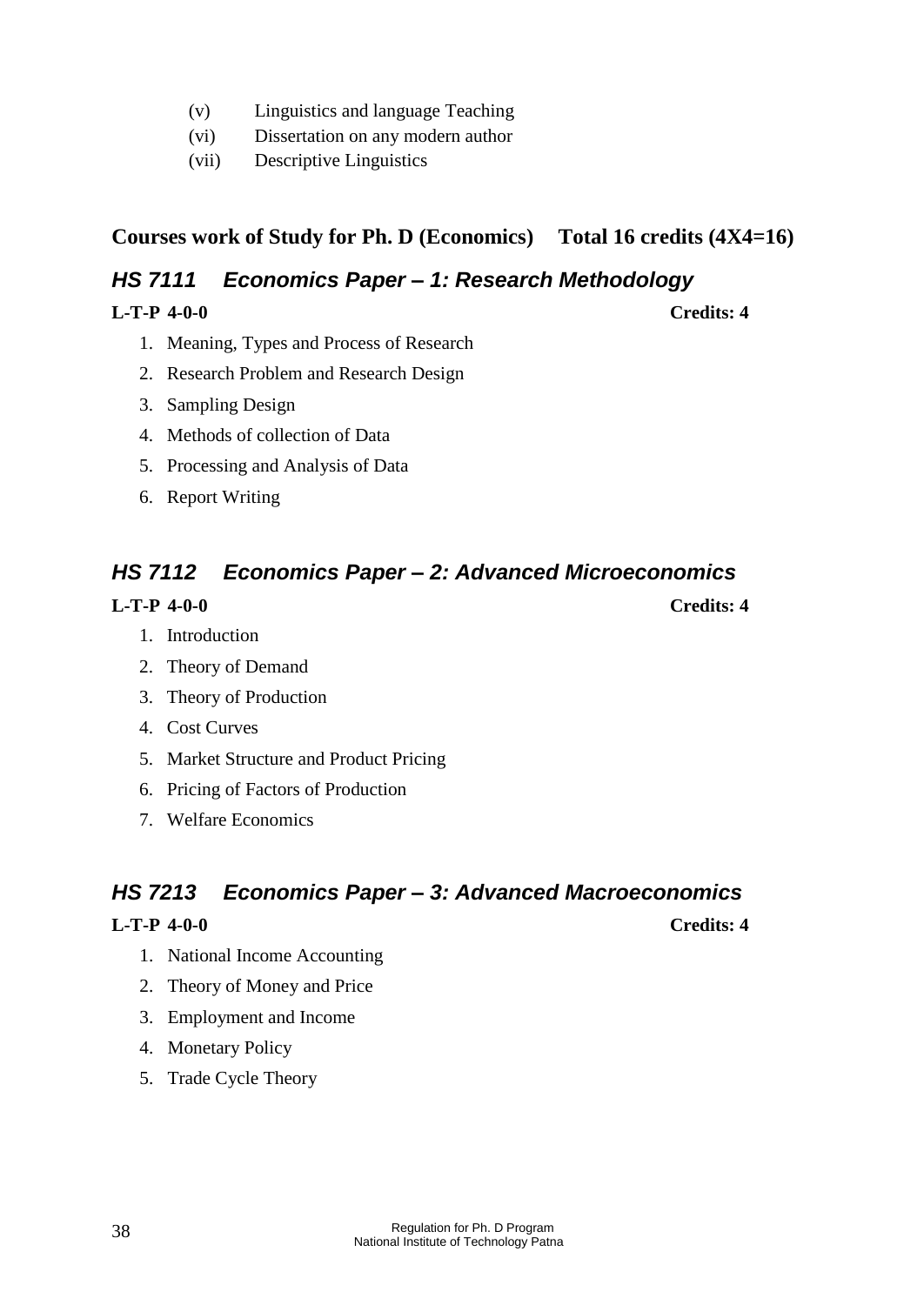# <span id="page-39-0"></span>*HS 7214 Economics Paper – 4: Indian Rural Development*

### **L-T-P 4-0-0 Credits: 4**

- 1. Basic Features of Indian Economy
- 2. Planning in India for rural development
- 3. Demographic Features, Poverty, Inequality and Unemployment
- 4. The Agricultural Sector Land utilization pattern, Cropping pattern, Food problem and Food security for sustainable development
- 5. The Industrial Sector Village, Small and Ancillary Industries
- 6. Rural Credit in India Micro financing, NABARD, Regional Rural Bank, Role of various other agencies, SHG, NGO
- 7. Agriculture Marketing system and structure in India
- 8. Economic Reform Globalization and Rural Development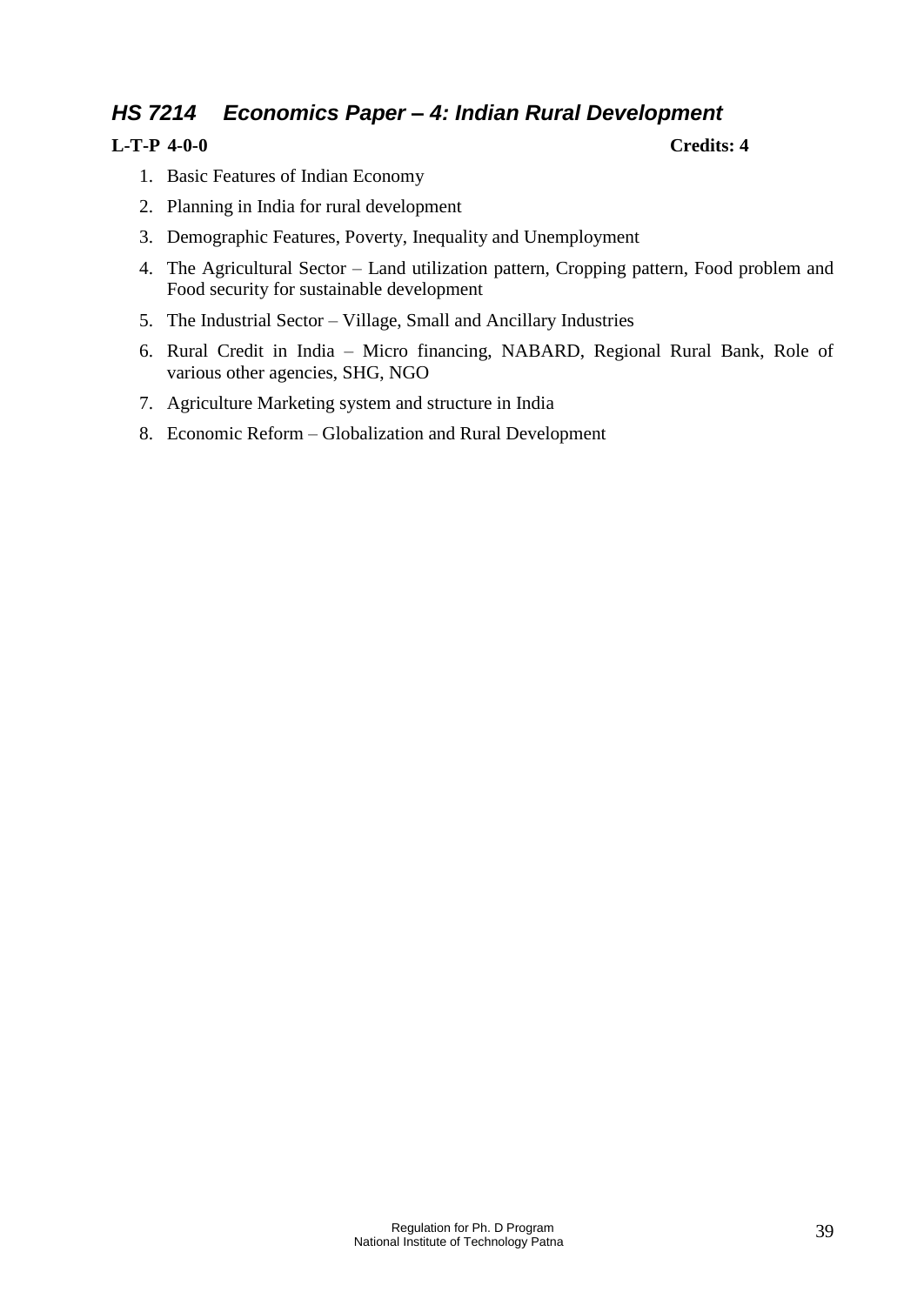### **DEPARTMENT OF CIVIL ENGINEERING**

# <span id="page-40-1"></span><span id="page-40-0"></span>*CE 7x01 System Analysis and Optimization Techniques*

**(Syllabus same as of CE 2101 for M. Tech Civil Engg)**

#### **L-T-P: 3-1-0 Credits: 4**

#### Theory:

System Engineering: Definition of a system, systems approach, linear, non-linear, deterministic and stochastic systems, Network Techniques, Transportation and transshipment assignment models. Optimization: Introduction, definitions, system variables, objective functions, constraints. Linear programming formulations, standard form, graphical solution, simplex algorithm, matrix formulation of L.P. and revised simplex method, duality, primal-dual algorithm, Integer linear programming. Non-linear programming, convex and concave functions, unconstrained optimization, uni-variate method, Powell's method, Gradient Method, constrained problems by unconstrained optimization, interior and exterior penalty functions, direct method of constrained optimization, Lagrange Multipliers, Kuhn Tucker conditions, Quadratic Programming, Introduction to Dynamic programming, geometric and stochastic programming.

#### Reference Book:

1. Taha, Hamdy A., Operation Research: An Introduction, Prentice Hall.

# <span id="page-40-2"></span>*CE 7x02 Construction Technology*

#### **(Syllabus same as of CE 2102 for M. Tech Civil Engg)**

#### **L-T-P: 3-1-0 Credits: 4**

#### Theory:

Network Scheduling, Critical Path Method, Program Evaluation & Review Technique, Planning and Scheduling of Activity Networks, Assumptions in PERT Modeling, Time-cost Trade-offs, Linear Programming and Network Flow Formulations, PERT/COST Accounting. Scheduling with limited resources, Resource Planning, Leveling, Resource Allocation, Project Schedule Compression, Project Scheduling Software, Precedence Diagrams, Decision CPM, Generalized Activity Networks, GERT. Factors affecting selection of equipment - technical and economic, construction engineering fundamentals, Analysis of production outputs and costs, Characteristics and performances of equipment for Earth moving, Erection, Material transport, Pile driving, Dewatering, Concrete construction (including batching, mixing, transport, and placement) and Tunneling. Introduction to prefabrication, modular coordination and standardization of building components. Contract types, salient features and conditions.

# <span id="page-40-3"></span>*CE 7234 Concrete Technology*

**(Syllabus same as of CE 2234 for M. Tech Civil Engg)**

#### **L-T-P: 3-1-0 Credits: 4**

#### **Theory:**

Types of Cement and additives, properties and testes on cement. Review of properties of fresh and hardened concrete, workability, segregation, bleeding, strength, elasticity, shrinkage, creep, durability, constituents of concrete and mix design, tests on concrete. High strength concrete; High density and lightweight concretes; Concreting under extreme weather conditions; Behavior of concrete under aggressive environmental conditions including temp; Admixtures; Polymers in concrete; Fiber reinforced concrete; Fracture mechanics of concrete; Repairs and rehabilitation of old concrete.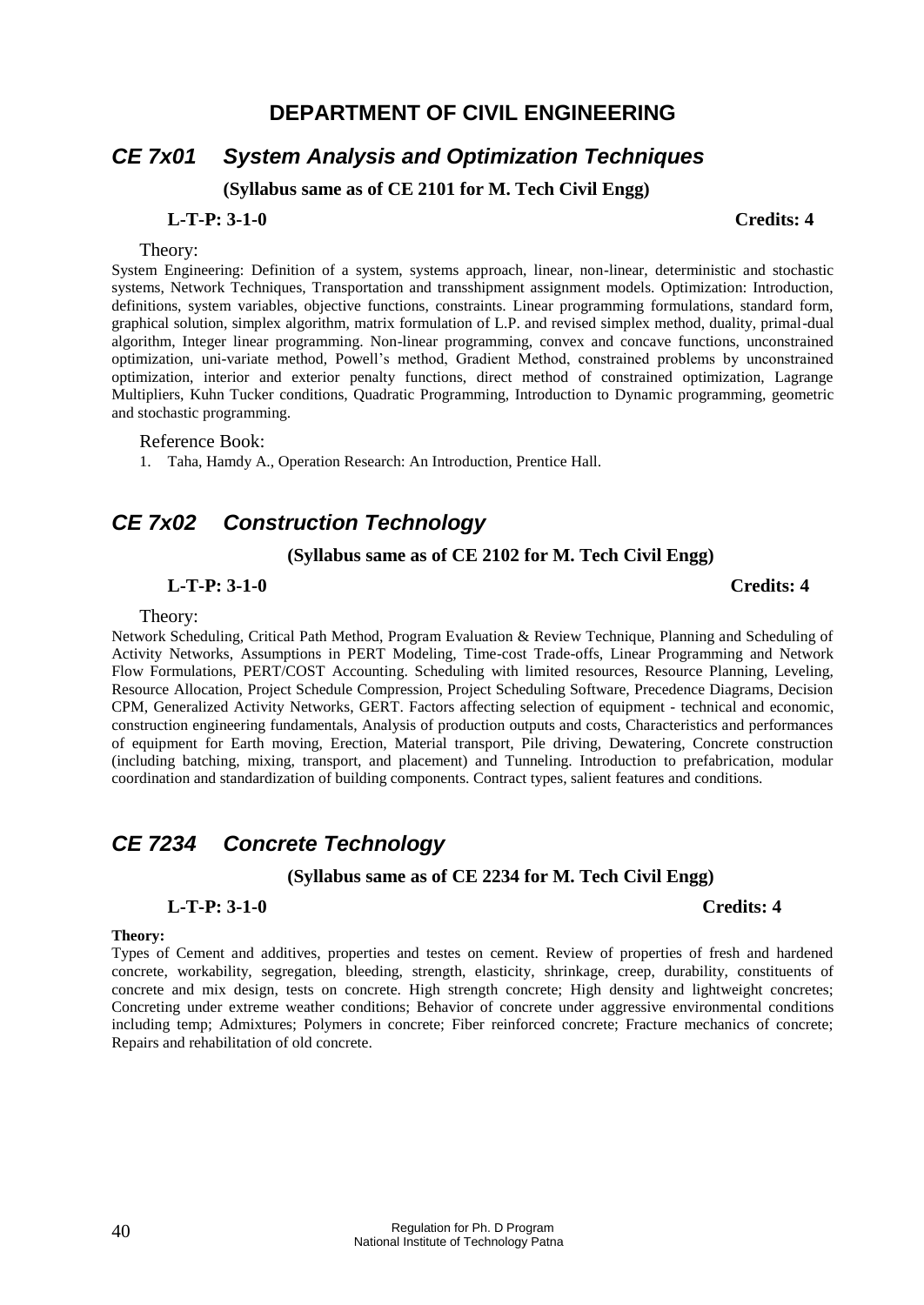# <span id="page-41-0"></span>*CE 7x03 Fundamentals of Earthquake Engineering*

**L-T-P: 3-1-0 Credit: 4** Total Lecture  $14x4 = 46$ 

**Learning Objectives:** At the end of the course the student will understand the

- Dynamics of earthquakes
- Seismic Instrumentation in India
- Seismic hazards in India
- Mechanism of Formation of Tsunamis
- Status of earthquake prediction in India
- **1. Introduction:** Composition of the earth, probing the earth's interior, basic geography and tectonic features what causes earthquakes**?** Earthquake Phenomenon, epicentre, hypocentre and earthquake waves, magnitude of earthquakes and energy released **(6 Lectures)**
- **2. Terminology:**, types of earthquakes and fault, seismic waves, magnitude, intensity, Magnitude and intensity, magnitude and energy of an earthquake **(05 Lectures)**
- **3. Engineering Seismology**: Definitions, seismic signal processing, introduction to seismic hazards, strong motion vibration records, earthquake spectrum and design spectrum, Ground motion and effect of ground motion, seismicity- global and local, Estimation of Earthquake Parameters, relationship of fault length, affected area and duration with magnitude **(12 lectures)**
- 4. **Seismic Instrumentation:** whether earthquake prediction is possible? short term prediction of earthquakes, earthquake prediction in India, earthquake measuring instruments, earthquake measurement, introduction to seismic hazards **(12 Lectures**)
- **5. Tsunamis:** What is a tsunami? How is it caused? How destructive is it? Tsunami disaster management **(05 Lectures)**
- **6. Past earthquakes in India:** Prominent past earthquakes in India, Lessons learnt from past earthquake, seismic zones of India **(05 Lectures)**
- 7. **Disaster preparedness and its mitigation by people, Seismic hazard assessment**, consequences of earthquakes, Venerability Assessment of Existing Buildings/Other Eivil Engineering Structures, risk maps

**(05 Lectures)**

#### 8. **Case studies ( minimum three) (06 Lectures)**

**Assignments and Term paper**: There will be a minimum of three assignments. The term paper will be a comprehensive summary (approximately 10 typed pages) of study on a topic of the interest of the student and related to earthquake engineering. The student may choose a topic from professional journals, conference proceedings or other sources. The student should assume that the readers of the paper will be his classmates.

#### **Text Books:**

- 1. Naemin F, Ed..2001. '**The Seismic Design Handbook'**, Kluver Academic Publishers, Boston, USA.
- 2. Ambrose J. and D. Vergun .1999. '**Design for Earthquakes'**, John Wiley & sons, Inc., New York.
- 3. D. Venkat Reddy Ed 2010, '**Engineering Geology'**, Vikas Publishing House PVT. LTD.

# <span id="page-41-1"></span>*CE 7x04 Laboratory Works in Earthquake Engineering*

#### **L-T-P: 0-0-6 Credit: 4**

**Total Lecture 14x6 = 84**

**Learning Objectives:** At the end of the course the student will be able to have the practical experience of

- The composition of the earth and its interior
- Application of Seismic Instruments
- Risk maps and its applications
- Mechanism of Formation of Tsunamis
- Status of earthquake prediction in India
- Artificial earthquakes through Shake table Experiment

**Note:** The student will perform **at least eight experiments** related with topics mentioned above. Also the student will conduct these experiments at School of the Earthquake Engineering at IIT Roorkee and or at Bhabha Atomic Research Centre, Mumbai or at any other Institutes of repute in the field of earthquake engineering. The student will also **attend one/ two weeks training Program** at such Institutes on the topics related with Earthquake engineering.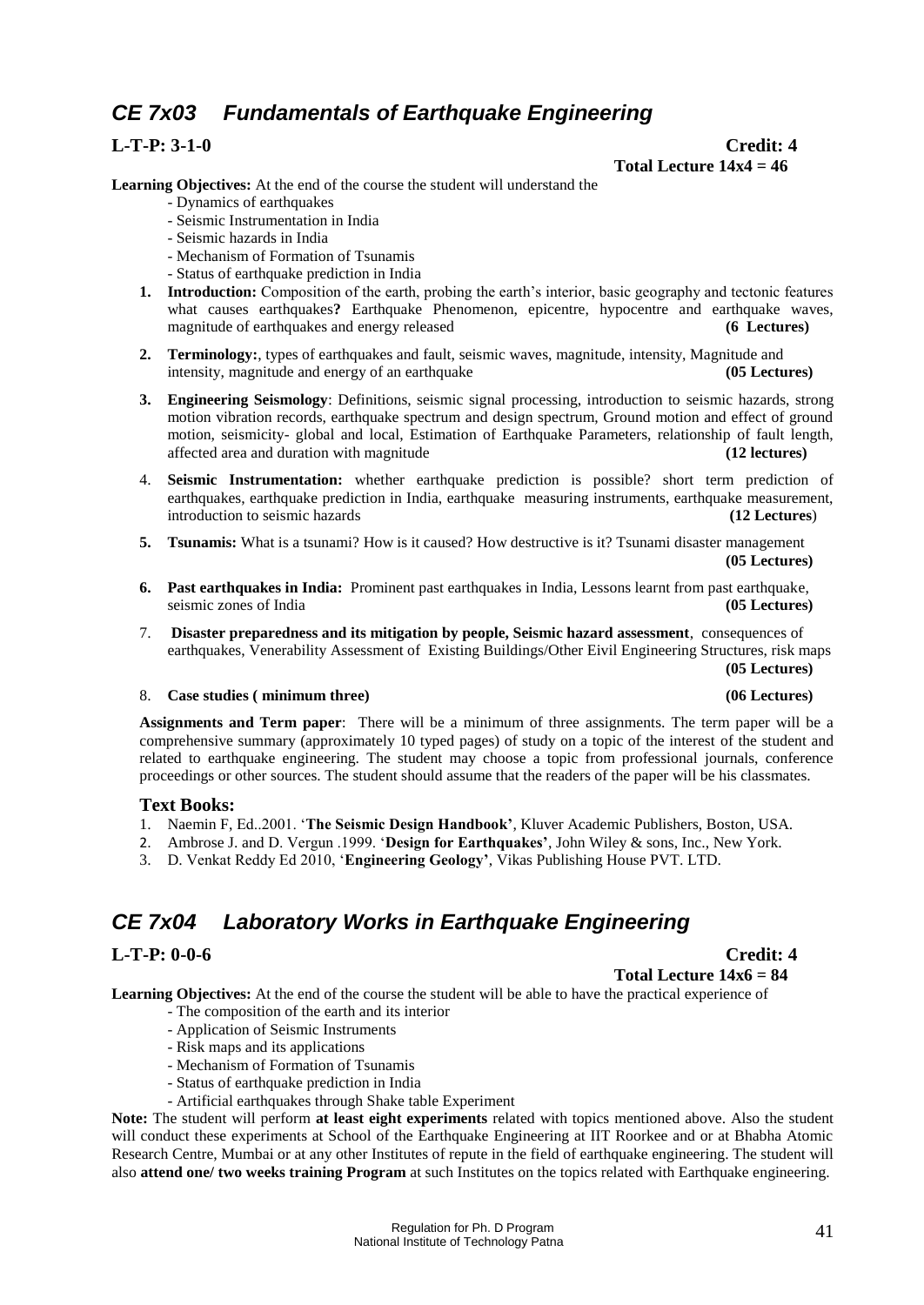# <span id="page-42-0"></span>*MA 7x06 Advance Numerical Methods and Computational Techniques*

#### **(Syllabus same as of MA 2106 for M. Tech Civil Engg)**

#### **L-T-P: 3-1-0 Credit: 4**

#### **Theory:**

Interpolation and extrapolation, Newton backward and forward formula, Gauss backward and forward and Sterling formula for equal intervals, Lagrange's formula for unequal intervals, form of error terms.

Numerical Integration: Newton-Cotes and open integration formulas and their integration errors, Composite integration formulae, Numerical integration with unequally spaced base points.

Ordinary Differential Equations: Euler's Method, Runge Kutta Method, Truncation Error, Stability and step size in Runge Kutta Algorithm, Open and closed integration formula, Predictor corrector method.

Solution of Equations: Iterative factorization of polynomials, method of successive substitution, Newton's method, Regula Falsi Method.

System of Equations: Gauss Elimination method, Gauss Jordan method, Jacobi iterative method, Gauss Seidal iterative method.

Matrices: Matrix Polynomial, characteristics of equation, eigen value and eigen vectors, reduction to diagonal form, application of solution to linear simultaneous equation.

Computer programming in C++ language, Algorithm and flow diagrams, constants, variables, expressions, data types (system and user defined), statements, arithmetic statements, sub-routines, functions, function and programmes,

Tutorial Assignments based on numerical methods: Runge Kutta method for solution of ODE, Gauss Elimination Method, Generation of finite difference table, Roots of algebraic equation.

#### **Text books:**

- 1. Advance Engineering Mathematics- E. Kreyszig,  $8<sup>th</sup>$  edition, John Wiley & Sons. New York
- 2. Numerical Methods for Scientific & Engineering Computations- M. K. Jain. S.R.K. Iyenger & R. K. Jain, New Age International Publishers, New Delhi.
- 3. Introductory Method of Numerical Analysis S.S. Sastry Prentice hail of India Pvt. Ltd.

#### **Reference books:**

1. Numerical methods for mathematics, science and engineering, Mathews, Prentice Hall of India.

# **Environmental Engineering**

# <span id="page-42-1"></span>*CE 7x71 Wastewater Flow and Quality Management*

Introduction to wastewater flow measurement, Location of flow measurement (Lectures: 3)

Flow measurement methods, Direct discharge methods-California pipe, Manning's formula, Weirs and Notches, Velocity-Area methods, Current meter, Float measurements (Lectures:12)

Municipal water demand, Relation between water supply and wastewater flow rates. (Lectures: 4)

Introduction to Wastewater Quality, Physical Quality, Chemical Quality Biological Quality, Biochemical Oxygen Demand, Chemical Oxygen Demand (Lectures:12)

Effluent Standards, Typical Wastewater Characteristics of domestic and industrial Wastewater (Lectures:6)

Wastewater characteristics for various beneficial uses of surface water, River Zoning based on Water Quality (Lectures:3)

Importance of wastewater flow measurement and wastewater characterization for planning of wastewater treatment plants (Lectures:2)

**Credits: 4 L-T-P: 4-0-0**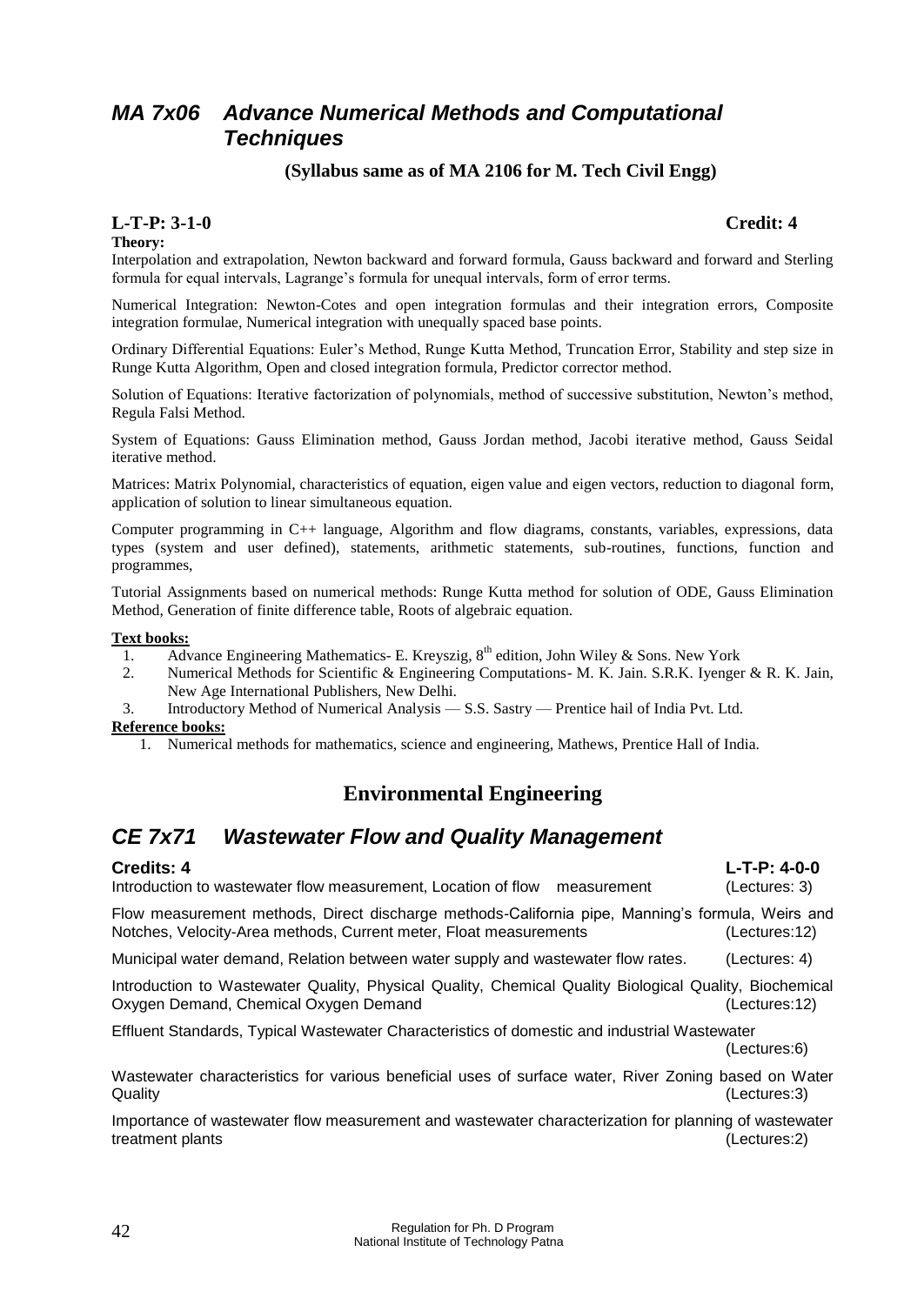# <span id="page-43-0"></span>*CE 7x72 Physico-Chemical Processes for Wastewater Treatment*

Basic considerations for wastewater treatment: Initial and design years, Service area, site selection, design population, design flow (Lectures: 5)

Degree of treatment, Choice of treatment, Process flow Schemes and comparison of alternatives (Lectures: 4)

Screenings and Grit removals: Fine, medium and course screens, mechanically and manually cleaned screens; Design of grit chambers screens; Design of grit chambers

Coagulation and Flocculation processes, Chemicals used in coagulation and Flocculation Processes (Lectures: 8)

Sedimentation: Discrete settling, Flocculent Settling Design Considerations and criteria, Factors influencing design, Performance (Lectures:12)

Operation and maintenance and trouble shootings at Screens, Grit Chambers and Sedimentation facilities (Lectures:5) (Lectures:5)

# <span id="page-43-1"></span>*CE 7x73 Biological Processes for Wastewater Treatment*

Suspended Growth Biological Treatment, Attached Growth Biological Treatment (Lectures:5)

Credits: 4 L-T-P: 4-0-0

Activated Sludge Process Variables: Loading rates, Mixing regime, Flow Schemes, Conventional System and modification: completely mixed, Extended Aeration, Design Consideration, Aeration tank, Oxygen requirements, Diffused Air Aeration and Surface Aerators, Secondary Settling Tank, Sludge recycle Excess Sludge Wasting (Lectures:15)

Microbial Process Control Parameters in Treatment plants (Solid retention time, Food micro-organism ratio Sludge volume index, influence of dissolved oxygen (Lectures:5)

Problems related to micro-organisms in treatment plants (Sludge Bulking, Foaming and Frothing, Sludge rising) (Lectures:3)

Trickling Filters: Process Description, Types of filters (Lectures:3)

Stabilization Ponds: Classification, mechanism of purification (Lectures:3)

Anaerobic Treatment of Wastewater: Introduction, High rate Anaerobic System, Up flow Anaerobic Sludge Blanket Reactor (Lectures:5)

# <span id="page-43-2"></span>*CE 7x95 Research Seminar*

Candidate should have to give at least two seminar on the topic related to his research work. The final / end semester evaluation shall be done by a panel of examiners consisting of two experts nominated by HOD and the Supervisor(s)

Fundamentals of Biological wastewater treatment (Lectures:3)

Credits: 4 L-T-P: 0-0-6

Credits: 4 L-T-P: 4-0-0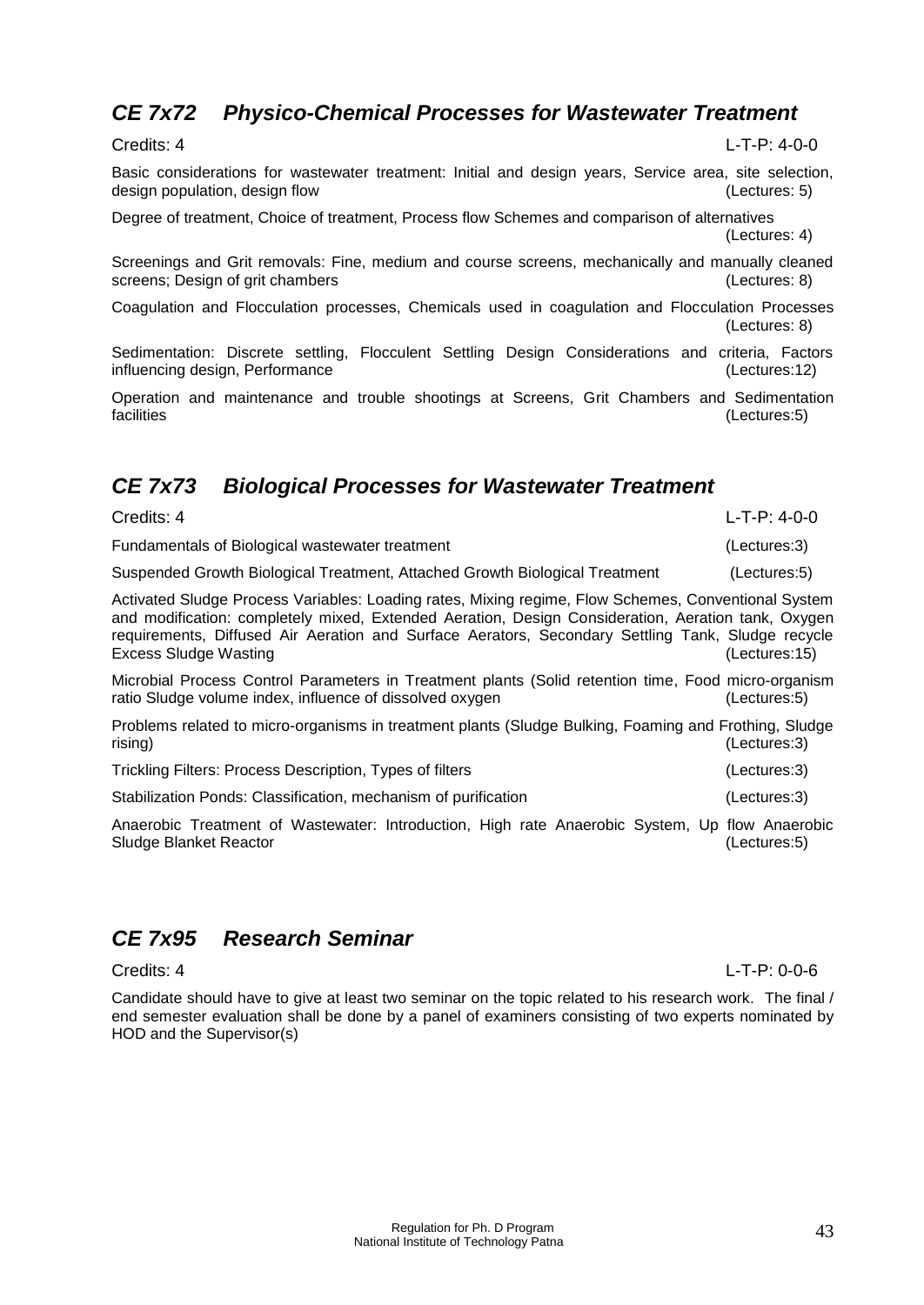# **DEPARTMENT OF COMPUTER SCIENCE & ENGINEERING**

# <span id="page-44-1"></span><span id="page-44-0"></span>*CS 7x22 Genetic Algorithm (CS 2x22)*

### **L – T – P: 3 – 1 – 0 Credit: 4**

**Introduction:** A brief history of evolutionary computation, Elements of Genetic Algorithms, A simple genetic algorithm, Applications of genetic algorithms

**Genetic Algorithms in Scientific models:** Evolving computer programs, data analysis & prediction, evolving neural networks, Modeling interaction between learning & evolution, modeling sexual selection, measuring evolutionary activity.

**Theoretical Foundation of genetic algorithm:** Schemas & Two-Armed and k-armed problem, royal roads, exact mathematical models of simple genetic algorithms, Statistical- Mechanics Approaches.

**Computer Implementation of Genetic Algorithm:** Data structures, Reproduction, crossover & mutation, mapping objective functions to fitness form, fitness scaling, coding, a multiparameter, mapped, fixed point coding, discretization and constraints.

**Some applications of genetic algorithms:** The risk of genetic algorithms, De Jong & function optimization, Improvement in basic techniques, current application of genetic algorithms

**Advanced operators & techniques in genetic search:** Dominance, duplicity, & abeyance, inversion & other reordering operators. Other micro operators, Niche & speciation, multiobjective optimization, knowledge based techniques, genetic algorithms & parallel processors.

#### **Text / Reference Books:**

- 1. Genetic algorithms in search, optimization & Machine Learning by David E. Goldberg, Pearson **Education**
- 2. An introduction to genetic algorithms by Melanle Mitchell, PHI.
- 3. The simple genetic algorithm foundations and theory by Michael D. Vose, PHI

# <span id="page-44-2"></span>*CS 7x95 Research Seminar*

#### Credits: 4 L-T-P: 0-0-6

Candidate should have to give at least two seminar on the topic related to his research work. The final / end semester evaluation shall be done by a panel of examiners consisting of two experts nominated by HOD and the Supervisor(s)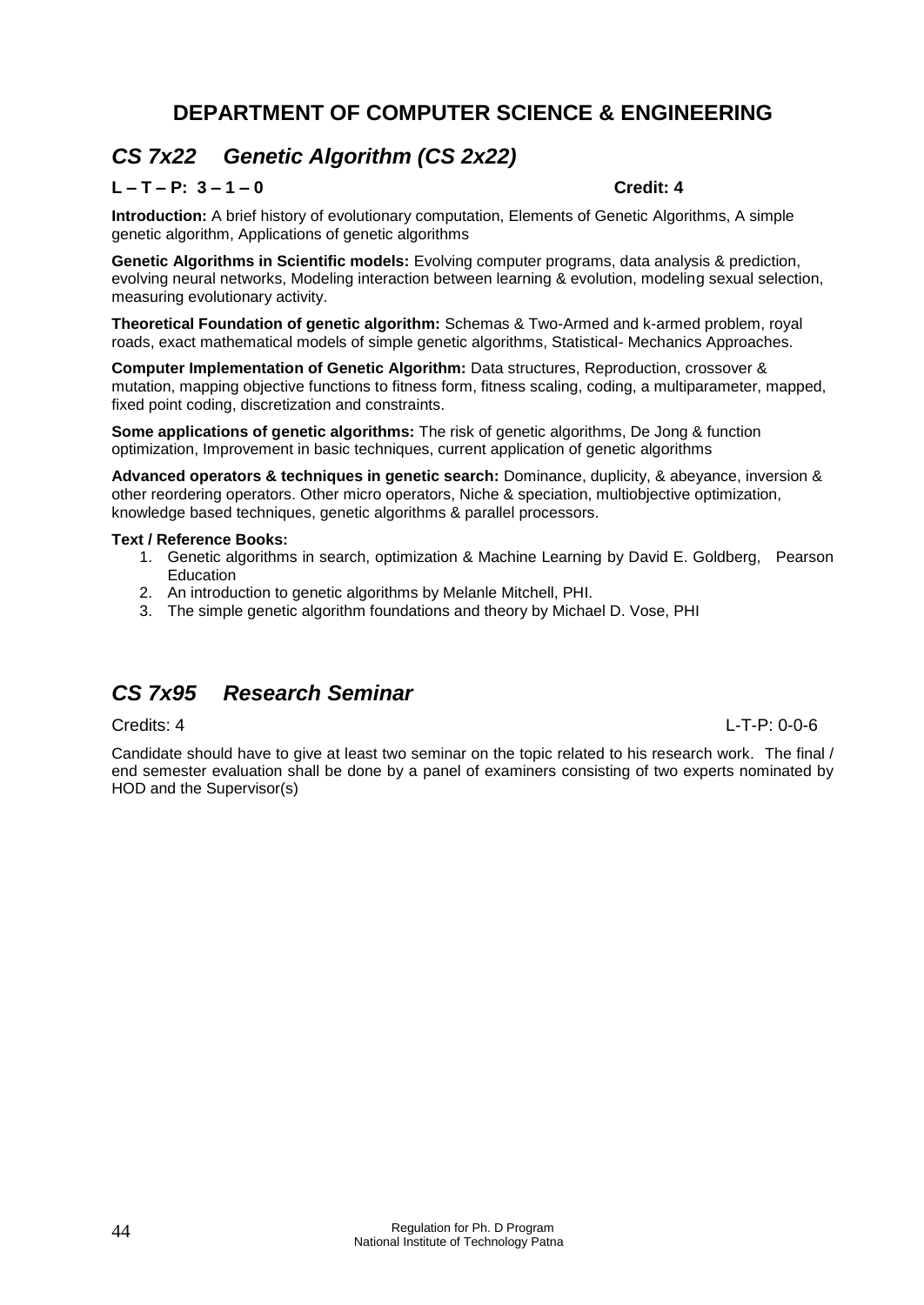# **DEPARTMENT OF ELECTRICAL ENGINEERING**

# <span id="page-45-1"></span><span id="page-45-0"></span>*EE 7x70 Neural Network and Application (EE 2x70)*

L-T-P: 3-0-3 Credit-5

- 1. Biological neurons and memory: Structure and function of a single neuron, Biological memory mechanisms, Neural basis for human memory. Neuron models, 6 Lectures
- 2. Artificial Neural Networks (ANN), Classification, Clustering, Vector Quantization, Basic Approach of the working of ANN - Training, Learning and Generalization. 6 Lectures
- 3. Supervised Learning: Single-layer networks, Training algorithm, Limitations, Multi-layer networks-Architecture, Back Propagation Algorithm (BTA), Recurrent Networks, Feed-forward networks 12

#### Lectures

- 4. Unsupervised Learning: Winner-takes-all networks, Simple competitive learning, Counter propagation networks; Adaptive Resonance Theory, Kohonen's Self-organizing Maps. 12 Lectures
- 5. Application of neural network, Hopfield Networks, Brain-in-a-Box network, 6 Lectures

#### *Texts Books*

- 1. K. Mehrotra, C.K. Mohan and Sanjay Ranka, Elements of Artificial Neural Networks, MIT Press, 1997 [Indian Reprint Penram International Publishing (India), 1997]
- 2. Simon Haykin, Neural Networks A Comprehensive Foundation, Macmillan Publishing Co., New York, 1994.

#### *References Books*

- 3. A Cichocki and R. Unbehauen, Neural Networks for Optimization and Signal Processing, John Wiley and Sons, 1993.
- 4. J. M. Zurada, Introduction to Artificial Neural Networks, (Indian edition) Jaico Publishers, Mumbai, 1997.

# <span id="page-45-2"></span>*EE 7x95 Research Seminar*

#### Credits: 4 L-T-P: 0-0-6

Candidate should have to give at least two seminar on the topic related to his research work. The final / end semester evaluation shall be done by a panel of examiners consisting of two experts nominated by HOD and the Supervisor(s)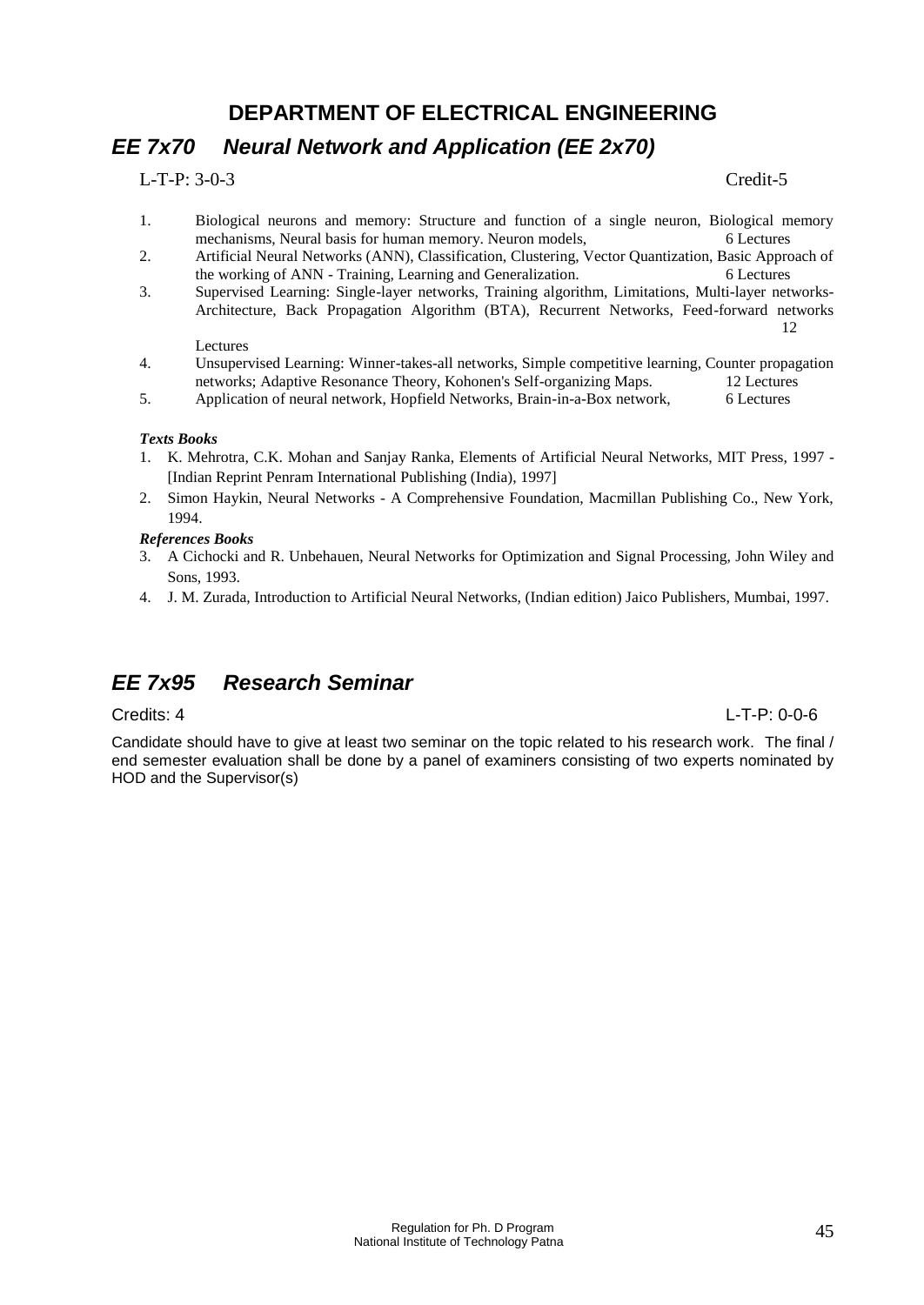# <span id="page-46-1"></span><span id="page-46-0"></span>*ME 7x01 Research Methodology*

### **L-T-P: 4-0-0 Credits: 4**

1. Research Methodology: Introduction, Types of Research, Research Processes.

Lectures 07

- 2. Data Collection and Presentation: Primary and Secondary data, Fundamentals of data collection methods, Analysis of Variance (ANOVA), Latin Square Design, Duncan's Multiple Range Test, Factorial Design, Expected Mean Square (EMS) Rule, Data Presentation. Lectures 07
- 3. Scales: Types of Scales, Scales for Stimuli, Scaling Respondents. Lectures 07
- 4. Probability Distribution: Binomial, Poisson, Uniform, Exponential and Normal Distribution. Lectures 07
- 5. Sampling Methods and Distribution: Sampling Methods, Sampling distribution of Mean, Variance and Proportion. **Lectures 07**
- 6. Modeling and Simulation: Steps of Modeling, Operations Research Models, Applications of Models, Need and Types of Simulation, Simulation Languages

#### **Text/Reference Book**

- 1. R. Panneerselvam, Research Methodology, PHI Learning Private Ltd. New Delhi.<br>2. C. R. Kothari. Research Methodology: Methods and Techniques. 2nd revised eq
- 2. C. R. Kothari, Research Methodology : Methods and Techniques, 2nd revised edition, New Age International (P) Limited Publishers, New Delhi.

# <span id="page-46-2"></span>*ME 7x02 Experimental Methods*

### **L-T-P: 4-0-0 Credits: 4**

- **1.** Introduction: Calibration, Standards, The generalised Measurement System, Basic concepts in Dynamic Measurements, System Response, Distortion, Impedance matching. Lectures-05
- 2. Analysis of Experimental Data: Causes and Types of Experimental errors, Error Analysis on a Common sense basis, Uncertainties Analysis, Evaluation of Uncertainties for Complicated Data reduction, Statistical Analysis of Experimental Data, Probability distribution, The Gaussian or Normal Error distribution, Comparison of Data with Normal distribution, The Chi-Square Test of Goodness of Fit, Method of Least Squares, The Correlation Coefficients, Multivariable Regression, Graphical Analysis and Curve Fitting, General consideration in Data Analysis. Lectures-15
- 3. Air Pollution: Air Pollution standards, General Air Sampling Train, Gas Sampling Techniques, Particulate Sampling Techniques. Lectures-05
- 4. Data Acquisition and Processing: The General Data Acquisition System, Signal Conditioning, Data Transmission, Analog-to-Digital and Digital-to-Analog Conversion, Data Storage and Display. Lectures-10
- 5. Design of Experiments: Experimental planning, Types of Experiment, Experiment Design Factors and Protocol. Lectures-07

#### **Text/Reference Book:**

- 1. Holman, J.P. : Experimental Methods for Engineers; 7th ed, TMH Education Private Limited, New Delhi,2007
- 2. Doeblin, E.O. : Measurement Systems : Analysis and Design, 4th ed, McGraw Hill, New York,1990

Lectures 07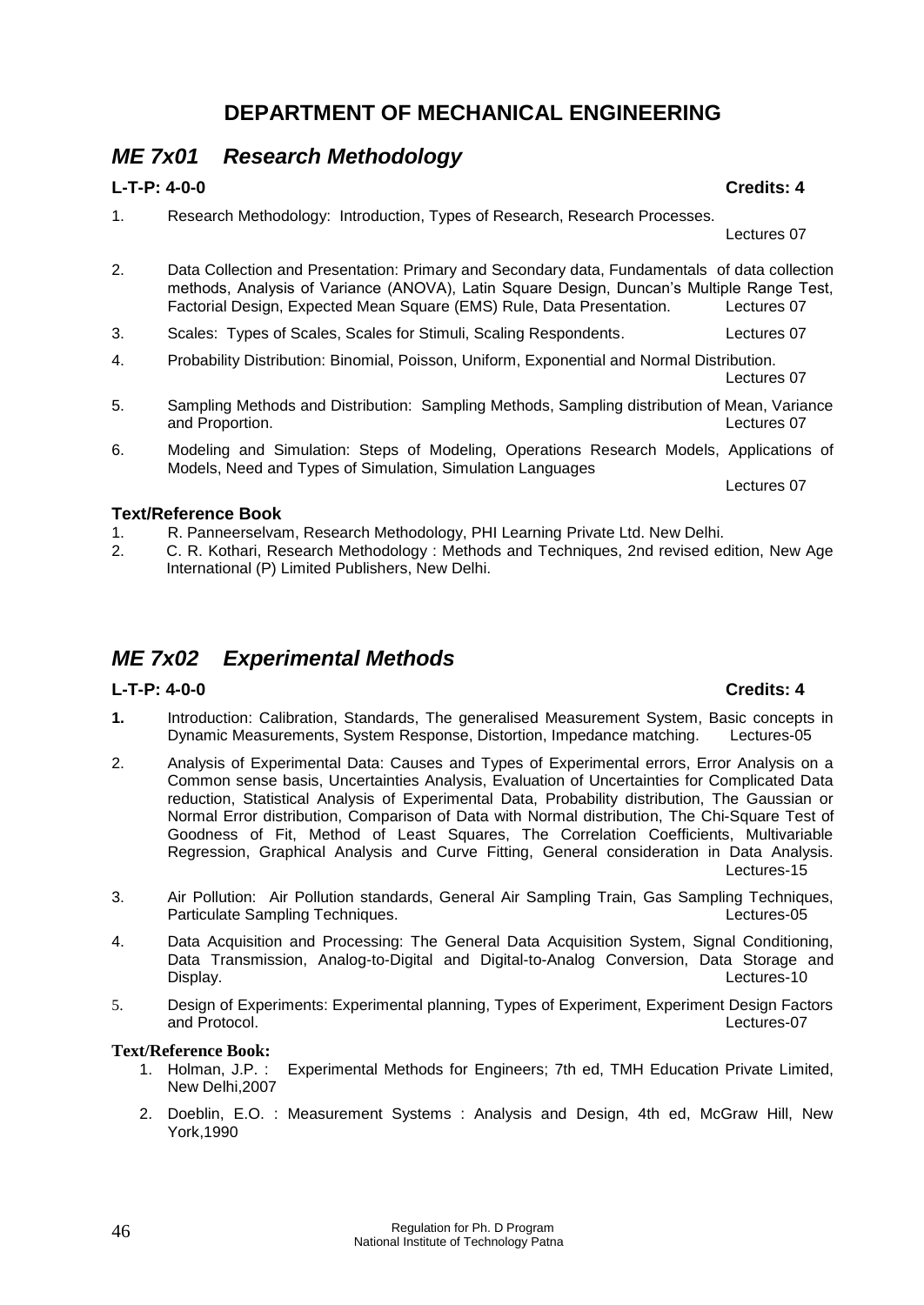# <span id="page-47-0"></span>*ME 7x03 Mechanical Engineering Lab.*

#### **L-T-P: 0-0-6 Credits: 4**

- 1. To determine the BHP, Brake specific fuel consumption and Brake Thermal Efficiency of the Ruston oil Engine.
- 2. To determine the Sp. Fuel consumption, IHP,BHP, Mech. Efficiency and Brake Thermal efficiency under varying load and to draw the performance curves and Heat Balancing Sheet by Morse Test and also to find IHP for individual cylinder.
- 3. To study the working of a 4-Stroke 10 H.P. single cylinder, Horizontal Diesel Engine and to draw the Heat Balance Sheet.
- 4. To study the Valve mechanism of I.C. Engine and to draw Valve timing diagram of a four cylinder vertical Petrol engine and a single cylinder vertical Diesel engine.
- 5. To study Heat Transfer from a Pin-Fin Apparatus.
- 6. To determine the Heat Transfer Coefficient in Unsteady Heat Transfer.
- 7. To determine the Surface Heat Transfer Coefficient for a Vertical cylinder losing heat by Natural Convection.
- 8. To determine the flame emissivity and the flame temperature using Optical Pyrometer.
- 9. To determine the Overall Heat Transfer Coefficient for a Tube-in-tube Heat Exchanger.
- 10. To determine the COP of the Hilton Thermo-electric Heat Pump.
- 11. Analysis of Pressure distribution in Hydrodynamic lubrication of Journal Bearing.
- 12. Motion analysis of different CAM and Follower pairs.
- 13. To study forced vibration of an equivalent spring-mass system.
- 14. To study the torsional vibration (undamped) of single motor shaft system.
- 15. To determine the Coefficient of discharge of water using Venturimeter and to perform Calibration test by using ideal Venturimeter.
- 16. Calibration test of Pressure gage using Bourdon-tube pressure gage.
- 17. To find out the Stiffness of the metal piece by Impact Testing Machine.
- 18. Torsion test on metals and pipes.
- 19. Brinell's Hardness Test on metal piece.
- 20. Vicker's Hardness Test on metal piece.
- 21. Tension test and Compression test on metal piece by using Universal Testing Machine.
- **Note**: Out of 21experiments, at least 14 experiments should be performed and report should be submitted.

# <span id="page-47-1"></span>*ME 7x95 Research Seminar*

Candidate should have to give at least two seminar on the topic related to his research work. The final / end semester evaluation shall be done by a panel of examiners consisting of two experts nominated by HOD and the Supervisor(s)

Credits: 4 L-T-P: 0-0-6